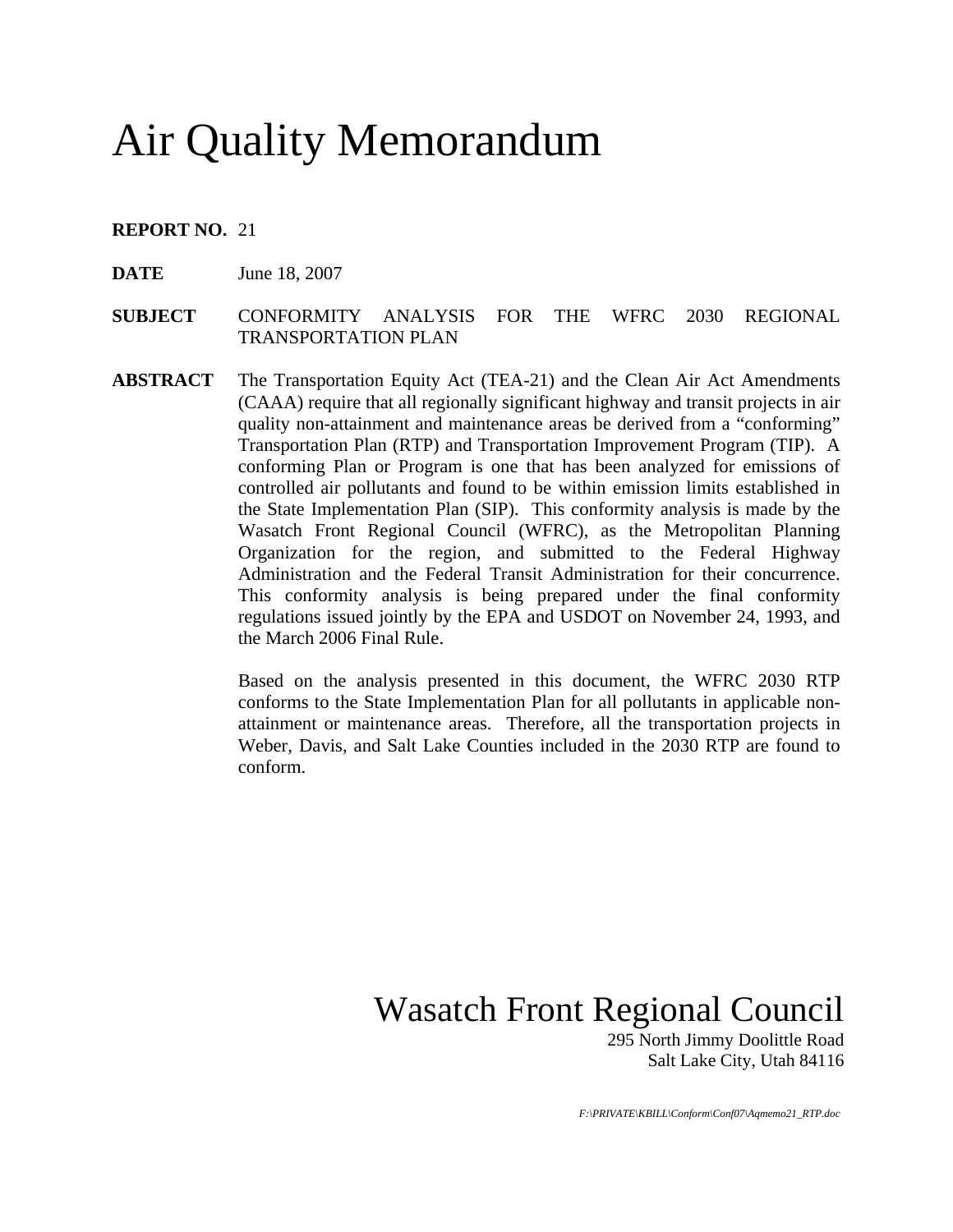Conformity: WFRC 2030 RTP

June 18, 2007

### **Table of Contents**

|  | Page |
|--|------|
|  |      |
|  |      |
|  |      |
|  |      |
|  |      |
|  |      |
|  |      |
|  |      |
|  |      |
|  |      |
|  |      |
|  |      |
|  |      |
|  |      |
|  |      |
|  |      |
|  |      |
|  |      |
|  |      |
|  |      |
|  |      |
|  |      |
|  |      |
|  |      |
|  |      |
|  |      |
|  |      |
|  |      |
|  |      |
|  |      |
|  |      |
|  |      |
|  |      |
|  |      |
|  |      |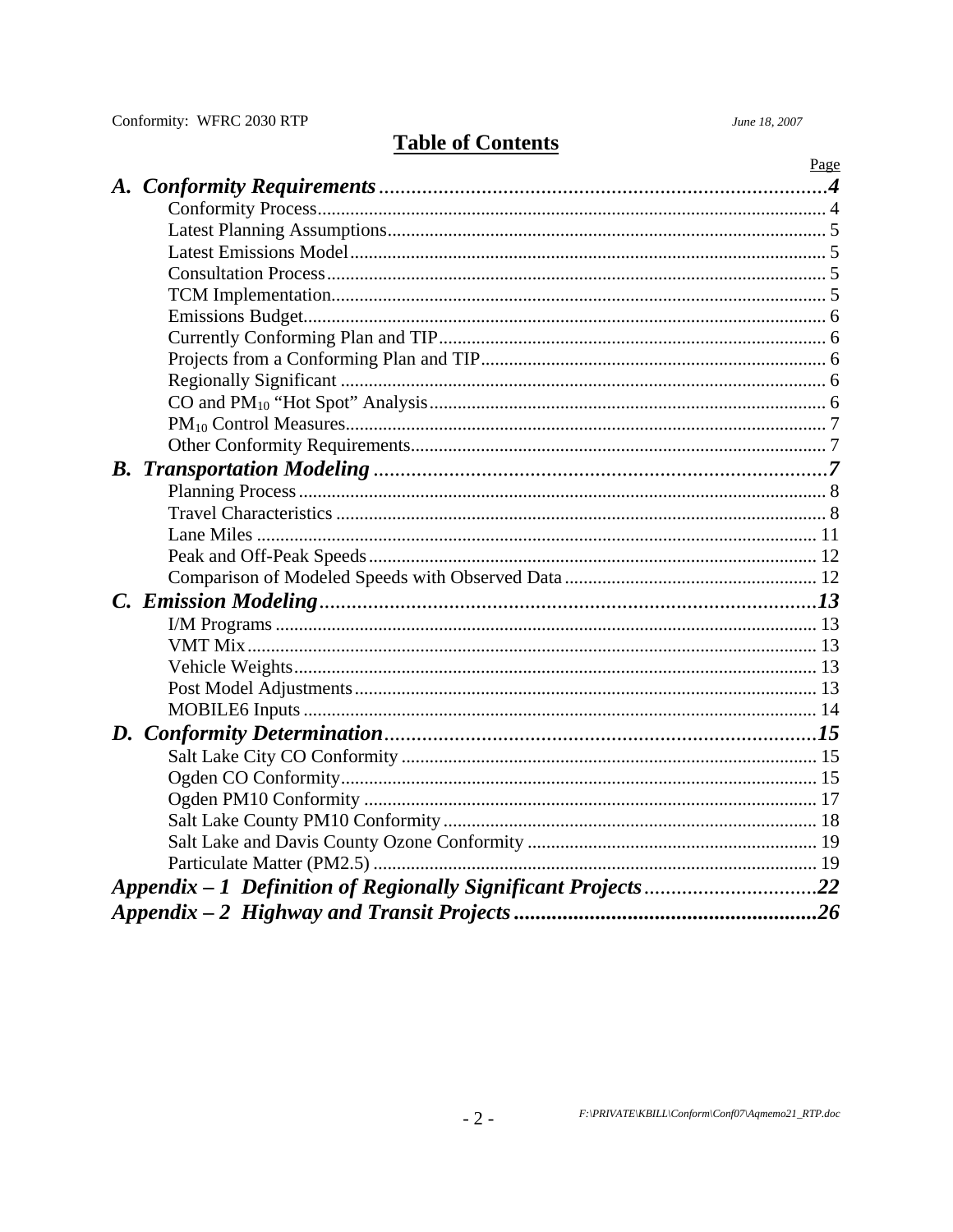## **List of Tables**

#### Page

| Table 6 Salt Lake County Modeled Speeds Compared to Observed Speeds  12 |  |
|-------------------------------------------------------------------------|--|
|                                                                         |  |
|                                                                         |  |
|                                                                         |  |
|                                                                         |  |
|                                                                         |  |
|                                                                         |  |
| Table 12a Salt Lake County PM10 Conformity – Primary Particulates 18    |  |
|                                                                         |  |
|                                                                         |  |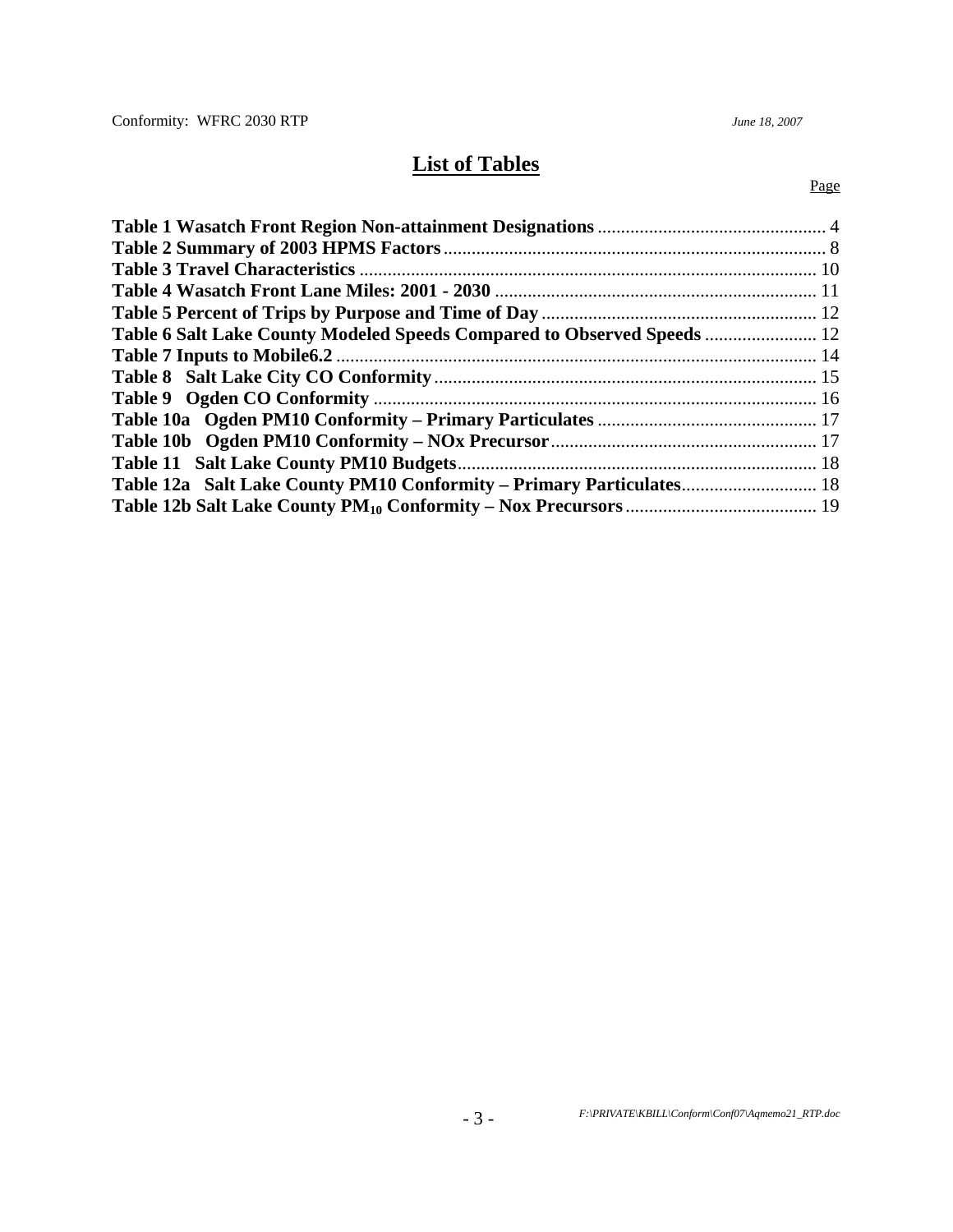## **A. Conformity Requirements**

### **Conformity Process**

Since the commencement of the planning requirements in the late 1960s, further requirements (most recently the 2005 Safe, Accountable, Flexible, Efficient Transportation Equity Act: A Legacy for Users and the 1990 Clean Air Act Amendments) have added to the responsibilities and the decision making powers of local governments through the Metropolitan Planning Organization. The Wasatch Front Regional Council (WFRC) is the Metropolitan Planning Organization for the Salt Lake and Ogden / Layton Urbanized Areas. This report summarizes WFRC's conformity analysis of the RTP with the Division of Air Quality's State Implementation Plan (SIP). This conformity analysis is subject to public and agency review, and requires the concurrence of the Federal Highway Administration and Federal Transit Administration.

In November, 1993, the Environmental Protection Agency and the Department of Transportation issued rules establishing the procedures to be used to show that transportation Plans and Programs conform to the SIP. The conformity rules establish that transportation projects that use federal funds, as well as "regionally significant" transportation projects sponsored by recipients of other federal funds, may not proceed in areas designated as "non-attainment (or maintenance) with respect to the National Ambient Air Quality Standards" until and unless a regional emissions analysis of the Plan and TIP demonstrates that the projects conform with the SIP.

Salt Lake County, Salt Lake City, and Ogden City are designated as non-attainment (or maintenance) for one or more air pollutants. Specifically, there are three areas in the Wasatch Front region for which the conformity rules apply. These areas are listed in Table 1 below.

| Area                    | <b>Designation</b>           | <b>Pollutant</b>               |  |
|-------------------------|------------------------------|--------------------------------|--|
| <b>Salt Lake City</b>   | Maintenance Area             | Carbon Monoxide (CO)           |  |
| Ogden City              | Maintenance Area             | Carbon Monoxide (CO)           |  |
|                         | Moderate Non-Attainment Area | Particulate Matter $(PM_{10})$ |  |
| <b>Salt Lake County</b> | Moderate Non-Attainment      | Particulate Matter $(PM_{10})$ |  |

### **Table 1 Wasatch Front Region Non-attainment Designations**

In September 2006 the EPA changed the 24-hour PM<sub>2.5</sub> standard from 65  $\mu$ g/m<sup>3</sup> to 35  $\mu$ g/m<sup>3</sup>. Under this stricter standard, several areas along the Wasatch Front have experienced violations of the new PM<sub>2.5</sub> standard. The State Division of Air Quality will make recommendations to EPA in December 2007 regarding which areas in Utah should be designated as  $PM_{2.5}$  non-attainment areas. EPA will make final non-attainment designations by December 2009 and these designations will be effective in April 2010. The following April (2011) WFRC will be required to make conformity determinations for  $PM<sub>2.5</sub>$ .

The CAAA established requirements for conformity. These requirements are outlined in 40 CFR 93.109 and include the following:

- Latest planning assumptions - Latest emissions model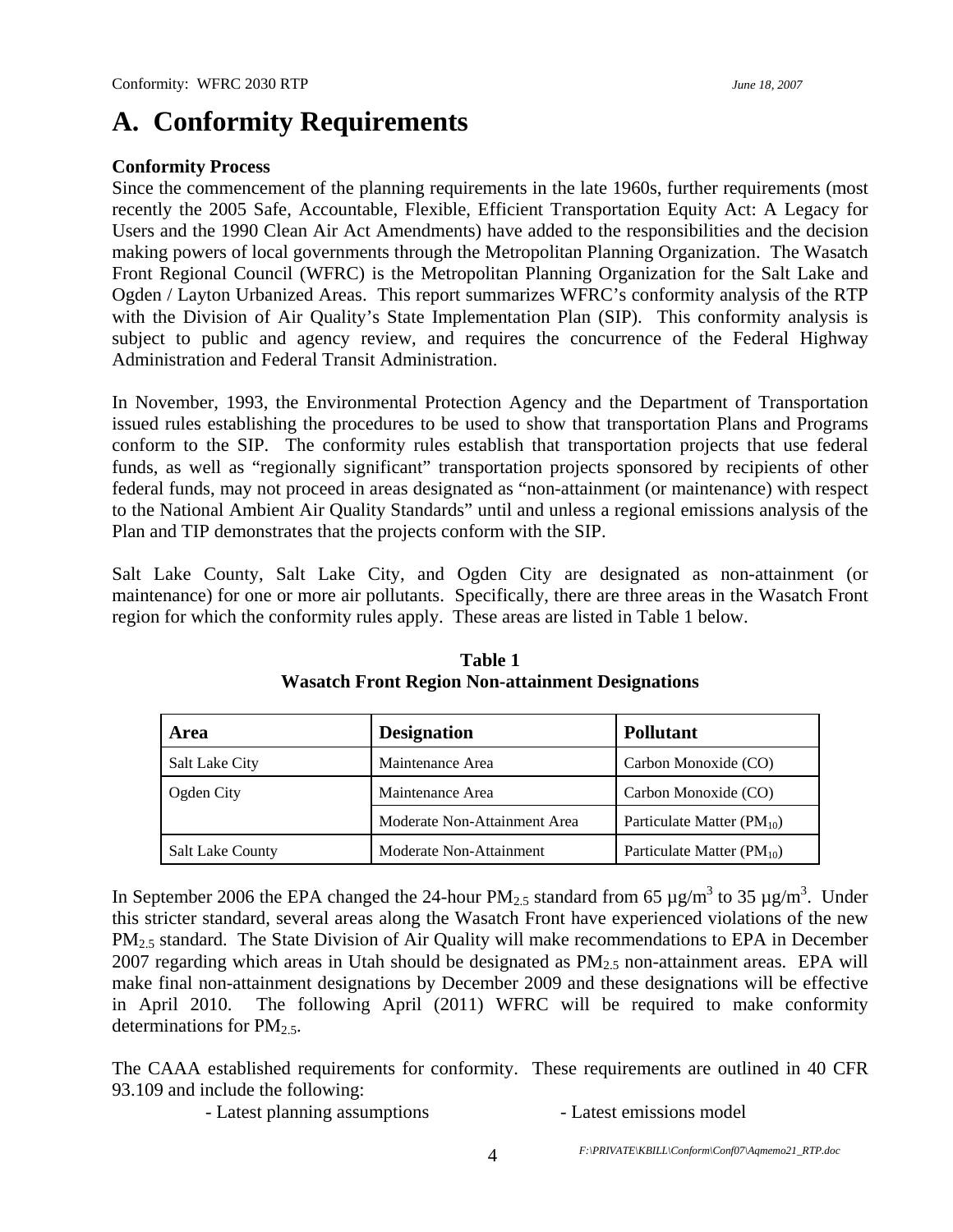- Transportation Control Measures (TCM's) Consultation - Emissions budget  $\blacksquare$
- 
- Project from a conforming plan and TIP  $\sim$  CO and PM<sub>10</sub> "hot spots"
- $-$  PM<sub>10</sub> control measures

Each of these requirements will be discussed in the following paragraphs.

### **Latest Planning Assumptions**

Current travel models are based on the latest available (October 2006) socioeconomic data from the Governor's Office of Planning and Budget and the Division of Workforce Services. These socioeconomic data were allocated to traffic analysis zones by WFRC for use in the travel demand model during 2006.

### **Latest Emissions Model**

The conformity analysis presented in this document is based on EPA mobile source emissions models: MOBILE6.2 for tailpipe emissions and AP-42 section 13.2.1 for paved road dust emissions. The application of these models will be discussed in greater detail in the Emissions Model section of this document.

### **Consultation Process**

Section 105 of 40 CFR Part 93 (Conformity Rule) requires, among other things, interagency consultation in the development of conformity determinations. To satisfy this requirement, WFRC, in cooperation with the State Division of Air Quality and several other agencies, drafted a Conformity SIP document to outline the consultation procedures to be used in air quality and transportation planning. The Conformity SIP is in the approval process at the time of this writing and will be submitted to EPA for approval once the public comment process is completed. WFRC will follow the consultation procedures as outlined in the Draft Conformity SIP in the preparation of this conformity analysis. As part of the consultation procedures defined in the Draft Conformity SIP, WFRC will present this report to the Regional Growth Committee and the Transportation Committee for review and comment. Both of these committees include a member of the Utah Air Quality Board as well as representatives of UDOT, UTA, FHWA, and FTA. In addition, management level staff members from the Utah Division of Air Quality are notified of meetings and agendas of the above committees. The Utah Division of Air Quality will also be provided with a copy of this report at the beginning of the public comment period for the RTP.

The RTP and this Conformity Analysis were made available for public inspection and comment from April 6 to May 7, 2007, and were posted on the WFRC website at the beginning of the comment period. Notification of the comment period was sent by mail to interested stakeholders. In addition, open house meetings were held on April 11, May 3, and May 7, 2007 in Davis County, Salt Lake County, and Weber County respectively.

### **TCM Implementation**

A conformity analysis for the 2030 RTP must certify that nothing in the RTP interferes with the implementation of any Transportation Control Measure (TCM) identified in the applicable State Implementation Plan (SIP). There are three TCM's which are part of the non-control strategy SIP's (a non-control strategy SIP does not base attainment or maintenance on quantitative achievement of specific reductions but rather the general implementation of these Transportation Control Measures) applicable to the Wasatch Front region. The three TCM's include rideshare promotion, signal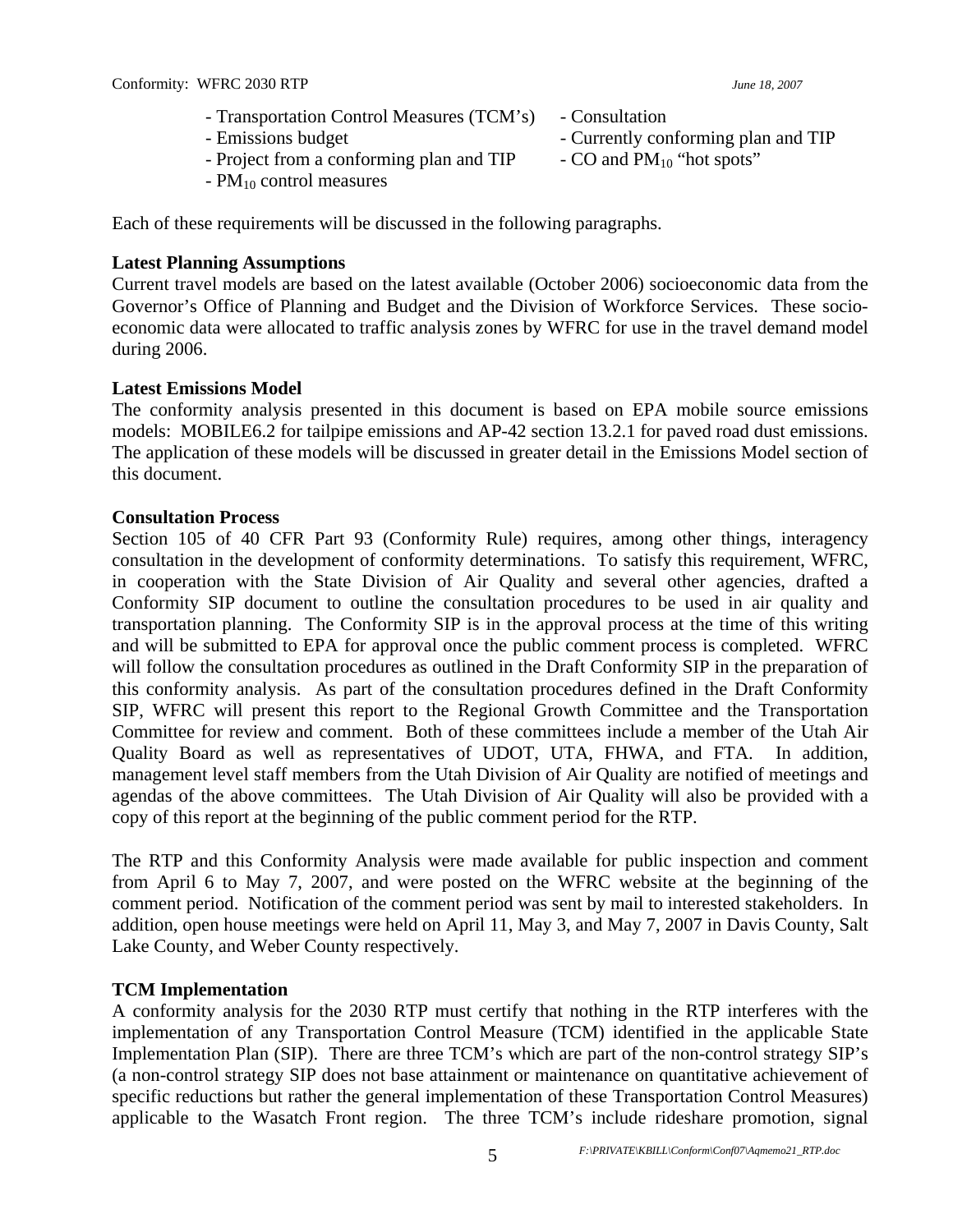coordination, and a transit service goal (16 million revenue miles in the UTA service area). All of these TCM's have been implemented at the present time and are not adversely affected by any project or commitment in the 2030 RTP.

### **Emissions Budget**

A comparison of mobile source emission estimates to emission budgets defined in the SIP is outlined in this document in Section D - Conformity Determination.

### **Currently Conforming Plan and TIP**

The existing RTP for the Wasatch Front Area conforms to State air quality goals and objectives as noted in a letter from FHWA and FTA dated January 20, 2004 and this conformity determination is still valid. The existing TIP for the Wasatch Front Area was also found to conform and this was noted in a September 28, 2006 letter from FHWA and FTA.

### **Projects from a Conforming Plan and TIP**

**TIP Time Frame** - All projects which must be started no later than 2012 in order to achieve the transportation system envisioned by the 2030 RTP are included in the 2007-2012 TIP. The TIP is fiscally constrained, meaning that only those projects with an identified source of funds are included in the TIP. Estimated funding availability is based on current funding levels and reasonable assumptions that these funds will continue to be available.

### **Regionally Significant**

All regionally significant projects, regardless of funding source (federal, state, or local) are included in the RTP. All regionally significant projects are also included in the regional emissions analysis of the RTP. Regionally significant projects are identified as those projects functionally classified as principal arterial or higher, or certain minor arterials as identified through the interagency consultation process (see Appendix 1 for a complete definition of regionally significant projects). The 2005 Utah Department of Transportation Functional Classification map was used to identify principal arterials. Interstate highways, freeways, expressways, principal arterials, light rail, and commuter rail are treated as regionally significant projects.

Because of their relative impact on air quality, all regionally significant projects regardless of funding source must be included in the regional emissions analysis, and any significant change in the design or scope of a regionally significant project must be reflected in the regional emissions analysis. All regionally significant projects have been included in the regional emissions analysis, and the modeling parameters used for these projects are consistent with the design and scope of these projects as defined in the RTP. In order to improve the quality of the travel model, other minor arterials and collectors, as well as local transit service, are also included in the regional travel model (and thus the regional emissions analysis) but these facilities are not considered regionally significant since they do not serve regional transportation needs as defined by EPA.

### **CO and PM10 "Hot Spot" Analysis**

In addition to the regional emissions conformity analysis presented in this document, specific projects within carbon monoxide (CO) and particulate matter (PM<sub>10</sub> and PM<sub>2.5</sub>) non-attainment areas are required to prepare a "hot spot" analysis of emissions. The "hot spot" analysis serves to verify whether or not localized emissions from a specific project will meet air quality standards. This requirement is addressed during the NEPA phase of project approval before FHWA or FTA can issue final project approval.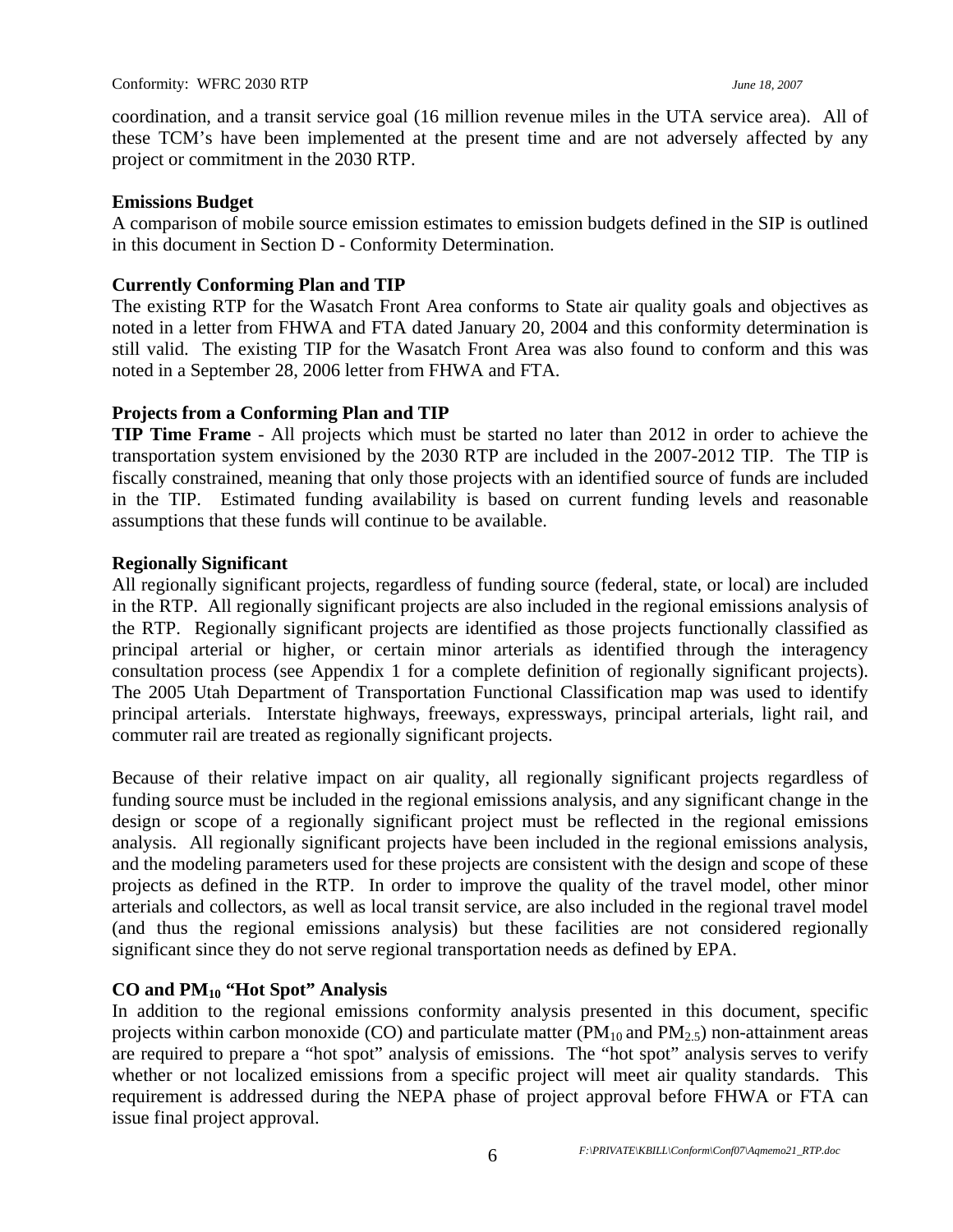EPA has not identified an approved method for  $PM_{10}$  "hot spot" analysis. However, project sponsors are still required to prepare a qualitative analysis of localized  $PM_{10}$  impacts for the proposed project as part of their NEPA evaluation. FHWA has issued guidance on qualitative  $PM_{10}$ "hot spot" analysis to be used for the NEPA process. No  $PM<sub>2.5</sub>$  designations have been made for the Wasatch Front Region at this time.

### **PM10 Control Measures**

**Construction-related Fugitive Dust** - Construction related dust is not identified as a contributor to the PM10 non-attainment area, therefore there is no conformity requirement for construction dust. Section 93.122(d) (1) of 40 CFR reads as follows:

"For areas in which the implementation plan does not identify construction-related fugitive PM10 as a contributor to the non-attainment problem, the fugitive PM10 emissions associated with highway and transit project construction are not required to be considered in the regional emissions analysis."

In the Utah  $PM_{10}$  SIP, construction-related  $PM_{10}$  is not included in the inventory, nor is it included in the attainment demonstration or control strategies. Construction-related  $PM_{10}$  emissions are mentioned in qualitative terms in Section IX.A.7 of the SIP as a maintenance measure to preserve attainment of the  $PM_{10}$  standard achieved by application of the control strategies identified in the SIP. Section IX.A.7.d of the SIP requires UDOT and local planning agencies to cooperate and review all proposed construction projects for impacts on the  $PM_{10}$  standard. This SIP requirement is satisfied through the Utah State Air Quality Rules. R307-309-4 requires that sponsors of any construction activity file a dust control plan with the State Division of Air Quality.

### **Other Conformity Requirements**

**Transit Fares -** Transit fares have and will increase in response to increases in operating costs. The Plan assumes that transit fare box revenues will cover a constant percentage of all transit operating cost, so future fare increases are consistent with the Plan. With any price increase some market reaction is expected. While there have been some short term fluctuations in transit patronage in response to fare increases, the implementation of light rail service and other transit improvements has restored and increased transit patronage within the levels anticipated by the RTP.

Plans for expanding light rail service, increased bus service, and the addition of commuter rail are moving forward. These transit features are envisioned in the Plan and the steps necessary to achieve these transit goals are moving forward including various voter approved sales tax increases for transit funding.

## **B. Transportation Modeling**

Improvements to the WFRC travel model practice and procedure is an ongoing process. This conformity analysis is based on the latest version (6.0) of the travel model. Details of Version 6.0 of the travel model are documented in "WFRC & MAG Transportation Model Documentation, February, 2007" prepared by Resource Systems Group.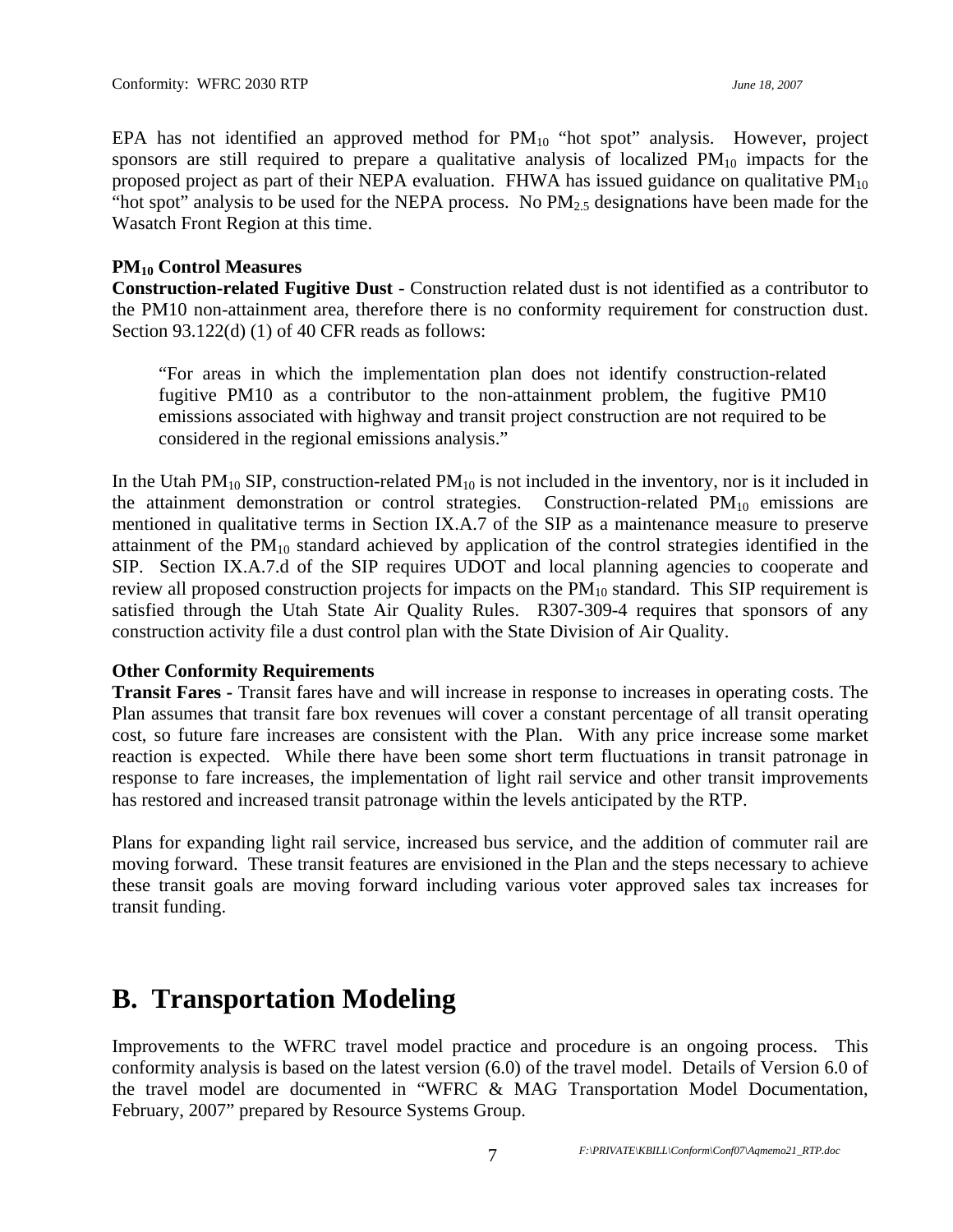#### **Planning Process**

Federal funding for transportation improvements in urban areas requires that these improvements be developed through a comprehensive, coordinated, and continuous planning process involving all affected local governments. The planning process is certified annually by the Regional Council and reported to the Federal Highway Administration and Federal Transit Administration. Every three years FHWA and FTA conduct a comprehensive certification review. The certification review of 2005 found that the WFRC planning process meets federal requirements. Recommendations were made to improve WFRC's planning process and these are being addressed.

The documentation of the planning process includes, at a minimum, a twenty year Regional Transportation Plan updated at least every four years; and a three-year to five-year Transportation Improvement Program (capital improvement program) updated and adopted at least every four years. The planning process includes the involvement of local elected officials, state agencies, and the general public.

### **Travel Characteristics**

The WFRC travel model is used to estimate and project highway VMT and vehicle speed. The travel model files used for this conformity analysis are available on request on compact disc.

The model VMT for 2004 is factored to match the 2004 VMT reported by UDOT through the HPMS data reporting system. The resulting 2004 HPMS adjustment factor (see Table 2 below) for each area is then applied by functional class to the travel model VMT for future years resulting in the HPMS adjusted future VMT.

|                     | <b>City</b> | Salt Lake   Ogden City | <b>Salt Lake</b><br>County |
|---------------------|-------------|------------------------|----------------------------|
| <b>Freeway/Ramp</b> | 0.837       | 0.919                  | 0.977                      |
| <b>Arterial</b>     | 0.959       | 0.969                  | 1.011                      |
| Local               | 2.695       | 3.501                  | 2.395                      |

**Table 2 Summary of 2004 HPMS Factors**

Table 3 summarizes the weekday vehicle miles traveled (VMT) for each non-attainment area and each horizon year in the regional emissions analysis. The HPMS adjusted average weekday VMT data shown in Table 3 is adjusted further for winter and summer variations as part of the emission projection calculation. The speeds shown in Table 3 are daily average and PM peak period average speeds provided as a means to compare changes in the transportation system over time. The actual 24-hour speed profile used by Mobile6.2 for arterials and freeways is available from WFRC upon request.

The travel characteristics of Table 3 are based on all relevant transportation improvements including the regionally significant projects found in the 2030 Plan for the Wasatch Front Region.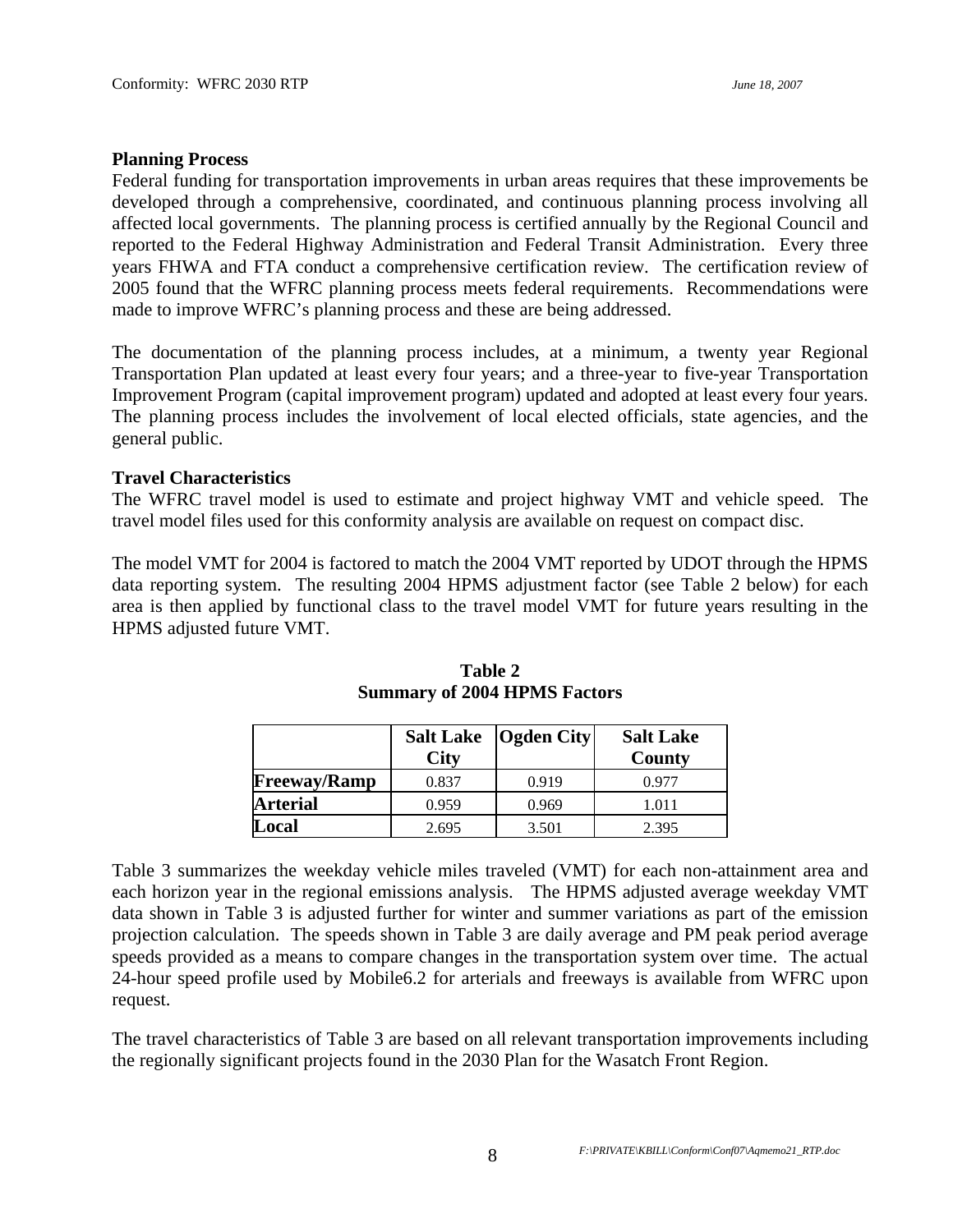The 1990 travel characteristics for Ogden City are added to Table 3 because 1990 is the basis for conformity for Ogden City  $PM_{10}$  emissions in the absence of an approved SIP and budget. Previous modeling efforts for 1990 were based on speed and VMT assumptions that are inconsistent with present modeling methods (congested and free flow conditions versus AM, mid-day, PM and evening conditions). Therefore, the 1996 Ogden model speeds and VMT proportions by facility type (estimated for the October 2000 conformity analysis) are used here to estimate 1990 Ogden emissions.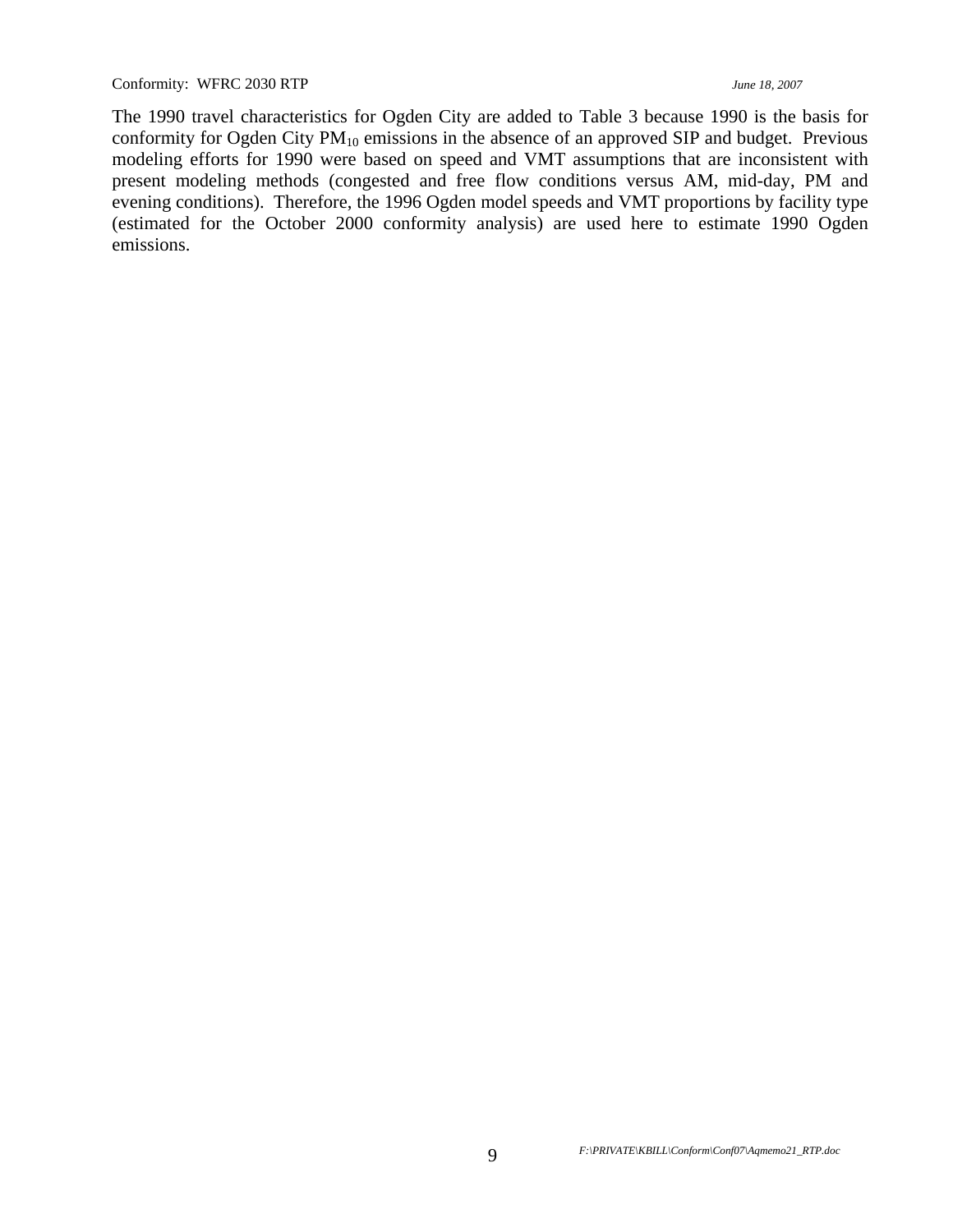**Table 3 Travel Characteristics** 

|                                 |           | <b>Base Year</b> | <b>Horizon Year</b>     |            |            |            |
|---------------------------------|-----------|------------------|-------------------------|------------|------------|------------|
|                                 |           | 2004             | 2006                    | 2015       | 2025       | 2030       |
|                                 |           |                  | <b>Salt Lake City</b>   |            |            |            |
| <b>HPMS Weekday VMT</b>         |           |                  |                         |            |            |            |
| Freeway                         |           | 2,315,788        | 2,508,082               | 3,087,491  | 3,574,334  | 4,016,309  |
| Ramp                            |           | 77,280           | 84,551                  | 98,250     | 110,824    | 121,168    |
| <b>Arterial &amp; Collector</b> |           | 2,719,261        | 2,700,463               | 3,049,062  | 3,336,377  | 3,384,335  |
| Local                           |           | 952,295          | 949,510                 | 1,108,008  | 1,254,097  | 1,318,240  |
| <b>Total</b>                    |           | 6,064,623        | 6,242,607               | 7,342,812  | 8,275,632  | 8,840,052  |
| <b>Average Speed</b>            |           |                  |                         |            |            |            |
| Freeway - daily                 |           | 61.6             | 61.6                    | 59.2       | 57.6       | 57.1       |
| Freeway - PM peak               |           | 55.9             | 55.9                    | 50.7       | 47.8       | 47.0       |
| <b>Arterial - daily</b>         |           | 29.1             | 29.1                    | 27.0       | 25.9       | 25.5       |
| Arterial - PM peak              |           | 26.2             | 26.2                    | 23.6       | 21.4       | 21.3       |
|                                 |           |                  | <b>Ogden City</b>       |            |            |            |
| <b>HPMS Weekday VMT</b>         | (1990)    |                  |                         |            |            |            |
| Freeway                         | 79,724    | 134,782          | 128,266                 | 158,795    | 180,875    | 185,135    |
| Ramp                            | 8,070     | 11,016           | 12,232                  | 13,154     | 15,749     | 15,136     |
| <b>Arterial &amp; Collector</b> | 773,181   | 940,504          | 992,859                 | 1,139,849  | 1,303,821  | 1,312,702  |
| Local                           | 246,169   | 374,869          | 408,243                 | 463,947    | 523,571    | 442,769    |
| <b>Total</b>                    | 1,107,144 | 1,461,171        | 1,541,600               | 1,775,744  | 2,024,015  | 1,955,742  |
| <b>Average Speed</b>            |           |                  |                         |            |            |            |
| Freeway - daily                 | 64.3      | 59.2             | 59.2                    | 66.5       | 65.9       | 66.4       |
| Freeway - PM peak               | 63.3      | 50.2             | 50.2                    | 65.7       | 64.0       | 65.3       |
| <b>Arterial - daily</b>         | 33.6      | 34.2             | 34.2                    | 33.4       | 32.9       | 33.2       |
| Arterial - PM peak              | 30.8      | 31.5             | 31.5                    | 30.1       | 29.2       | 29.6       |
|                                 |           |                  | <b>Salt Lake County</b> |            |            |            |
| <b>HPMS Weekday VMT</b>         |           |                  |                         |            |            |            |
| Freeway                         |           | 8,902,999        | 9,810,788               | 12,542,626 | 16,016,686 | 17,605,194 |
| Ramp                            |           | 340,293          | 349,741                 | 437,258    | 537,836    | 583,294    |
| <b>Arterial &amp; Collector</b> |           | 11,302,074       | 11,476,734              | 13,493,202 | 14,892,609 | 15,648,764 |
| Local                           |           | 3,884,629        | 3,966,892               | 4,811,277  | 5,726,402  | 5,930,966  |
| <b>Total</b>                    |           | 24,429,995       | 25,604,155              | 31,284,362 | 37,173,533 | 39,768,218 |
| <b>Average Speed</b>            |           |                  |                         |            |            |            |
| Freeway - daily                 |           | 62.0             | 62.0                    | 58.9       | 58.4       | 57.7       |
| Freeway - PM peak               |           | 55.9             | 55.9                    | 50.1       | 49.3       | 48.4       |
| Arterial - daily                |           | 31.6             | 31.6                    | 29.7       | 28.8       | 28.8       |
| <b>Arterial - PM peak</b>       |           | 27.9             | 27.9                    | 25.0       | 23.7       | 24.0       |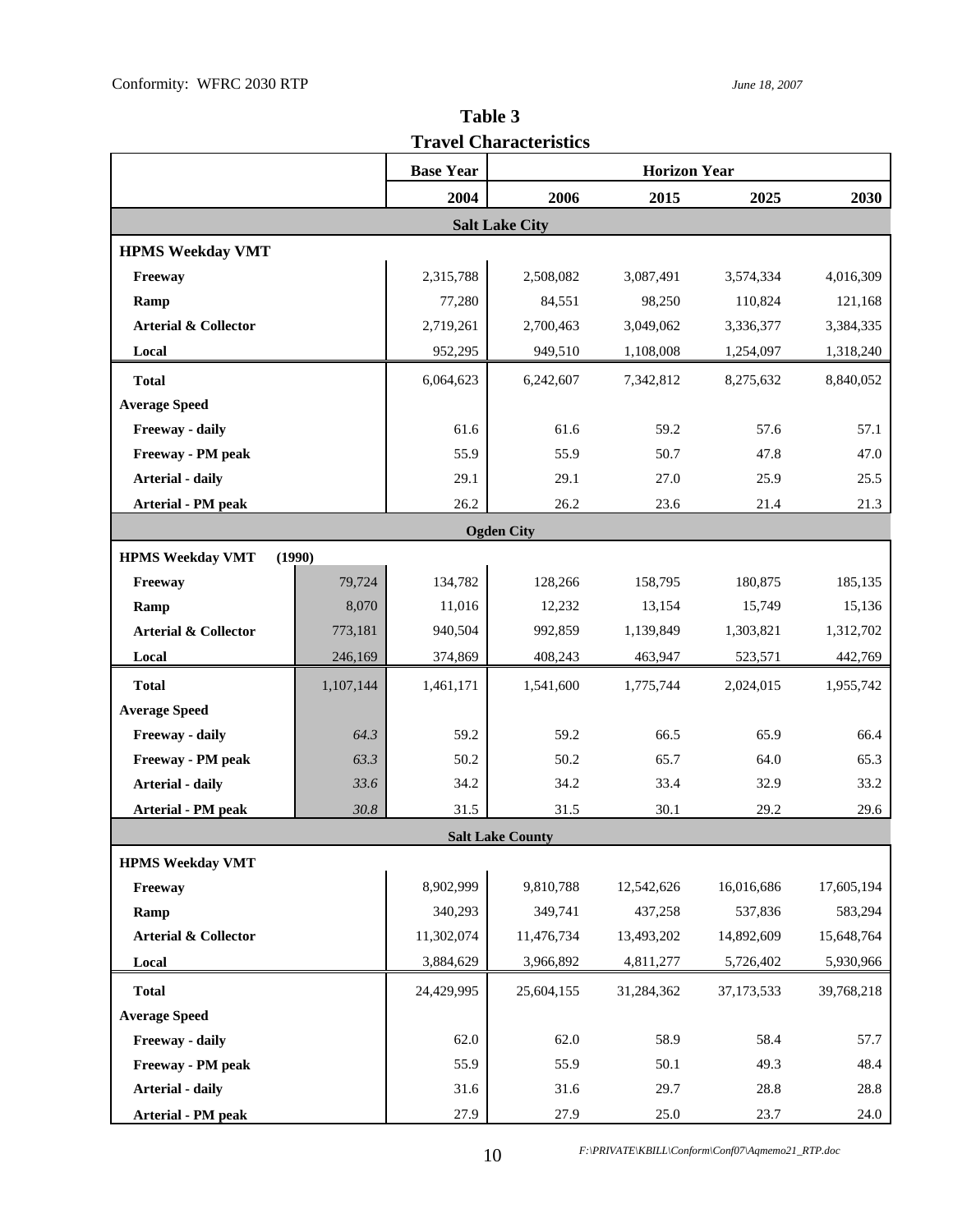### **Lane Miles**

Table 4 below gives a summary of the number of freeway, ramp, and arterial lane miles provided in the highway network in each non-attainment area and for each horizon year. The number of lane miles is a useful indication of the growth of the highway infrastructure.

|                         | 2006  | 2012  | 2015  | 2025  | 2030                     |
|-------------------------|-------|-------|-------|-------|--------------------------|
| <b>Salt Lake County</b> |       |       |       |       |                          |
| Freeway                 | 732   | 749   | 890   | 999   | 1,048                    |
| Ramp                    | 76    | 78    | 89    | 103   | 123                      |
| Arterial                | 2,316 | 2,358 | 2,377 | 2,566 | 2,768                    |
| <b>Grand Totals</b>     | 3,124 | 3,185 | 3,356 | 3,668 | 3,939                    |
| <b>Salt Lake City</b>   |       |       |       |       |                          |
| Freeway                 | 236   | 243   | 248   | 258   | 278                      |
| Ramp                    | 29    | 29    | 29    | 29    | 34                       |
| Arterial                | 667   | 668   | 672   | 677   | 709                      |
| <b>Grand Totals</b>     | 932   | 940   | 949   | 964   | 1,021                    |
| Ogden                   |       |       |       |       |                          |
| Freeway                 | 8     | 15    | 15    | 15    | 15                       |
| Ramp                    | 3     | 3     | 3     | 4     | $\overline{\mathcal{A}}$ |
| Arterial                | 242   | 237   | 244   | 248   | 261                      |
| <b>Grand Totals</b>     | 253   | 255   | 262   | 267   | 280                      |

| Table 4                               |  |  |  |  |  |
|---------------------------------------|--|--|--|--|--|
| Wasatch Front Lane Miles: 2001 – 2030 |  |  |  |  |  |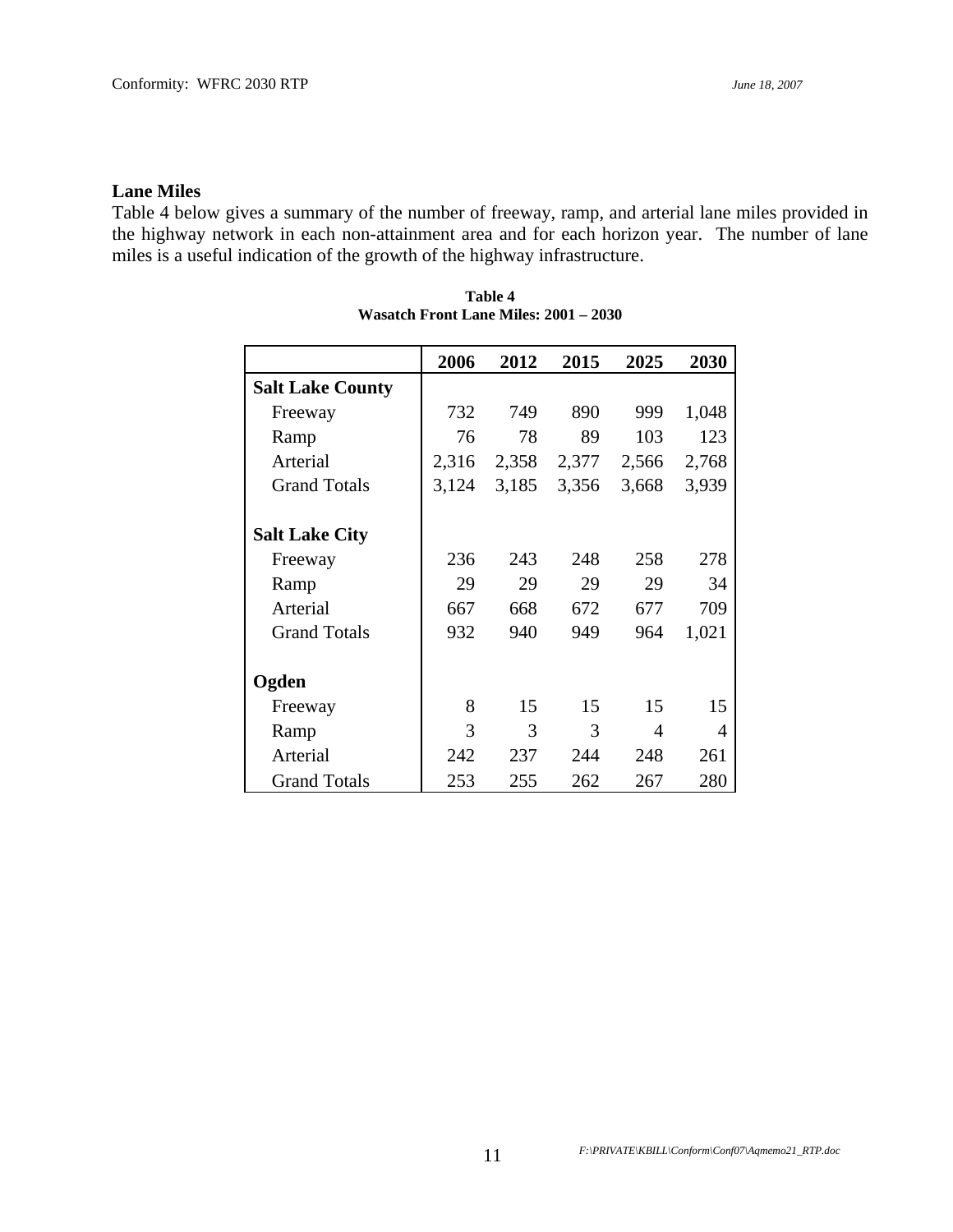#### **Peak and Off-Peak Speeds**

The VMT and resulting speed for each time period depend on the number of vehicle trips assigned by the travel model for that time period. The percentage of trips varies for each time period. The percentages in Table 5 below are based on data from the 1993 Home Interview Survey. Trip purposes "commercial" (COM) and "through" (THRU) are not sampled in the Home Interview Survey. These two trip types are allocated to the four time periods according to the percentages for NHB and IXXI trips respectively (with some rounding as necessary for the COM trips).

|                |             | AM             |             | Mid-day        |      | <b>PM</b>      |      | <b>Evening</b> |
|----------------|-------------|----------------|-------------|----------------|------|----------------|------|----------------|
| <b>Purpose</b> | <b>From</b> | T <sub>0</sub> | <b>From</b> | T <sub>0</sub> | From | T <sub>0</sub> | From | T <sub>0</sub> |
|                | Home        | Home           | Home        | Home           | Home | Home           | Home | Home           |
| <b>HBW</b>     | 39%         | 1%             | 9%          | 7%             | 2%   | 25%            | 6%   | 11%            |
| <b>HBO</b>     | 15%         | 2%             | 13%         | 13%            | 10%  | 16%            | 12%  | 20%            |
| <b>NHB</b>     | 7%          | NA             | 51%         | <b>NA</b>      | 26%  | <b>NA</b>      | 16%  | NA             |
| <b>IXXI</b>    | 20%         | NA             | 29%         | <b>NA</b>      | 26%  | <b>NA</b>      | 25%  | NA             |
| <b>COM</b>     | 6%          | NA             | 53%         | <b>NA</b>      | 26%  | <b>NA</b>      | 15%  | <b>NA</b>      |
| <b>THRU</b>    | 20%         | NA             | 29%         | NA             | 26%  | NA             | 25%  | NA             |

| Table 5                                            |
|----------------------------------------------------|
| <b>Percent of Trips by Purpose and Time of Day</b> |

Trip Purpose abbreviations:

HBO - Home Based Other NHB - Non-Home Based HBW - Home Based Work COM - Commercial IXXI - Internal/External, External/Internal THRU - Through

### **Comparison of Modeled Speeds with Observed Data**

WFRC continues to adjust modeled speeds to improve consistency with samples of observed speeds. A review of Salt Lake County modeled speeds and observed speeds is summarized in Table 6. Modeled speeds in Table 6 are within  $+/-7\%$  of observed speeds.

**Table 6 Salt Lake County Modeled Speeds Compared to Observed Speeds** 

|                                    | Arterial   |                   |                    | Freeway    |                   |                           |
|------------------------------------|------------|-------------------|--------------------|------------|-------------------|---------------------------|
| <b>Functional Class</b>            | AM<br>Peak | <b>PM</b><br>Peak | <b>Off</b><br>Peak | AM<br>Peak | <b>PM</b><br>Peak | <b>Off</b><br><b>Peak</b> |
| 2006 Modeled Speeds (mph)          | 31         | 28                | 33                 | 61         | 56                | 65                        |
| 2000-2002 Observed Speeds<br>(mph) | 31         | 29                | 31                 | 58         | 54                | 66                        |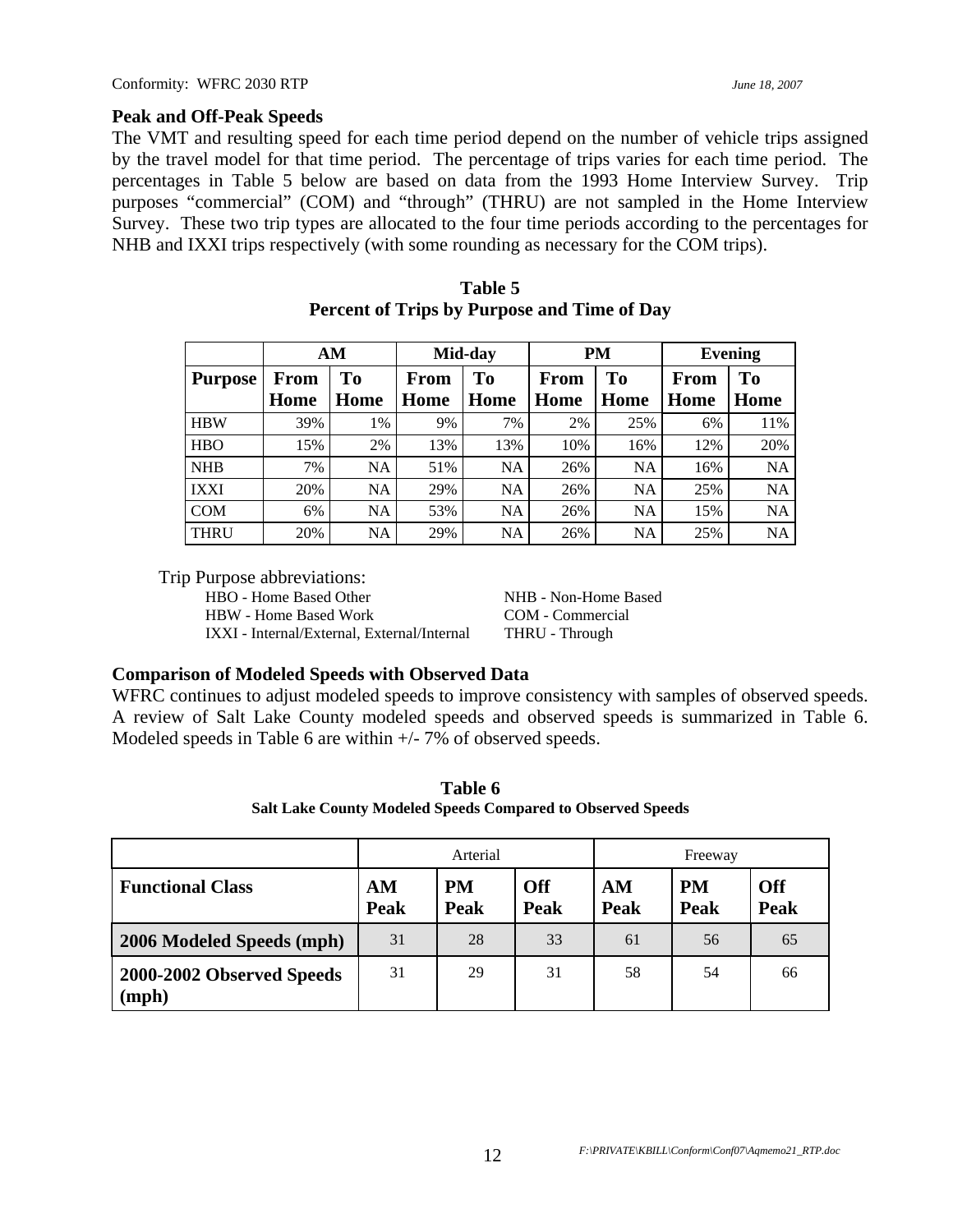## **C. Emission Modeling**

### **I/M Programs**

Assumptions for the input files for EPA's MOBILE6.2 vehicle emissions model include enhanced I/M programs in Salt Lake County starting in 1998, and basic I/M programs in Weber County. Emission rates for re-entrained dust from paved roads are estimated using methods described in EPA's AP-42 document, section 13.2.1.

### **VMT Mix**

The VMT mix describes how much a particular vehicle type is used. The national default VMT mix contained in MOBILE6.2 was used to disaggregate local vehicle type data. The local vehicle type data is collected by UDOT as part of the federal HPMS data collection system and is based on automated counters which classify vehicles based on axle spacing. The UDOT classification is used to calculate control percentages for light duty (LD) vehicles and heavy duty (HD) vehicles for each facility type. The EPA default VMT mix is then applied to disaggregate the UDOT control percentages into percentages for the sixteen vehicle classes used in MOBILE6.2

### **Vehicle Weights**

Facility specific VMT mix data described above was also used to estimate the average vehicle weight on each facility type. Since vehicle weight affects the rate of fugitive dust emissions estimated using the AP-42 method, vehicle weight variations on different facilities will affect the amount of fugitive dust created. The VMT mix for each facility type was used to estimate an average vehicle weight for each facility with the following results:

| <b>Facility</b>  | <b>Average Vehicle Weight (pounds)</b> |
|------------------|----------------------------------------|
| Urban - Freeway  | 6,500                                  |
| Urban - Arterial | 6,100                                  |
| Urban - Local    | 3,900                                  |

### **Post Model Adjustments**

For conformity analyses prior to 2000 the Wasatch Front Region applied post model adjustments to vehicle emission estimates. Emission credits for work trips were modeled for reductions in single occupant vehicle rates based primarily on increased investments in transit service and rideshare programs, and the projected increase in telecommuting. Other less significant post model adjustments were also estimated for incident management, pavement re-striping, and signal coordination.

WFRC believes that these programs have a positive effect in reducing vehicle emissions. In practice, however, WFRC has found that documenting the air quality benefits of these programs can be difficult. WFRC will continue to support these emission reduction programs, but credits from these programs have not been included in this conformity analysis.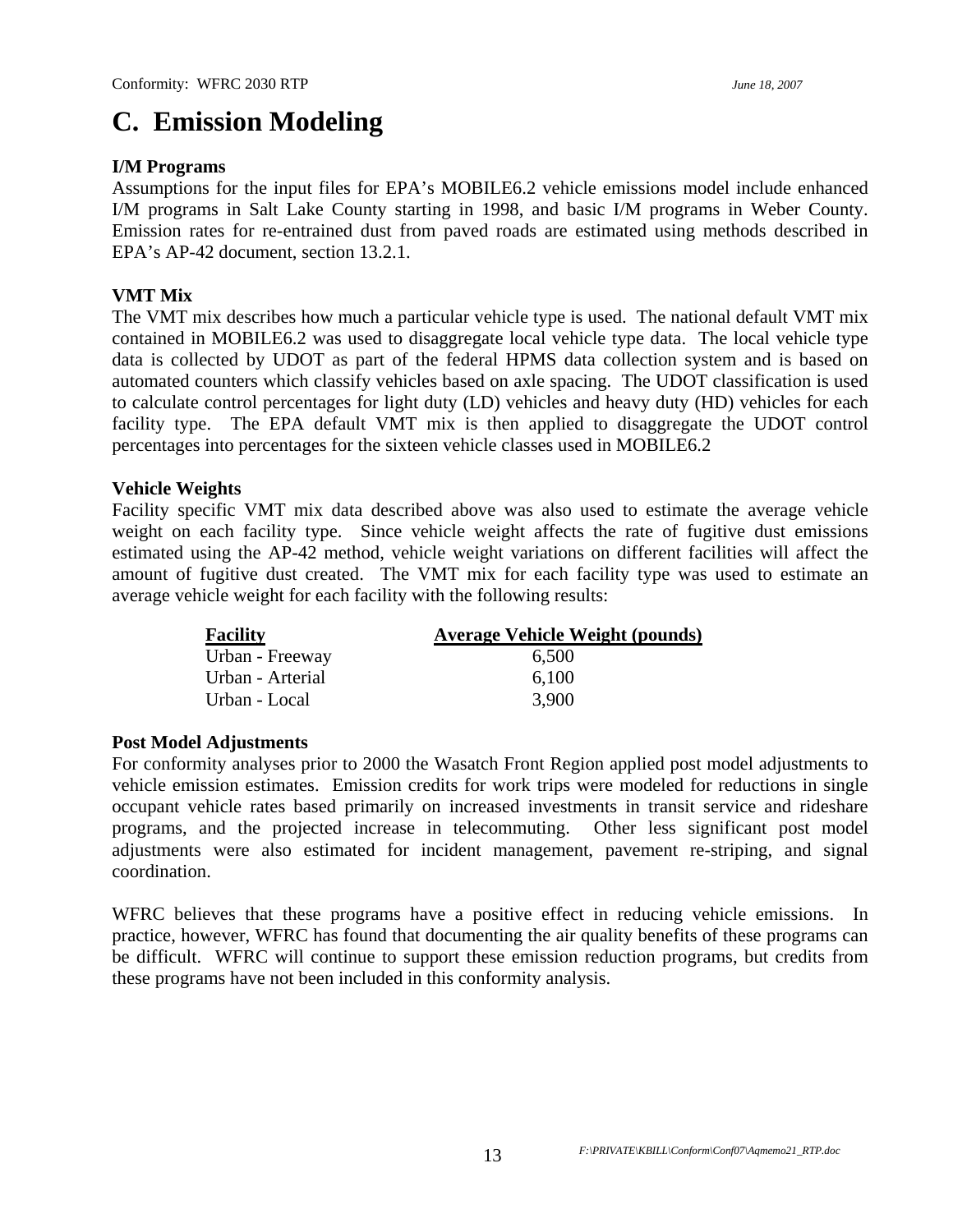### **MOBILE6 Inputs**

Through the interagency consultation process the required MOBILE6 inputs reflecting local conditions have been established. These inputs are summarized in Table 7 below.

|                |                           | <b>Non-Seasonal Values</b>                                                       |                                                                                  |  |  |  |
|----------------|---------------------------|----------------------------------------------------------------------------------|----------------------------------------------------------------------------------|--|--|--|
| 1              | VMT Fractions (fleet mix) | Facility specific and year specific fleet mix profiles (or VMT mix) are found in |                                                                                  |  |  |  |
|                |                           | the Mobile6 command file. See Conf07.in for details.                             |                                                                                  |  |  |  |
| 2              | VMT hour profile          |                                                                                  | These profiles are created for each area and each analysis year from data in the |  |  |  |
|                | VMT speed profile         |                                                                                  | travel model. These files are available upon request.                            |  |  |  |
|                | VMT facility profile      |                                                                                  |                                                                                  |  |  |  |
| 3              | Anti-Tamp Program         |                                                                                  | 84 68 50 22222 22222222 2 11 096, 22212222                                       |  |  |  |
| $\overline{4}$ | No Refueling              |                                                                                  | <b>TRUE</b>                                                                      |  |  |  |
| 5              | <b>I/M</b> Credits        |                                                                                  | Tech12.d                                                                         |  |  |  |
| 6              | Fuel Program              |                                                                                  | 3                                                                                |  |  |  |
| 7              | Altitude                  | $\overline{2}$                                                                   |                                                                                  |  |  |  |
|                |                           | <b>Winter Values</b>                                                             | <b>Summer Values</b>                                                             |  |  |  |
| 8              | Min Temp                  | 23.0                                                                             | 63.0                                                                             |  |  |  |
| 9              | Max Temp                  | 45.0                                                                             | 98.0                                                                             |  |  |  |
| 10             | Fuel RVP                  | 12.1                                                                             | 7.8                                                                              |  |  |  |
| 11             | <b>Absolute Humidity</b>  | 20.0                                                                             | 73.6                                                                             |  |  |  |
| 12             | Oxygenated Fuels          | None                                                                             | None                                                                             |  |  |  |
| 13             | Diesel Sulfur             |                                                                                  | Use 330 ppm for years up to and including 2006                                   |  |  |  |
|                |                           |                                                                                  | In October 2006 Low Sulfur Diesel fuel becomes available                         |  |  |  |
|                |                           | Use 15 ppm for year 2007 and thereafter                                          |                                                                                  |  |  |  |
| 14             | Vehicle age distribution  | WEAge05.d for Weber County                                                       |                                                                                  |  |  |  |
|                |                           | SLAge05.d for Salt Lake County                                                   |                                                                                  |  |  |  |
|                |                           | DAAge05.d for Davis County                                                       |                                                                                  |  |  |  |
| 15             | I/M Programs              | Weber County years 2003-2050: WE03_50.txt                                        |                                                                                  |  |  |  |
|                |                           |                                                                                  | Davis County years 2003-2050: WE03_50.txt                                        |  |  |  |
|                |                           |                                                                                  | Salt Lake County years 2003-2050: SL03_50.txt                                    |  |  |  |

### **Table 7 Inputs to Mobile6.2**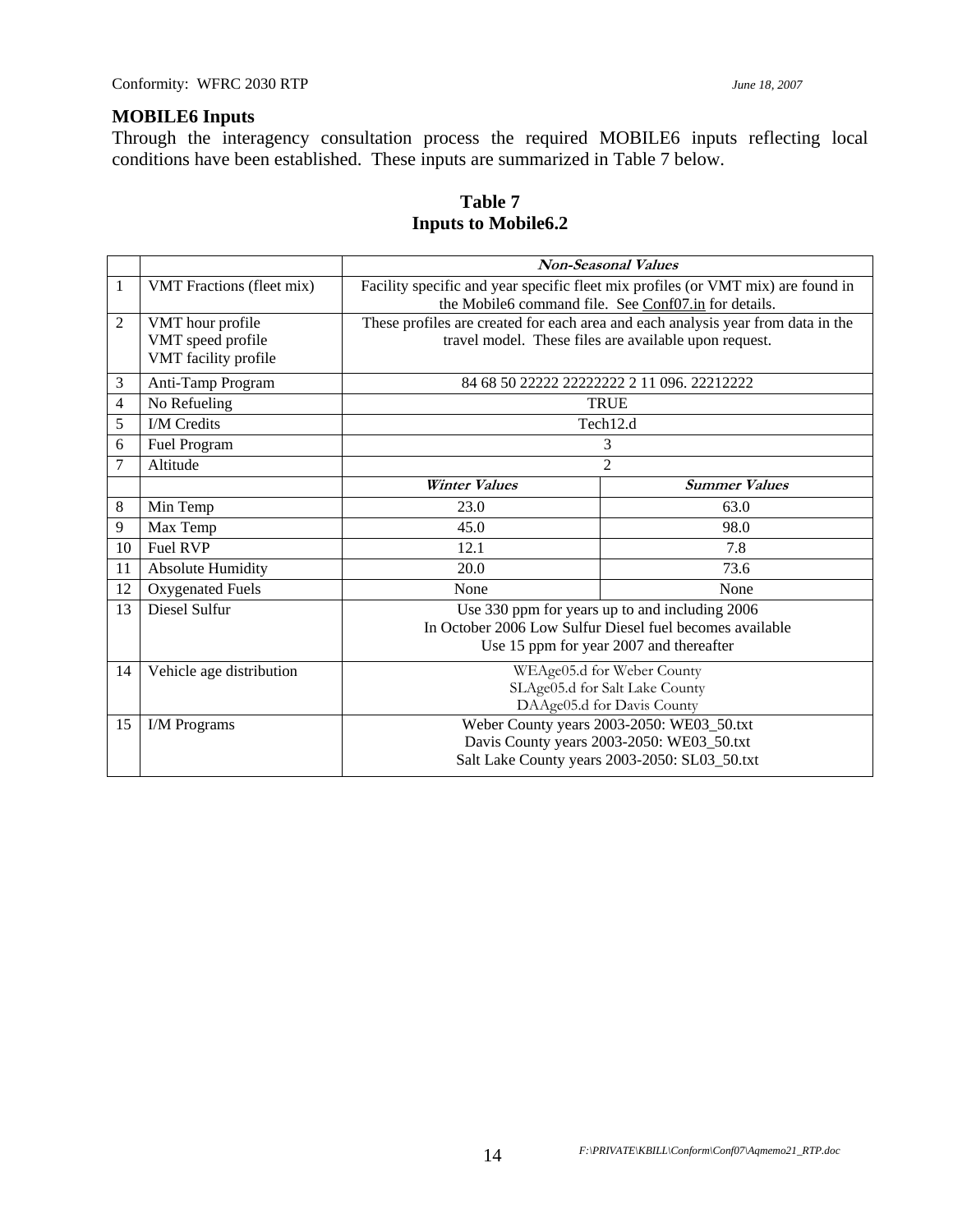## **D. Conformity Determination**

The following conformity findings for the 2030 Regional Transportation Plan for the Wasatch Front are based on the transportation systems and planning assumptions described in this report and the latest vehicle emissions model approved by EPA (Mobiule6.2).

### **Salt Lake City CO Conformity**

The carbon monoxide maintenance plan for Salt Lake City was approved by EPA effective September 30, 2005 as recorded in the Federal Register (Vol. 70, No. 146, August 1, 2005). The maintenance plane defines a motor vehicle emission budget for the years 2005 and 2019 of 278.62 tons/day. Table 8 below demonstrates that projected mobile source emissions are within the emission budget defined in the maintenance plan for the 2019 budget year. The other years listed in Table 8 are in accordance with requirements of the Conformity Rule (40 CFR Part 93) as noted in the table.

From this demonstration it is concluded that the RTP conforms to the applicable controls and goals of the State Implementation Plan (Maintenance Plan) for Carbon Monoxide in Salt Lake City.

### **Table 8**

### **Salt Lake City CO Conformity Determination**

|                            |             | а           |             |             |
|----------------------------|-------------|-------------|-------------|-------------|
| Year                       | 2012        | 2019        | 2025        | 2030        |
| <b>Budget (tons/day)</b>   | 278.62      | 278.62      | 278.62      | 278.62      |
| emission rate (grams/mile) | 14.33       | 11.43       | 10.67       | 10.48       |
| seasonal VMT               | 6,811,664   | 7,557,447   | 8,106,562   | 8,662,868   |
| Projection* (tons/day)     | 107.65      | 95.25       | 95.38       | 100.06      |
| <b>Conformity</b>          |             |             |             |             |
| (Projection < Budget?)     | <b>Pass</b> | <b>Pass</b> | <b>Pass</b> | <b>Pass</b> |

*a- budget year, b - 10-year rule, c - last year of Plan, d - no budget 5-year rule* 

*\* Projection = Emission Rate x seasonal VMT, then divide by 453.5 to convert to pounds, then divide by 2,000 to convert to tons.* 

### **Ogden CO Conformity**

The carbon monoxide maintenance plan for Ogden City was approved by EPA effective November 14, 2005 as recorded in the Federal Register (Vol. 70, No. 177, September 14, 2005). The maintenance plane defines a motor vehicle emission budget for the years 2005 and 2021 of 75.36 and 73.02 tons/day respectively. Table 9 below demonstrates that projected mobile source emissions are within the emission budget defined in the maintenance plan for the 2021 budget year. The other years listed in Table 9 are in accordance with requirements of the Conformity Rule (40 CFR Part 93) as noted in the table.

From this demonstration it is concluded that the RTP conforms to the applicable controls and goals of the State Implementation Plan (Maintenance Plan) for Carbon Monoxide in Ogden City.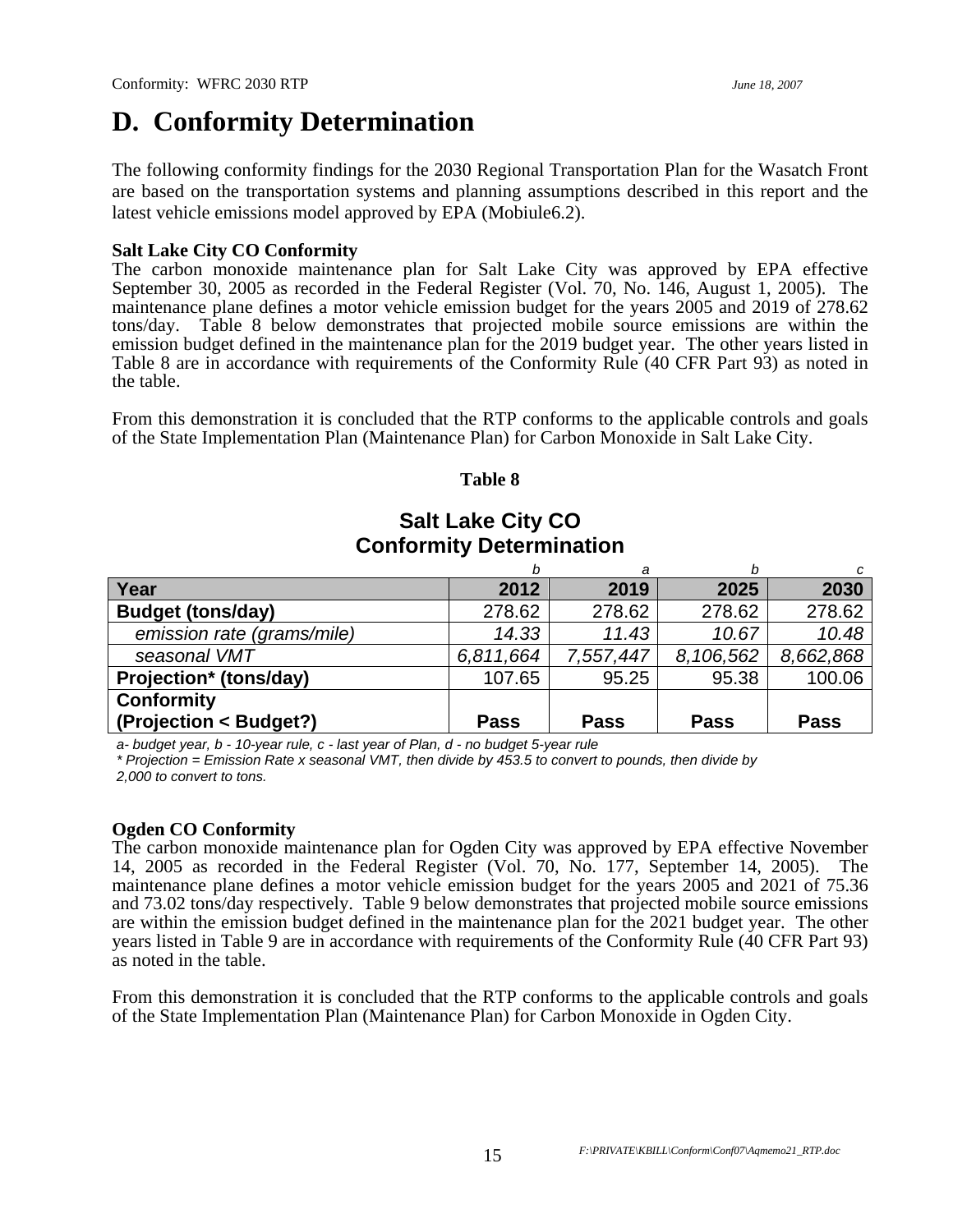#### **Table 9**

|                            |             | а           |             |             |
|----------------------------|-------------|-------------|-------------|-------------|
| Year                       | 2012        | 2021        | 2025        | 2030        |
| <b>Budget (tons/day)</b>   | 75.36       | 73.02       | 73.02       | 73.02       |
| emission rate (grams/mile) | 16.62       | 12.67       | 12.15       | 11.80       |
| seasonal VMT               | 1,644,076   | 1,867,640   | 1,964,000   | 1,897,577   |
| Projection* (tons/day)     | 30.13       | 26.09       | 26.31       | 24.69       |
| <b>Conformity</b>          |             |             |             |             |
| (Projection < Budget?)     | <b>Pass</b> | <b>Pass</b> | <b>Pass</b> | <b>Pass</b> |

### **Ogden City CO Conformity Determination**

*a- budget year, b - 10-year rule, c - last year of Plan, d - no budget 5-year rule* 

*\* Projection = Emission Rate x seasonal VMT, then divide by 453.5 to convert to pounds, then divide by 2,000 to convert to tons.* 

### **Ogden PM10 Conformity**

Ogden City was designated a  $PM_{10}$  non-attainment area in August of 1995 based on  $PM_{10}$  violations in 1993 or earlier. Since a  $PM_{10}$  SIP for Ogden has not yet been approved by EPA, it must be demonstrated that Ogden  $PM_{10}$  emissions are either less than 1990 emissions or less than "no-build" emissions. The analysis years 2012, 2015, 2025, and 2030 were selected in accordance with the requirements of 40 CFR Section 93.119(e).

 $PM_{10}$  emissions are present in two varieties referred to as primary and secondary  $PM_{10}$ . Primary PM<sub>10</sub> consists mostly of fugitive road dust but also includes particles from brake wear and tire wear and some "soot" particles emitted directly from the vehicle tailpipe. Secondary  $PM_{10}$  consists of gaseous tailpipe emissions that later take on a particulate form through subsequent chemical reactions in the atmosphere. Nitrogen oxides are the main component of secondary  $PM_{10}$  emissions with sulfur oxides a distant second.

As summarized in Tables 10a and 10b, emission estimates for the 2030 RTP satisfy the "Build < 1990" test for primary  $PM_{10}$  (direct tailpipe particulates and road dust) in Ogden City. The 1990 emission estimates used in the 2003 conformity analysis are used again for this conformity analysis, specifically 4.57 tons/day for the NOx precursor budget, and 2.28 tons/day for the direct PM10 budget. The 1990 primary  $PM_{10}$  estimate for Ogden City includes emissions from the unpaved access road to the Ogden landfill which was closed in 1998.

For projections of primary  $PM_{10}$  emissions, no credit was taken for a number of programs adopted since Ogden City last violated the  $PM_{10}$  standard. These particulate reducing programs include covered load ordinances, increased frequency of street sweeping, and reduced application of deicing and skid resistant materials (salt and sand). Documentation of these programs has been provided by Ogden City but the actual benefits of these programs are not included in the emission projections below. Other areas that have estimated the benefit of these programs have found a silt load reduction of over 30% for effective street sweeping programs and a 5% silt load reduction when limiting the amount of sand and salt applied to the roads. Ogden City has also implemented a number of specific projects that have a positive effect in reducing particulate emissions including park and ride lots, storm water improvements, shoulder widening and edge striping, and addition of curb and gutter on several projects.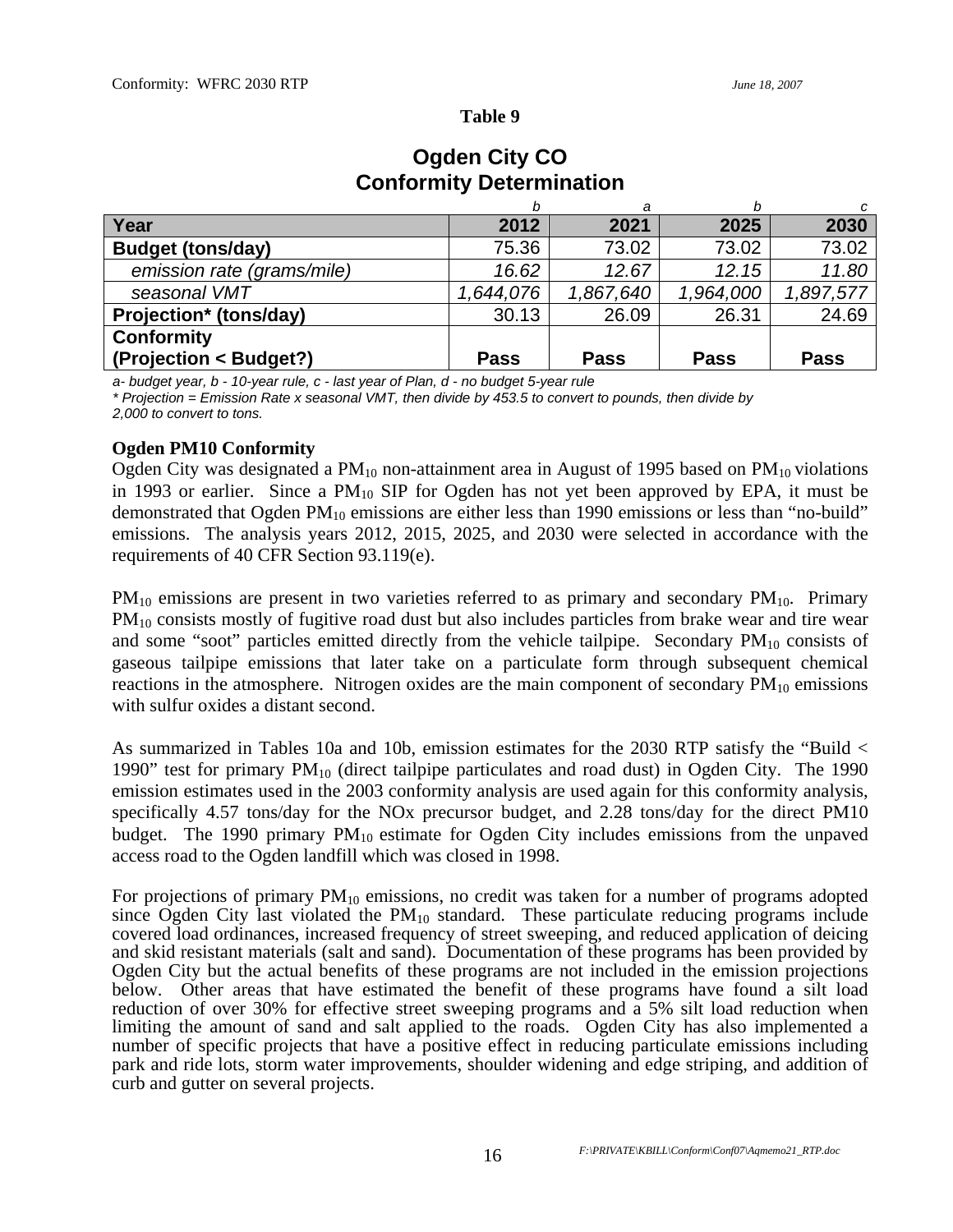From this demonstration it is concluded that the RTP conforms under the Emission Reductions Criteria for areas without motor vehicle emissions budgets for  $PM_{10}$  in Ogden City.

#### **Table 10a**

### **Ogden City PM10 - NOx Precursor Conformity Determination**

|                            |             | b           |             |             |
|----------------------------|-------------|-------------|-------------|-------------|
| Year                       | 2012        | 2015        | 2022        | 2030        |
| Budget-1990 (tons/day)     | 4.57        | 4.57        | 4.57        | 4.57        |
| emission rate (grams/mile) | 1.20        | 0.89        | 0.51        | 0.38        |
| seasonal VMT               | 1,644,076   | 1,723,100   | 1,891,730   | 1,897,577   |
| Projection* (tons/day)     | 2.18        | 1.69        | 1.07        | 0.79        |
| <b>Conformity</b>          |             |             |             |             |
| (Projection < Budget?)     | <b>Pass</b> | <b>Pass</b> | <b>Pass</b> | <b>Pass</b> |

*a- budget year, b - 10-year rule, c - last year of Plan, d - no budget 5-year rule* 

*\* Projection = Emission Rate x seasonal VMT, then divide by 453.5 to convert to pounds, then divide by 2,000 to convert to tons.* 

#### **Table 10b**

### **Ogden City PM10 - Primary Particulates\*\* Conformity Determination**

|                                          | d           | h             | h           | c         |
|------------------------------------------|-------------|---------------|-------------|-----------|
| Year                                     | 2012        | 2015          | 2025        | 2030      |
| Budget-1990 (tons/day)                   | 2.28        | 2.28          | 2.28        | 2.28      |
| tailpipe particulate rates (grams/mile)  |             |               |             |           |
| Gpm (gasoline particulates)              | 0.0044      | 0.0041        | 0.0038      | 0.0037    |
| Ec (diesel elemental carbon)             | 0.0049      | 0.0027        | 0.0008      | 0.0006    |
| Oc (diesel organic carbon)               | 0.0025      | 0.0014        | 0.0004      | 0.0003    |
| Pbr (brake particulates)                 | 0.0125      | 0.0125        | 0.0125      | 0.0125    |
| Pti (tire wear particulates)             | 0.0091      | 0.0091        | 0.0091      | 0.0091    |
| road dust particulate rates (grams/mile) |             |               |             |           |
| Freeway road dust                        | 0.5400      | 0.5400        | 0.5400      | 0.5400    |
| Ramp Road dust                           | 0.5400      | <i>0.5400</i> | 0.5400      | 0.5400    |
| Arterial road dust                       | 0.8400      | 0.8400        | 0.8400      | 0.8400    |
| Local road dust                          | 0.8000      | 0.8000        | 0.8000      | 0.8000    |
| net emission rate                        |             |               |             |           |
| - average all road & vehicle types -     | 0.97        | 0.96          | 1.00        | 0.96      |
| seasonal VMT                             | 1,644,076   | 1,723,100     | 1,891,730   | 1,897,577 |
| Tailpipe Particulates (tons/day)         | 0.06        | 0.06          | 0.06        | 0.05      |
| <b>Road Dust Particulates</b>            | 1.69        | 1.77          | 2.02        | 1.96      |
| Projection* (tons/day)                   | 1.75        | 1.83          | 2.08        | 2.02      |
| <b>Conformity</b>                        |             |               |             |           |
| (Projection < Budget?)                   | <b>Pass</b> | Pass          | <b>Pass</b> | Pass      |

*\*\* Includes road dust, elemental carbon, organic carbon, gasoline exhaust particulates, tire wear, and brake wear.* 

*a- budget year, b - 10-year rule, c - last year of Plan, d - no budget 5-year rule* 

*\* Projection = Emission Rate x seasonal VMT, then divide by 453.5 to convert to pounds, then divide by 2,000 to convert to tons.*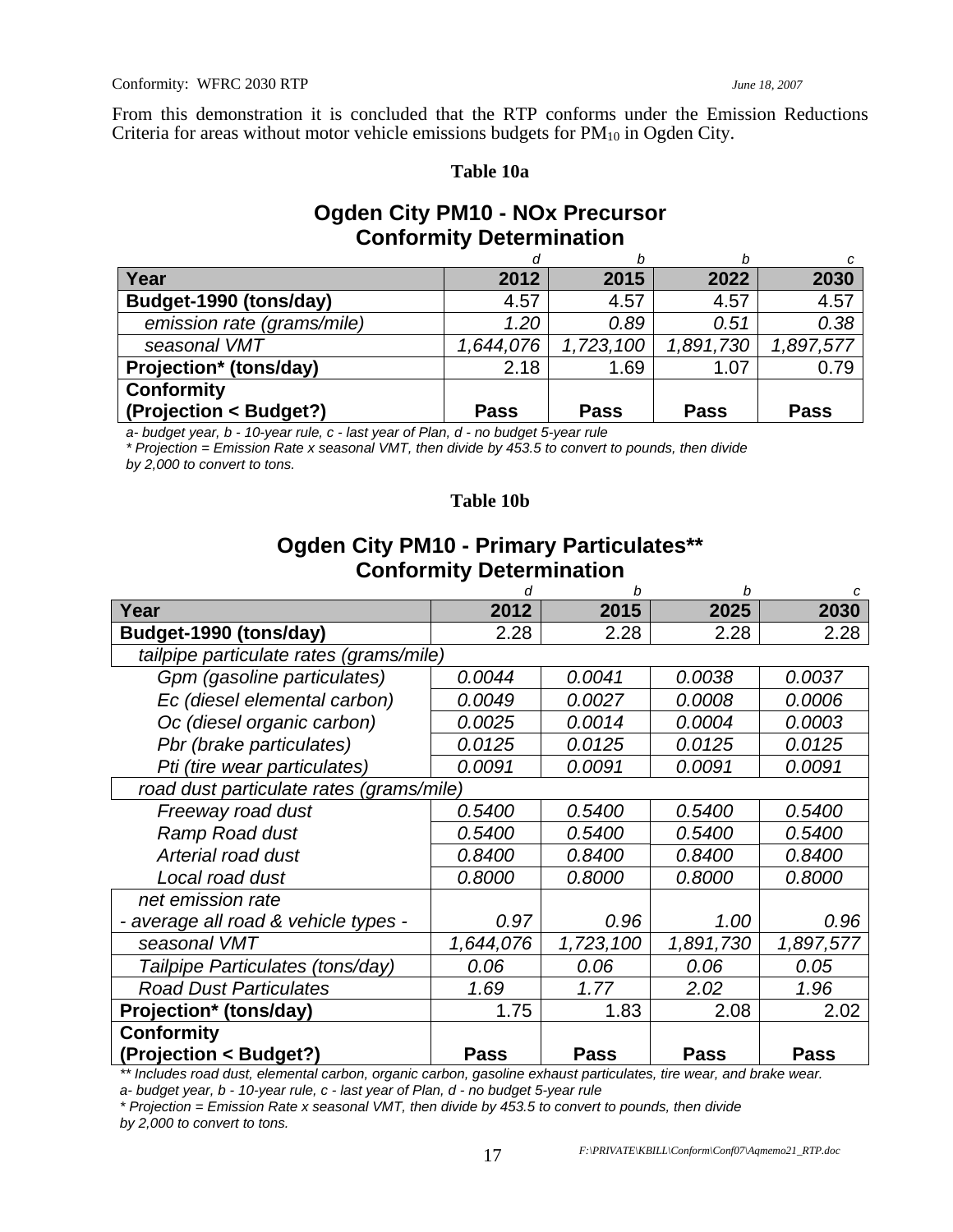#### **Salt Lake County PM10 Conformity**

The  $PM_{10}$  SIP does not define a budget beyond the year 2003. Therefore, conformity tests are required only for analysis years which are identified in accordance with 40 CFR 93.118. All analysis years after 2003 must meet the 2003 budgets for primary particulates and secondary particulates (see the discussion above under Ogden  $PM_{10}$  Conformity for an explanation of primary and secondary  $PM_{10}$  emissions). The State air quality rule R307-310 allows a portion of the surplus primary  $PM_{10}$  budget to be applied to the secondary  $PM_{10}$  budget for conformity purposes. Table 11 below shows that budget adjustments were unnecessary for analysis years 2015, 2025, and 2030.

#### **Table 11**

### **Salt Lake County PM10 Budgets Direct (Dust) and Precursor (NOx) PM10 Emissions**

| (tons/day)                                 |       |       |       |
|--------------------------------------------|-------|-------|-------|
| Year                                       | 2015  | 2025  | 2030  |
| <b>Total PM10 Budget</b>                   | 72.60 | 72.60 | 72.60 |
| <b>Direct PM10 Budget</b>                  | 40.30 | 40.30 | 40.30 |
| <b>NOx Precursor PM10 Budget</b>           | 32.30 | 32.30 | 32.30 |
| Direct PM10 Budget to be Traded            | 0.00  | 0.00  | 0.00  |
| <b>Resulting Direct PM10 Budget</b>        | 40.30 | 40.30 | 40.30 |
| <b>Resulting NOx Precursor PM10 Budget</b> | 32.30 | 32.30 | 32.30 |

Table 12a and Table 12b below demonstrate that projected mobile source emissions are within the emission budget defined in the SIP. The years listed in Table 12a and Table 12b are in accordance with requirements of the Conformity Rule (40 CFR Part 93) as noted in the tables.

From this demonstration it is concluded that the RTP conforms to the applicable controls and goals of the State Implementation Plan for  $PM_{10}$  in Salt Lake County.

### **Table 12a Salt Lake County PM10 - NOx Precursor Conformity Determination**

|                                             |             | b           |             |
|---------------------------------------------|-------------|-------------|-------------|
| Year                                        | 2015        | 2025        | 2030        |
| <b>Budget (tons/day)</b>                    | 32.30       | 32.30       | 32.30       |
| emission rate (grams/mile)                  | 0.77        | 0.32        | 0.27        |
| seasonal VMT                                | 30,629,058  | 36,414,101  | 38,963,912  |
| Projection* (tons/day)                      | 25.90       | 12.89       | 11.43       |
| <b>Conformity</b><br>(Projection < Budget?) | <b>Pass</b> | <b>Pass</b> | <b>Pass</b> |

*a- budget year, b - 10-year rule, c - last year of Plan, d - no budget 5-year rule* 

*\* Projection = Emission Rate x seasonal VMT, then divide by 453.5 to convert to pounds, then divide by 2,000 to convert to tons.*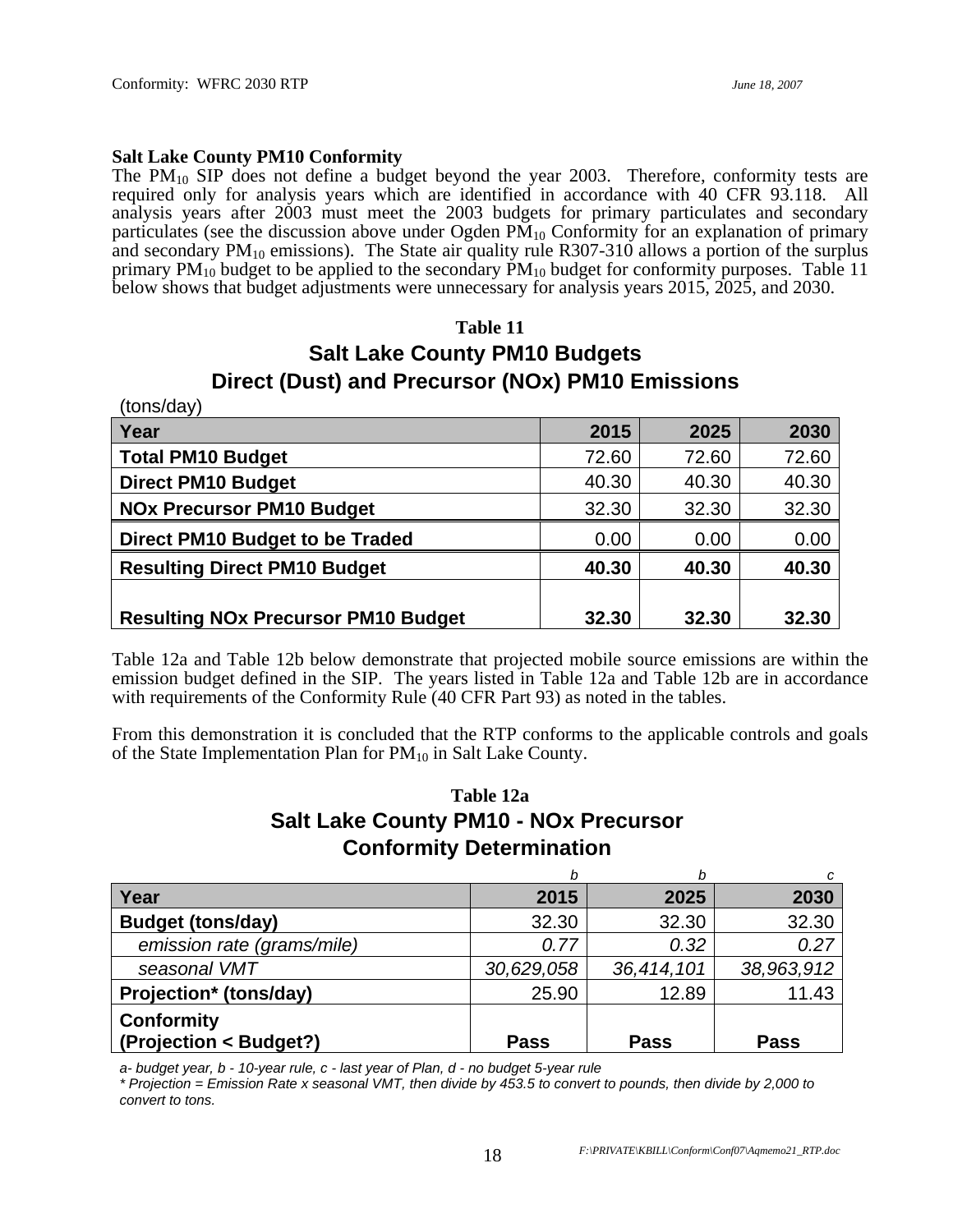### **Table 12b**

|                                          | h          | b           | C           |
|------------------------------------------|------------|-------------|-------------|
| Year                                     | 2015       | 2025        | 2030        |
| <b>Budget (tons/day)</b>                 | 40.30      | 40.30       | 40.30       |
| tailpipe particulate rates (grams/mile)  |            |             |             |
| Gpm (gasoline particulates)              | 0.0044     | 0.0041      | 0.0038      |
| Ec (diesel elemental carbon)             | 0.0049     | 0.0027      | 0.0008      |
| Oc (diesel organic carbon)               | 0.0025     | 0.0014      | 0.0004      |
| Pbr (brake particulates)                 | 0.0125     | 0.0125      | 0.0125      |
| Pti (tire wear particulates)             | 0.0091     | 0.0091      | 0.0091      |
| road dust particulate rates (grams/mile) |            |             |             |
| Freeway road dust                        | 0.5400     | 0.5400      | 0.5400      |
| Ramp Road dust                           | 0.5400     | 0.5400      | 0.5400      |
| Arterial road dust                       | 0.8400     | 0.8400      | 0.8400      |
| Local road dust                          | 0.8000     | 0.8000      | 0.8000      |
| net emission rate                        |            |             |             |
| - average all road & vehicle types -     | 0.84       | 0.82        | 0.82        |
| seasonal VMT                             | 30,629,058 | 36,414,101  | 38,963,912  |
| Tailpipe Particulates (tons/day)         | 1.01       | 1.07        | 1.17        |
| <b>Road Dust Particulates</b>            | 27.36      | 31.97       | 34.02       |
| Projection* (tons/day)                   | 28.37      | 33.04       | 35.18       |
| <b>Conformity</b>                        |            |             |             |
| (Projection < Budget?)                   | Pass       | <b>Pass</b> | <b>Pass</b> |

### **Salt Lake County PM10 - Primary Particulates\*\* Conformity Determination**

*\*\* Includes road dust, elemental carbon, organic carbon, gasoline exhaust particulates, tire wear, and brake wear.* 

*a- budget year, b - 10-year rule, c - last year of Plan, d - no budget 5-year rule* 

*\* Projection = Emission Rate x seasonal VMT, then divide by 453.5 to convert to pounds, then divide by 2,000 to convert to tons.* 

### **Salt Lake and Davis County Ozone Conformity**

The 1-hour ozone standard was revoked on June 19, 2005. Therefore, a conformity analysis under the 1-hour ozone standard in Salt Lake and Davis Counties is no longer required.

The Wasatch Front Area is currently in attainment of the new 8-hour ozone standard. Salt Lake and Davis Counties have always shown conformity with past state requirements for ozone related emissions. Projections indicate a steady decrease in mobile source ozone related emissions as shown in the charts below.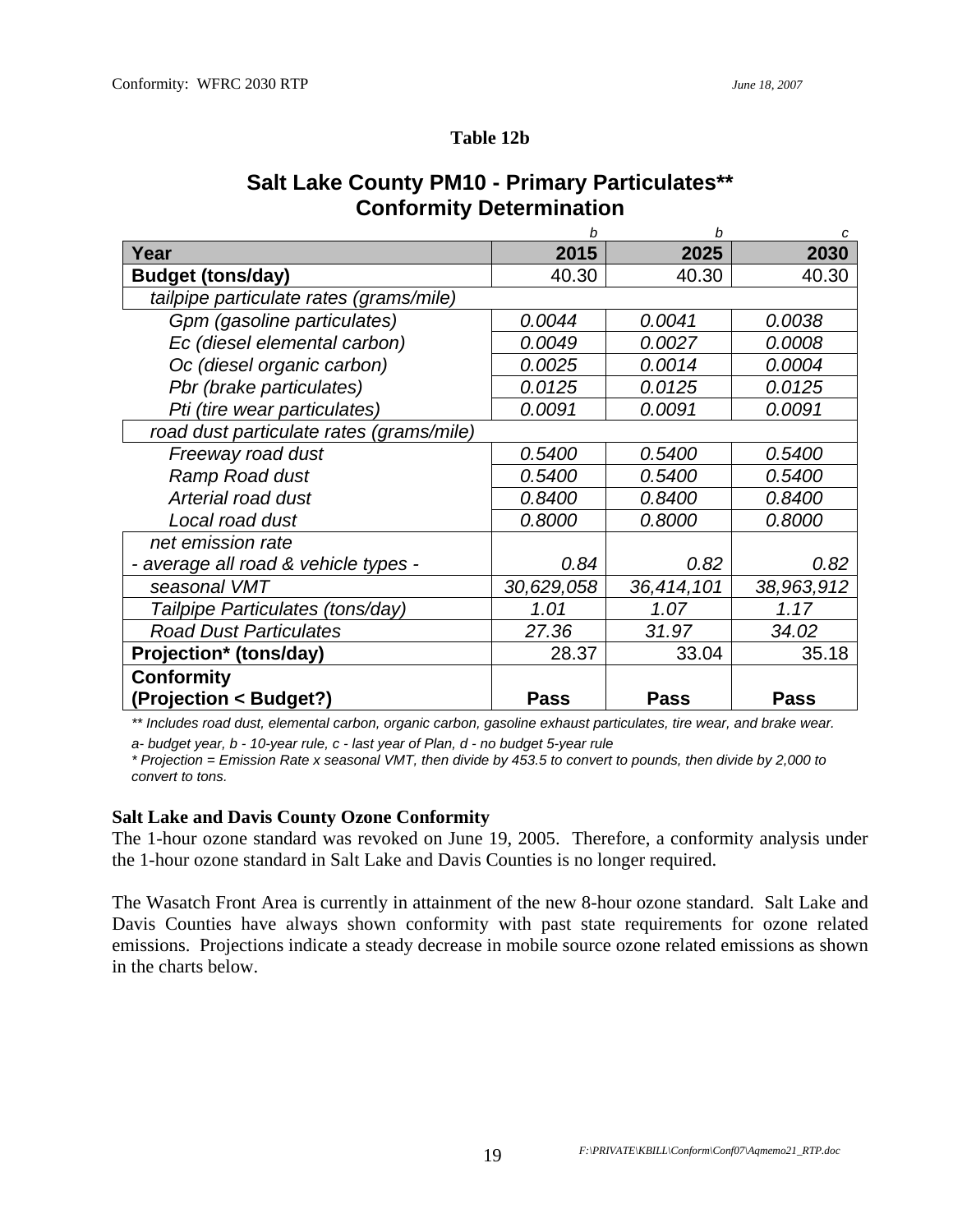

**\****Source: Mobile6.2 vehicle emission rates and projected vehicle miles of travel based on the Wasatch Front 2030 RTP.* 

### Particulate Matter (PM<sub>2.5</sub>)

It is anticipated that portions of Weber, Davis, Salt Lake, and Tooele Counties will be designated as non-attainment areas under the new PM<sub>2.5</sub> standard (35  $\mu$ g/m<sup>3</sup>) that was established in 2006. The previous PM<sub>2.5</sub> standard was 65  $\mu$ g/m<sup>3</sup> and the Wasatch Front Region was in attainment of the former standard. Official EPA non-attainment designations under the new stricter standard will be made the end of 2009 and conformity to the new standard will be required beginning in 2011.

By 2013 the State of Utah will be required to submit a new section of the State Implementation Plan (SIP) documenting how the state will meet the new  $PM_{2.5}$  standard. Once the  $PM_{2.5}$  SIP is approved by EPA, WFRC will be required to make a conformity determination verifying that transportation related emissions are within the limits established in the SIP. During the interim period from 2011 when  $PM<sub>2.5</sub>$  conformity is required and 2013 when emission limits are established in the SIP, WFRC will be required to establish conformity by demonstrating that future  $PM_{2.5}$  emissions are lower than 2002 levels.

A conformity determination for  $PM<sub>2.5</sub>$  is not required for this RTP. However, for discussion purposes a projection of  $PM_{2.5}$  related emissions is presented in the chart below to illustrate that PM<sub>2.5</sub> related emissions from on-road mobile sources are expected to continue their declining trend of the last several years thus making  $PM<sub>2.5</sub>$  conformity a reasonable expectation for transportation plans developed after 2011.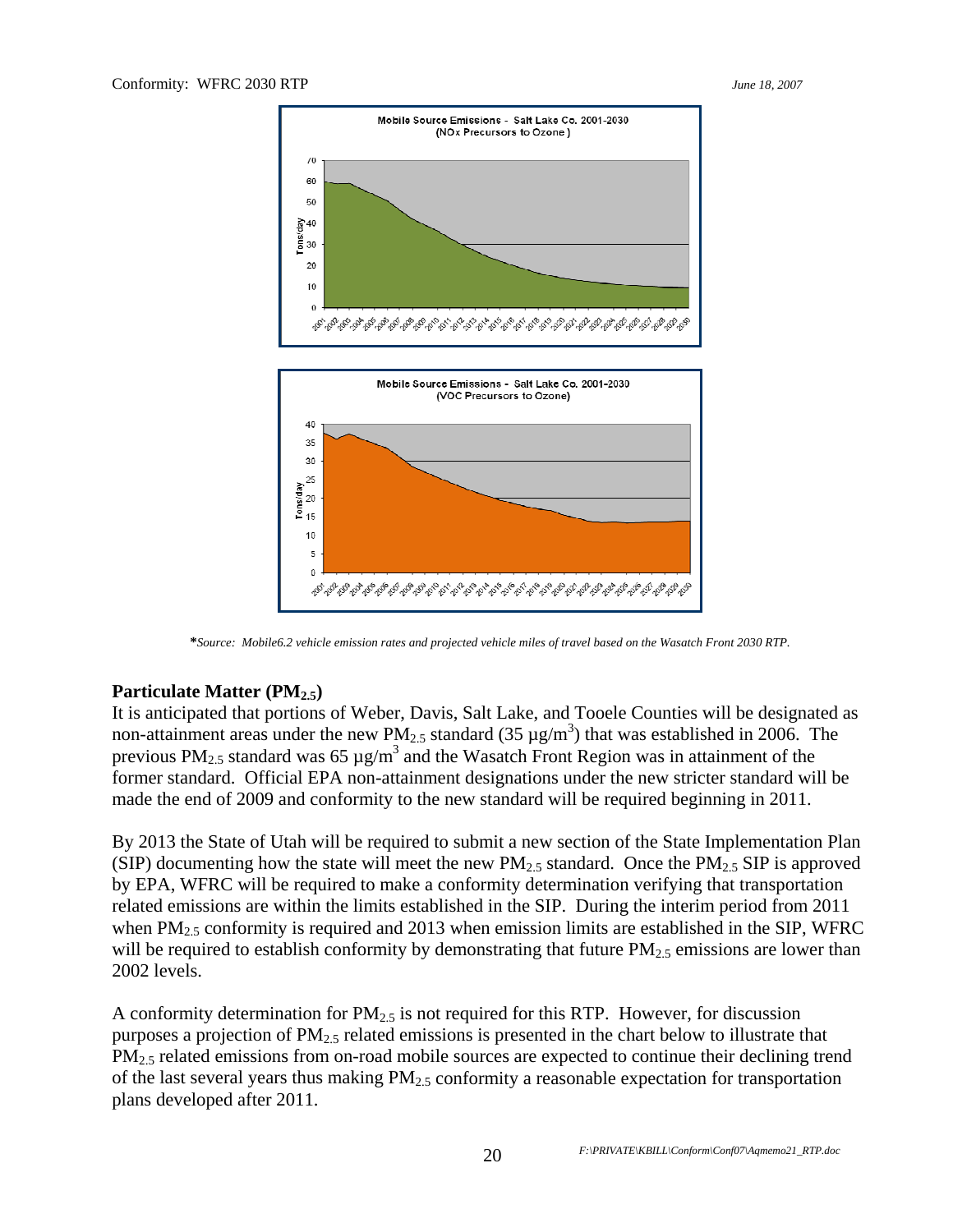

**\****Source: Mobile6.2 vehicle emission rates and projected vehicle miles of travel based on the Wasatch Front 2030 RTP.*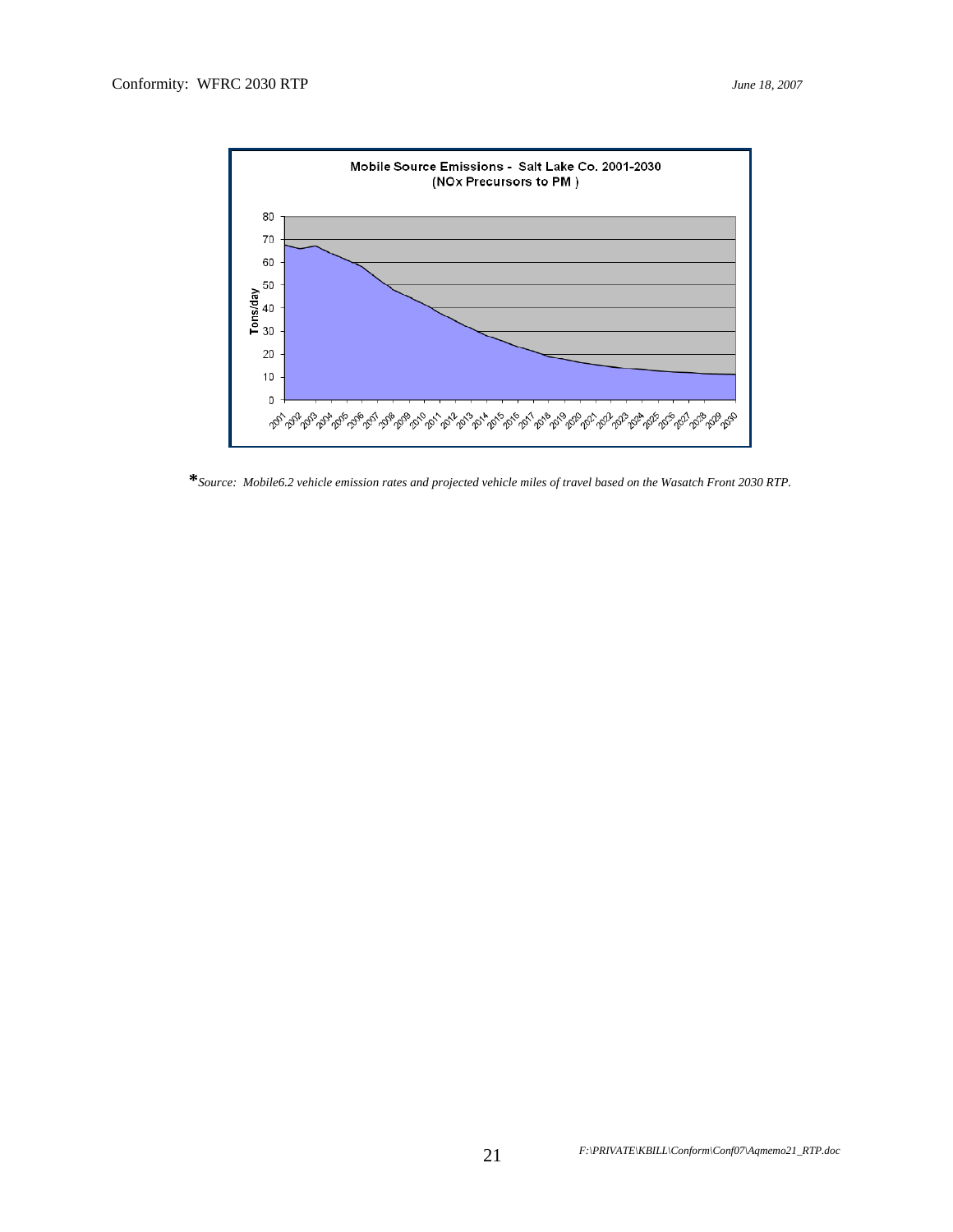## **Appendix – 1 Definition of Regionally Significant Projects**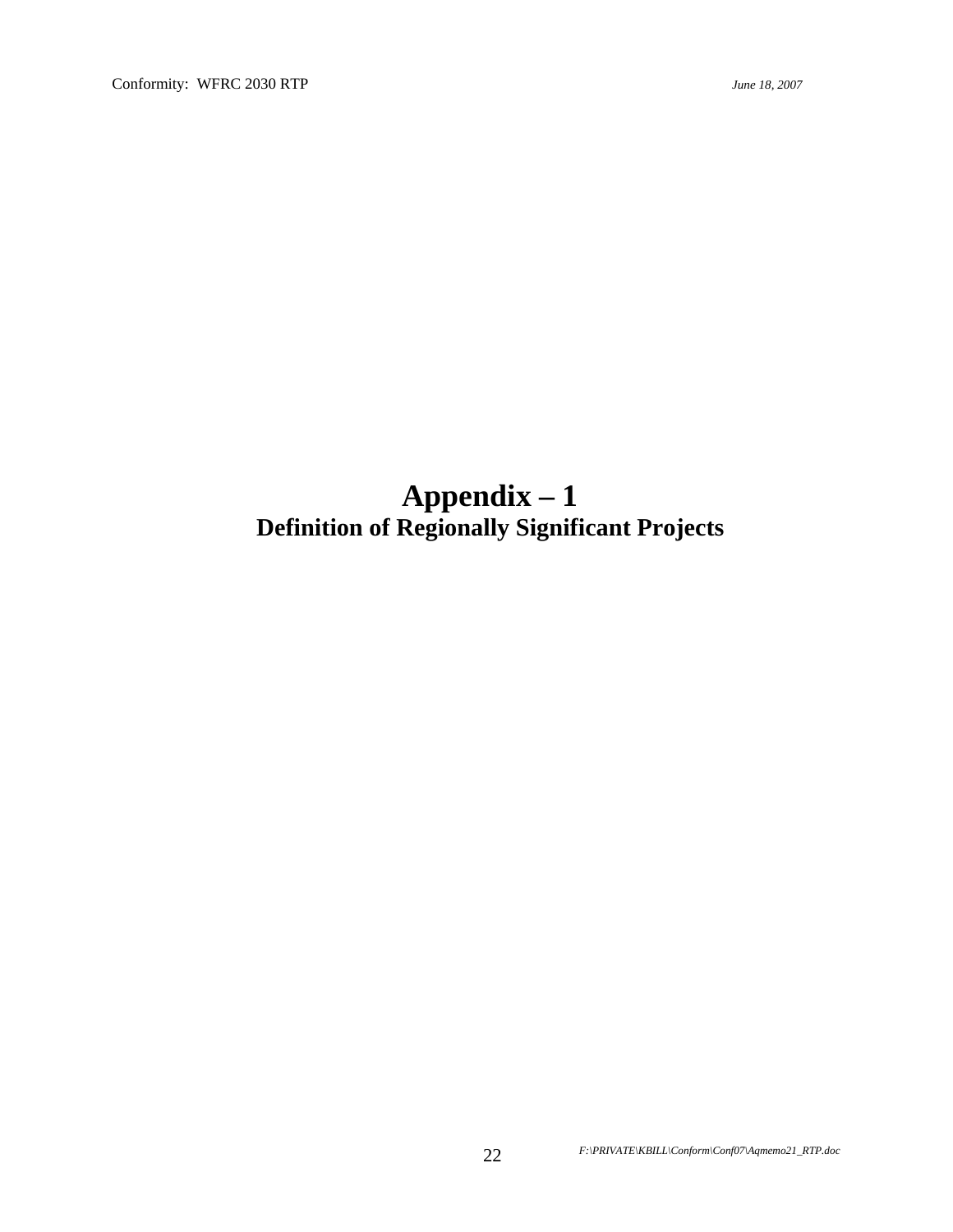### **Process for Determining Regionally Significant Facilities for Purposes of Regional Emissions Analysis (see CFR 93.105.2.c.1.ii)**

Background: 40 FR 93.101 defines "regionally significant project" and associated facilities for the purpose of transportation conformity. The federal definition does not specifically include minor arterials. The following definitions and processes will be used by the Wasatch Front Regional Council (WFRC) and Mountainlands Association of Governments (MAG) in consultation with DAQ, UDOT, UTA, FHWA, FTA, and EPA to determine which facilities shall be considered regionally significant for purposes of regional emissions analysis. It is the practice of the MPO to include minor arterials and collectors in the travel model for the purpose of accurately modeling regional VMT and associated vehicle emissions. The inclusion of minor arterials and collectors in the travel model, however, does not identify these facilities as regionally significant.

- 1. Any new or existing facility with a functional classification of principal arterial or higher on the latest UDOT Functional Classification Map (currently found at http://www.dot.utah.gov/index.php/m=c/tid=1228) shall be considered regionally significant.
- 2. Any fixed guideway transit service including light rail, commuter rail, or portions of bus rapid transit that involve exclusive right-of-way shall be considered regionally significant.
- 3. As traffic conditions change in the future, the MPO's in consultation with DAQ, UDOT, FHWA, and EPA (and UTA and FTA in cases involving transit facilities) - will consider 1) the relative importance of minor arterials serving major activity centers, and 2) the absence of principal arterials in the vicinity to determine if any minor arterials in addition to those listed in Exhibit A should be considered as regionally significant for purposes of regional emissions analysis.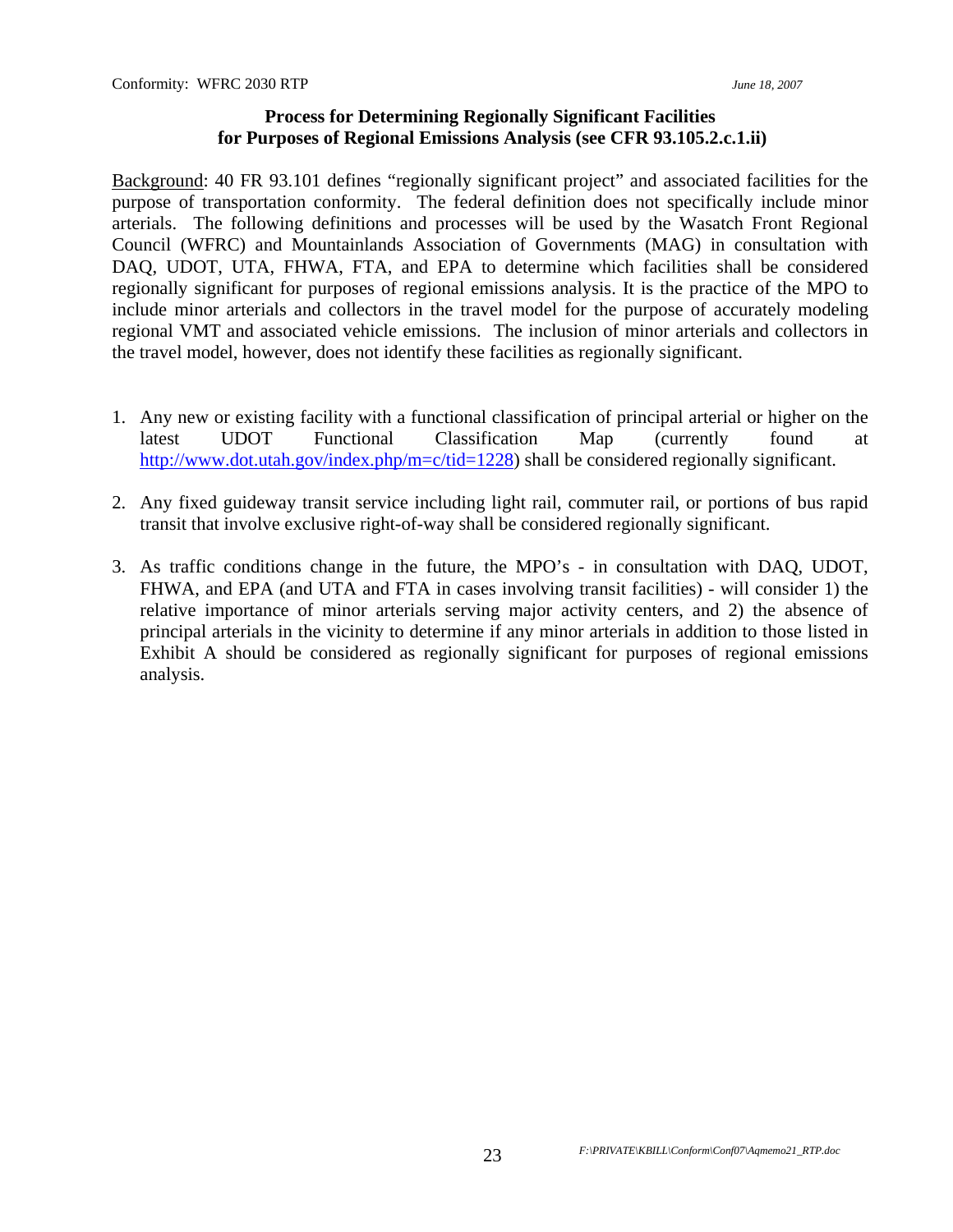### **Exhibit A Minor Arterials Determined to be Regionally Significant for Purposes of Regional Emissions Analysis**

In consultation with DAQ, UDOT, FHWA, and EPA; and based on inspection and engineering judgment of current traffic conditions; and based on application of the "Process for Determining Regionally Significant Facilities for Purposes of Regional Emissions Analysis" agreed upon by the aforementioned agencies; the WFRC and MAG designate the following minor arterials as regionally significant.

### **Salt Lake County**

300 West/Beck Street: 600 South north to I-15 Redwood Road: 14400 South to Utah County line U-111: SR-201 to New Bingham Highway New Bingham Highway: U-111 to 9000 South

### **Davis County**

Syracuse Road: I-15 west to Antelope Island SR-108 (2000 West): Syracuse Road to Weber County line

### **Weber County**

SR-108 (3500 West): Davis County line to Midland Drive SR-108 (Midland Drive): 3500 West to Hinckley Drive SR-79 (Hinckley Drive): SR-108 to I-15

### **Utah County**

Redwood Road: Salt Lake County line to Highway-73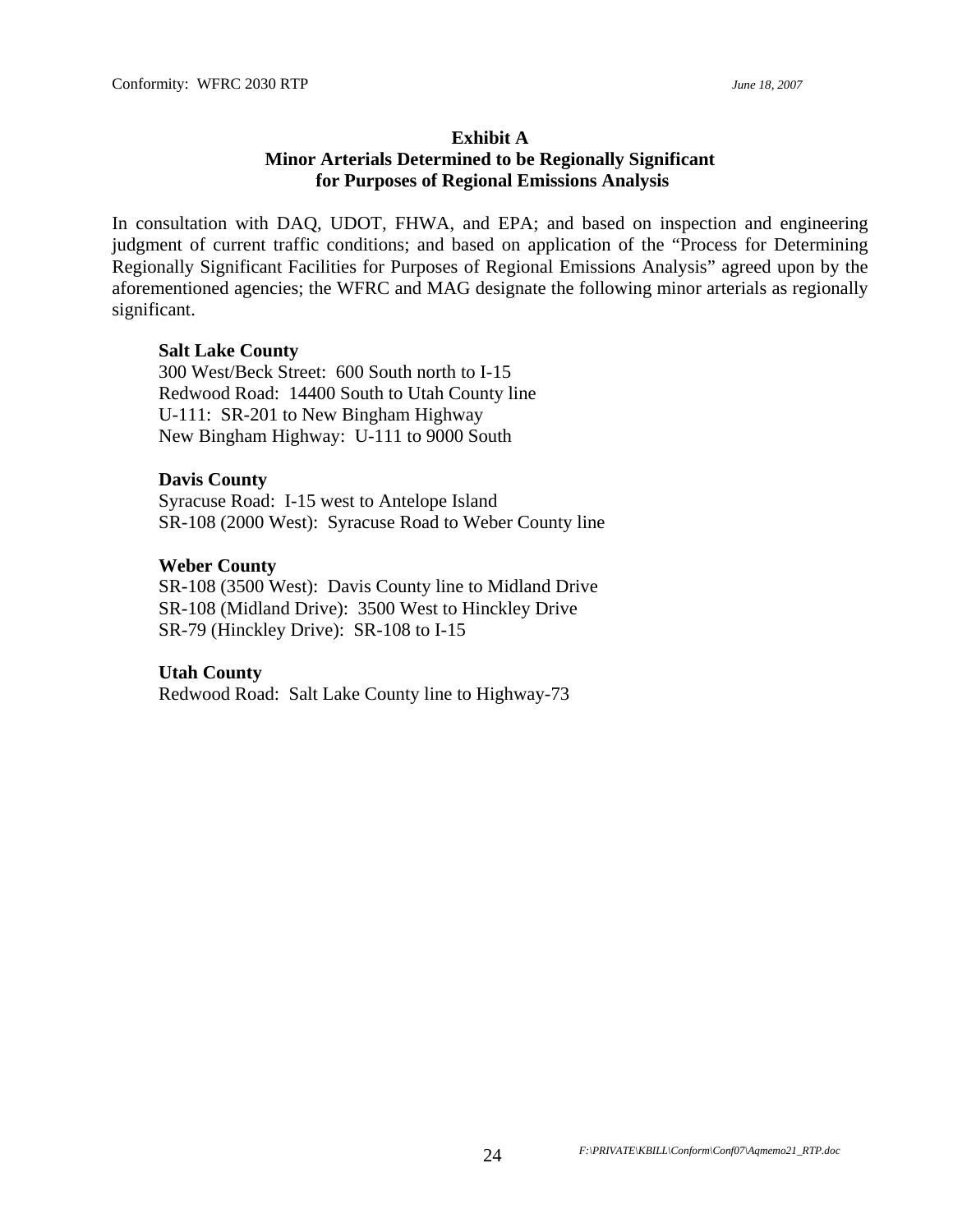### **Process for Determining Significant Change in Design Concept and Scope for Purposes of Regional Emissions Analysis (see CFR 93.105.2.c.1.ii)**

Changes to regionally significant projects may or may not necessitate a new regional emissions analysis. The following definitions and processes will be used to determine what changes to project concept and scope are to be considered significant or not for purposes of regional emissions analysis.

- 1. Adding or extending freeway auxiliary lanes or weaving lanes between interchanges is not considered a significant change in concept and scope since these lanes are not normally included in the travel model.
- 2. Adding or extending freeway auxiliary/weaving lanes from one interchange to a point beyond the next interchange is considered a significant change in concept and scope.
- 3. A change to a regionally significant project defined in the Regional Transportation Plan that does not change how the project is defined in the travel model is not considered a significant change in concept and scope. These changes include but are not limited to lane or shoulder widening, cross section (other than the number of through lanes), alignment, interchange configuration, intersection traffic control, turn lanes, continuous or center turn lanes, and storage lanes.
- 4. A change to a regionally significant project defined in the Regional Transportation Plan that does alter the number of through lanes, lane capacity, or speed classification as defined in the travel model is considered a significant change in concept and scope.
- 5. Advancing or delaying the planned implementation of a regionally significant project that does not result in a change in the transportation network described in the travel model for any horizon year (as defined in CFR 93.101) is not considered a significant change in concept and scope.
- 6. Advancing or delaying the planned implementation of a regionally significant project that does result in a change in the transportation network described in the travel model for any horizon year (as defined in CFR 93.101) is considered a significant change in concept and scope.
- 7. Project changes not addressed in the above statements will be decided on a case by case basis through consultation by representatives from DAQ, WFRC, MAG, UDOT, UTA, FHWA, FTA, and EPA.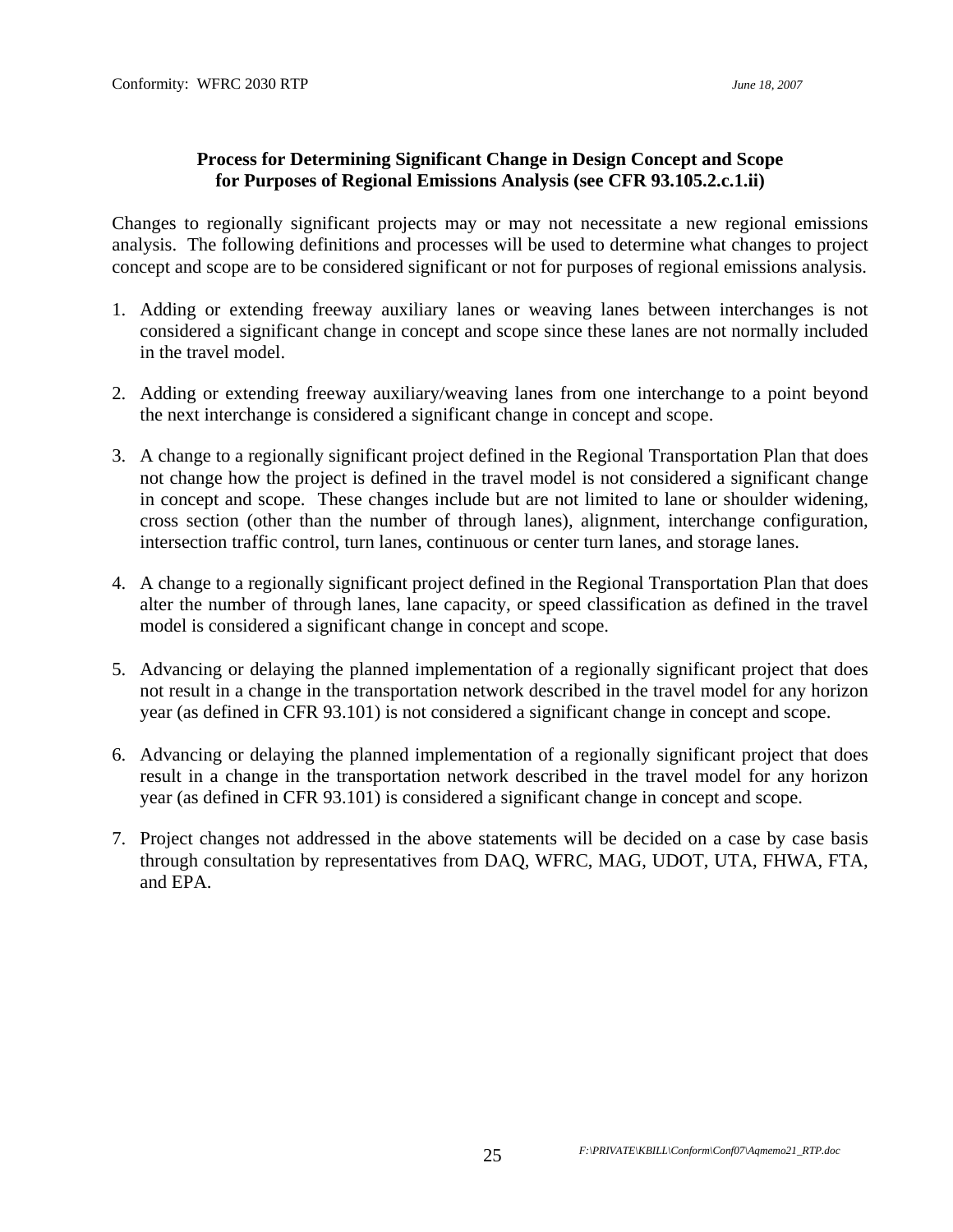## **Appendix-2**

**Highway and Transit Projects 2030 RTP** 

**Salt Lake and Ogden Areas**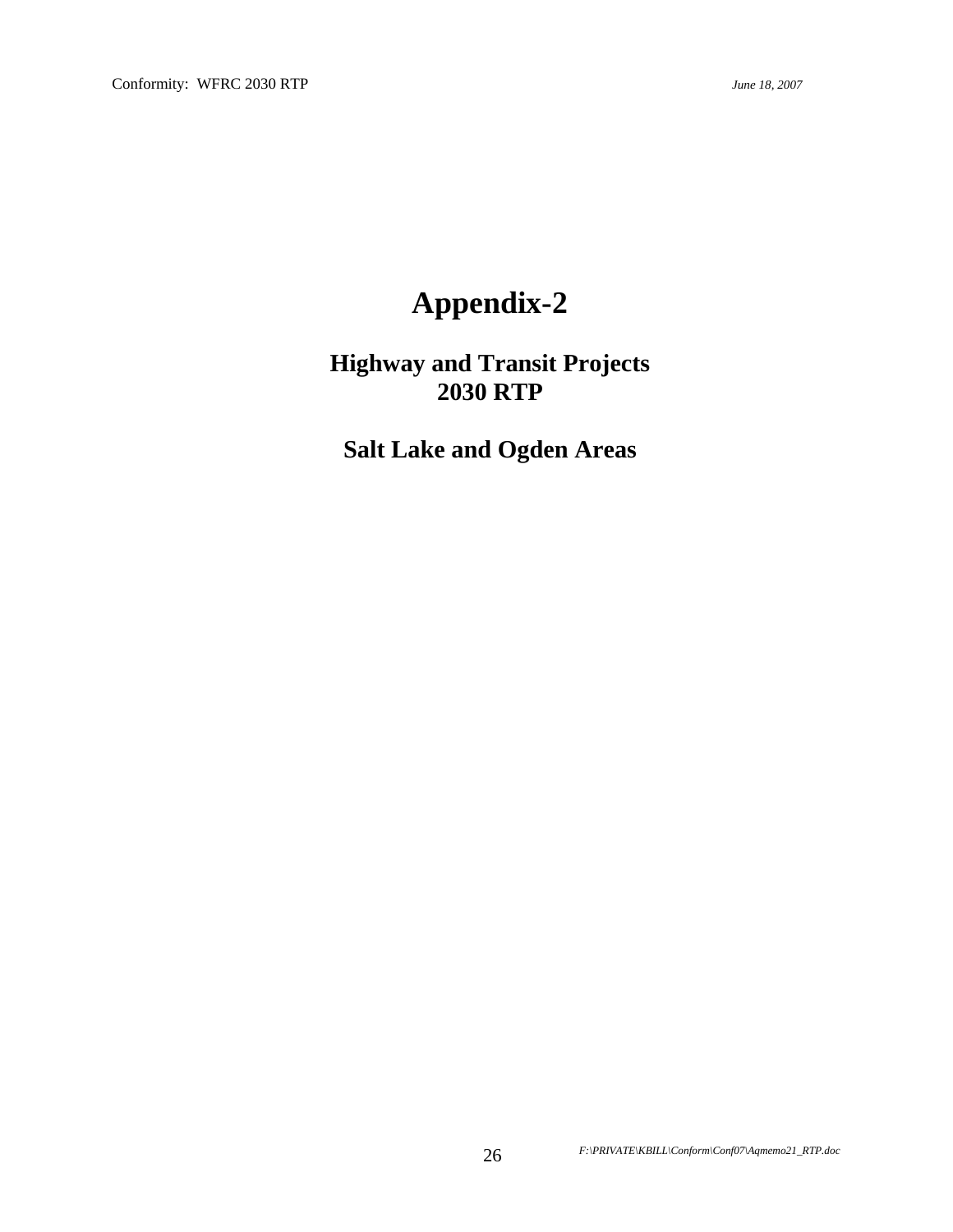| COUNTY ID# |                | <b>PROJECT</b>                                       | <b>DESCRIPTION</b>                                                              |                                                                      | <b>PHASE</b>   |
|------------|----------------|------------------------------------------------------|---------------------------------------------------------------------------------|----------------------------------------------------------------------|----------------|
|            |                | <b>Salt Lake County, East-West Facilities</b>        |                                                                                 |                                                                      |                |
|            |                | California Avenue                                    | Widening - 4 to 6 Lanes                                                         | M. Arterial / 2.1 Miles / Local                                      |                |
| Salt Lake  | $\overline{4}$ | I-215 to Bangerter Hwy.                              | ROW: 2006 - 110 ft. / 2030 - 110 ft.                                            | Bike Class - 2                                                       | 3              |
|            | 5              | California Avenue                                    | Widening - 4 to 6 Lanes                                                         | M. Arterial / 0.8 Miles / Local                                      |                |
| Salt Lake  |                | Bangerter Hwy. to 4800 West                          | ROW: 2006 - 110 ft. / 2030 - 110 ft.                                            | Bike Class - 2                                                       | 3              |
| Salt Lake  | 6              | California Avenue                                    | Widening - 2 to 6 Lanes                                                         | M. Arterial / 1 Miles / Local                                        | 3              |
|            |                | 4800 West to Mountain View Corridor                  | ROW: 2006 - 110 ft. / 2030 - 110 ft.                                            | Bike Class - 2                                                       |                |
| Salt Lake  | 7a             | $I-80$<br>State Street to 1300 East                  | Widening - 6 to 8 Lanes<br>ROW: 2006 - 260 ft. / 2030 - 260 ft.                 | Freeway / 1.8 Miles / UDOT<br>Bike Class - 0                         | $\mathbf{1}$   |
|            |                | $I-80$                                               | Widening - 6 to 8 Lanes                                                         | Freeway / 3.5 Miles / UDOT                                           |                |
| Salt Lake  | 7 <sub>b</sub> | 1300 East to Parleys Canyon                          | ROW: 2006 - 260 ft. / 2030 - 260 ft.                                            | Bike Class-0                                                         | 3              |
|            |                | <b>I-80 Interchange East Bound</b>                   | Upgrade - 1 to 2 Lanes                                                          | Freeway / 0.6 Miles / UDOT                                           |                |
| Salt Lake  | 233            | @ I-215 (West Side)                                  | ROW: 2006 - 260 ft. / 2030 - 260 ft.                                            | Bike Class - 0                                                       | $\mathbf{1}$   |
| Salt Lake  | 9              | <b>SR-201</b>                                        | Widening - 4 to 6 Lanes                                                         | Freeway / 3.4 Miles / UDOT                                           | $\mathbf{1}$   |
|            |                | 3200 West to Mountain View Corridor                  | ROW: 2006 - 300 ft. / 2030 - 300 ft.                                            | Bike Class - 2,3                                                     |                |
| Salt Lake  | 100            | <b>SR-201</b><br>Mountain View Corridor to 8400 West | Widening - 4 to 6 Lanes<br>ROW: 2006 - 300 ft. / 2030 - 300 ft.                 | Freeway / 3.3 Miles / UDOT<br>Bike Class - 3 / Transit Project       | 3              |
|            |                | <b>SR-201</b>                                        | Widening - 2 to 4 Lanes                                                         | Freeway / 3.3 Miles / UDOT                                           |                |
| Salt Lake  | 234            | SR-202 to I-80                                       | ROW: 2006 - 300 ft. / 2030 - 300 ft.                                            | Bike Class - 0 / Transit Project                                     | $\mathbf{1}$   |
|            |                | <b>SR-201</b>                                        | Upgrade                                                                         | Freeway / UDOT                                                       |                |
| Salt Lake  | 10             | I-215 Interchange and Auxiliary Lanes                | ROW: 2006 - 300 ft. / 2030 - 300 ft.                                            | Bike Class - 0                                                       | 3              |
| Salt Lake  | 235            | SR-201 Overpass                                      | New Construction - 0 to 4 Lanes                                                 | Freeway / UDOT                                                       | $\overline{2}$ |
|            |                | @ 4800 West                                          | ROW: 2006 - 300 ft. / 2030 - 300 ft.                                            | Bike Class - 2                                                       |                |
| Salt Lake  | 11             | SR-201 Interchange                                   | New Construction                                                                | Freeway / UDOT                                                       | $\overline{2}$ |
|            |                | @ 7200 West                                          | ROW: 2006 - 300 ft. / 2030 - 300 ft.<br>New Construction                        | Bike Class - 3 / Transit Project                                     |                |
| Salt Lake  | 12             | SR-201 Interchange<br>@ 8400 West                    | ROW: 2006 - 300 ft. / 2030 - 300 ft.                                            | Freeway / UDOT<br>Bike Class - 3 / Transit Project                   | $\mathbf{2}$   |
|            |                | SR-201 Interchange                                   | Upgrade                                                                         | Freeway / UDOT                                                       |                |
| Salt Lake  | 236            | @ I-80                                               | ROW: 2006 - 300 ft. / 2030 - 300 ft.                                            | Bike Class - 0 / Transit Project                                     | $\mathbf{1}$   |
|            | 295            | <b>Western East / West Study</b>                     | Study                                                                           | <b>UDOT</b>                                                          |                |
| Salt Lake  |                | SR-201 to Utah County Line                           |                                                                                 |                                                                      | $\mathbf{1}$   |
| Salt Lake  | 13             | <b>3100 South</b>                                    | New Construction - 0 to 4 Lanes                                                 | Collector / 0.5 Miles / Local                                        | $\mathbf{1}$   |
|            |                | 1400 West to 3300 South                              | ROW: 2006 - 0 ft. / 2030 - 88 ft.                                               | Bike Class - 0                                                       |                |
| Salt Lake  | 14             | <b>3500 South</b>                                    | Widening - 4 to 6 plus Transit Lanes                                            | P. Arterial / 1.5 Miles / UDOT                                       | $\mathbf{1}$   |
|            |                | 2700 West to 4000 West<br><b>3500 South</b>          | ROW: 2006 - 100 ft. / 2030 - 106 ft.<br>Widening $-4/2$ to 6 plus Transit Lanes | Bike Class - 0 / Transit Project<br>P. Arterial / 2.3 Miles / UDOT   |                |
| Salt Lake  | 15             | 4000 West to Mountain View Corridor                  | ROW: 2006 - 80 ft. / 2030 - 106 ft.                                             | Bike Class - 0 / Transit Project                                     | $\mathbf{1}$   |
|            |                | <b>3500 South</b>                                    | Widening - 2 to 4 plus Transit Lanes                                            | P. Arterial / 3.3 Miles / UDOT/Local                                 |                |
| Salt Lake  | 16             | Mountain View Corridor to 8400 West                  | ROW: 2006 - 66 ft. / 2030 - 106 ft.                                             | Bike Class - 0 / Transit Project                                     | $\mathbf{2}$   |
| Salt Lake  | 237            | 4100 South                                           | Widening - 2 to 4 Lanes                                                         | M. Arterial / 1.8 Miles / Local                                      | $\mathbf{2}$   |
|            |                | Mountain View Corridor to 7200 West                  | ROW: 2006 - 76 ft. / 2030 - 86 ft.                                              | Bike Class - 2,3                                                     |                |
| Salt Lake  | 18             | 4500 South                                           | Widening - 2 to 4 Lanes                                                         | P. Arterial / 2.7 Miles / UDOT                                       | 3              |
|            |                | 2700 East to 900 East                                | ROW: 2006 - 80 ft. / 2030 - 106 ft.                                             | Bike Class - 0                                                       |                |
| Salt Lake  | 297            | 4500 South<br>I-215 to 2700 East                     | Re-stripe - 2 to 4 Lanes<br>ROW: 2006 - 80 ft. / 2030 - 106 ft.                 | P. Arterial / 0.7 Miles / UDOT<br>Bike Class - 2                     | 3              |
|            |                | 4500 South                                           | Widening - 4 to 6 Lanes                                                         | P. Arterial / 0.7 Miles / UDOT                                       |                |
| Salt Lake  | 19             | I-15 to State Street                                 | ROW: 2006 - 150 ft. / 2030 - 150 ft.                                            | Bike Class - 0                                                       | $\mathbf{1}$   |
|            |                | 4500 South/4700 South                                | Widening - 4 to 6 plus Transit Lanes                                            | P. Arterial / 2.1 Miles / UDOT/Local                                 |                |
| Salt Lake  | 20             | I-15 to Redwood Road                                 | ROW: 2006 - 150 ft. / 2030 - 150 ft.                                            | Bike Class - 3,0 / Transit Project                                   | $\mathbf{2}$   |
| Salt Lake  | 238            | 4700 South                                           | Widening - 4 to 6 Lanes                                                         | P. Arterial / 1.5 Miles / Local                                      | $\mathbf{1}$   |
|            |                | 2700 West to 4000 West                               | ROW: 2006 - 150 ft. / 2030 - 150 ft.                                            | Bike Class - 3                                                       |                |
| Salt Lake  | 21             | 4700 South                                           | Widening - 2 to 4 Lanes                                                         | P. Arterial / 2.3 Miles / Local                                      | 2              |
|            |                | 4000 West to 6400 West                               | ROW: 2006 - 80 ft. / 2030 - 80-106 ft.                                          | Bike Class - 3                                                       |                |
| Salt Lake  | 239            | 5400 South<br>I-15 to Mountain View Corridor         | Widening - 4 to 6 plus Transit Lanes<br>ROW: 2006 - 86-110 ft. / 2030 - 110 ft. | M. Arterial / 6.8 Miles / UDOT<br>Bike Class - 0,3 / Transit Project | 2              |
|            |                | 5400 South                                           | Widening - 2 to 4 plus Transit Lanes                                            | M. Arterial / 2.4 Miles / UDOT                                       |                |
| Salt Lake  | 240            | Mountain View Corridor to SR-111                     | ROW: 2006 - 70 ft. / 2030 - 110 ft.                                             | Bike Class - 3 / Transit Project                                     | 3              |
|            |                | 6200 South                                           | Widening/NC - 2/0 to 4 Lanes                                                    | M. Arterial / 1.8 Miles / Local                                      |                |
| Salt Lake  | 23             | 5600 West to SR-111                                  | ROW: 2006 - 0 ft. / 2030 - 106 ft.                                              | Bike Class - 3                                                       | $\mathbf{2}$   |
| Salt Lake  | 300            | 7000 South / 7200 South                              | Widening - 4 to 6 Lanes                                                         | M. Arterial / 2.6 Miles / Local                                      | 3              |
|            |                | State Street to Redwood Road                         | ROW: 2006 - 90 ft. / 2030 - 106 ft.                                             | Bike Class - 2                                                       |                |
| Salt Lake  | 24             | 7000 South                                           | Widening - 3 to 4 Lanes                                                         | M. Arterial / 1.9 Miles / Local                                      | $\mathbf{1}$   |
|            |                | Redwood Road to Bangerter Hwy.<br><b>7800 South</b>  | ROW: 2006 - 56 ft. / 2030 - 90 ft.                                              | Bike Class - 2<br>M. Arterial / 2.8 Miles / UDOT/Local               |                |
| Salt Lake  | 27             |                                                      | Widening - 2 to 4 Lanes                                                         |                                                                      | $\mathbf{2}$   |
|            |                | Bangerter Hwy. to MVC                                | ROW: 2006 - 66 ft. / 2030 - 116 ft.                                             | Bike Class - 2                                                       |                |

### **2030 RTP HIGHWAY PROJECTS LIST**

**Salt Lake County, East-West Facilities Continued**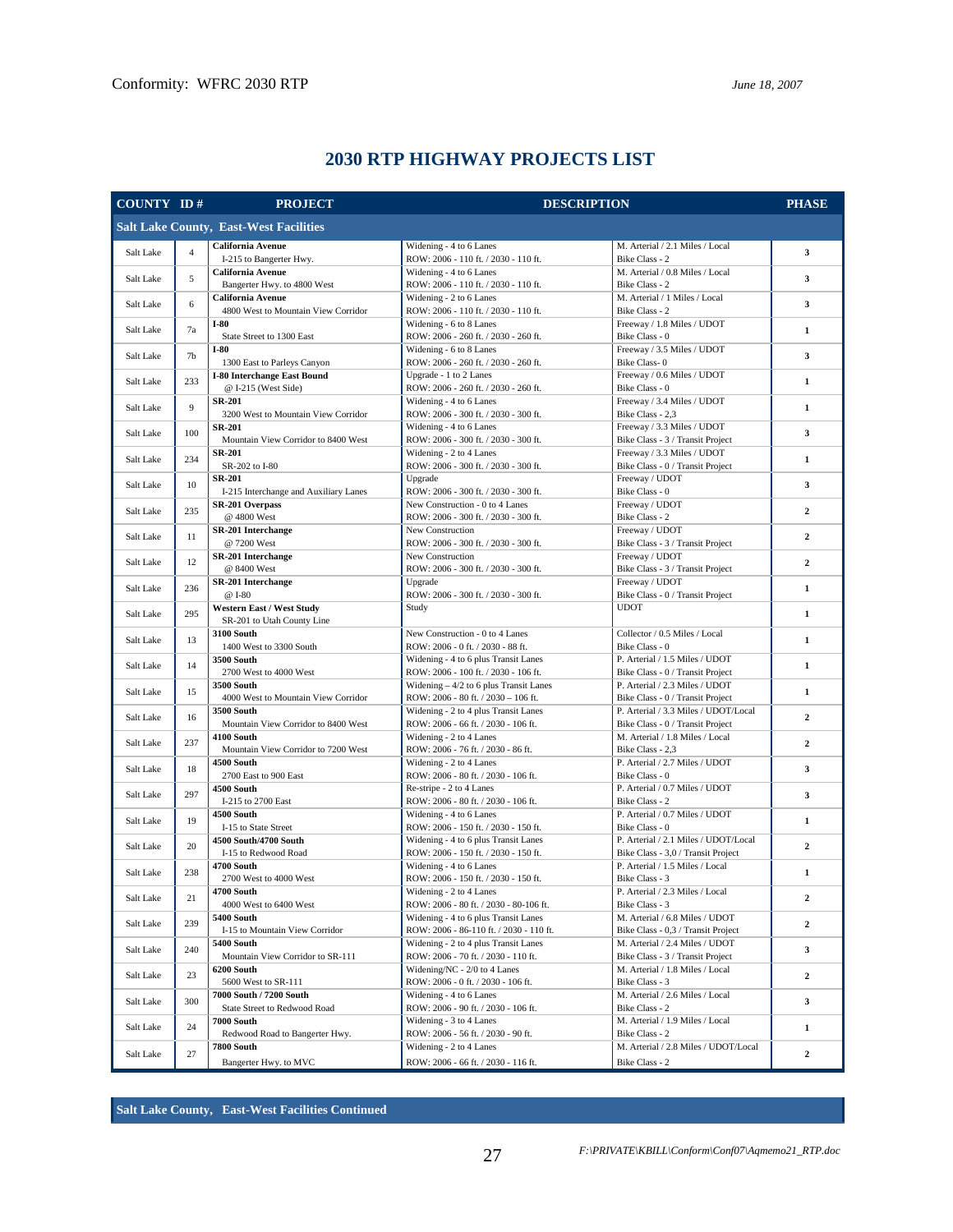| COUNTY ID#                                                |                 | <b>PROJECT</b>                                                              | <b>DESCRIPTION</b>                                                      |                                                                     | <b>PHASE</b>   |  |
|-----------------------------------------------------------|-----------------|-----------------------------------------------------------------------------|-------------------------------------------------------------------------|---------------------------------------------------------------------|----------------|--|
| Salt Lake                                                 | 222             | 7800 South                                                                  | Widening - 2 to 4 Lanes                                                 | M. Arterial / 1.4 Miles / Local                                     | $\overline{2}$ |  |
|                                                           |                 | Mountain View Corridor to SR-111                                            | ROW: 2006 - 25-72 ft. / 2030 - 116 ft.                                  | Bike Class - 1                                                      |                |  |
| Salt Lake                                                 | 25              | New Bingham Hwy.<br>5600 West to SR-111                                     | Widening - 2 to 4 Lanes<br>ROW: 2006 - 66 ft. / 2030 - 106 ft.          | M. Arterial / 2.3 Miles / UDOT<br>Bike Class - 2                    | 3              |  |
|                                                           |                 | 9000 South                                                                  | Widening - 4 to 6 Lanes                                                 | P. Arterial / 4.1 Miles / UDOT                                      |                |  |
| Salt Lake                                                 | 241             | I-15 to Bangerter Hwy.                                                      | ROW: 2006 - 106 ft. / 2030 - 106 ft.                                    | Bike Class - 1,2                                                    | $\overline{2}$ |  |
| Salt Lake                                                 | 30a             | 9000 South                                                                  | Widening - 2 to 6 Lanes                                                 | P. Arterial / 0.7 Miles / Local                                     | $\overline{2}$ |  |
|                                                           |                 | Bangerter Hwy. to Old Bingham Hwy.<br>9000 South                            | ROW: 2006 - 106 ft. / 2030 - 106 ft.<br>New Construction - 0 to 6 Lanes | Bike Class - 2<br>P. Arterial / 1.8 Miles / Local                   |                |  |
| Salt Lake                                                 | 30 <sub>b</sub> | Old Bingham Hwy. to MVC                                                     | ROW: 2006 - 106 ft. / 2030 - 106 ft.                                    | Bike Class - 2                                                      | $\overline{2}$ |  |
| Salt Lake                                                 | 242             | 9000 South                                                                  | New Construction - 0 to 4 Lanes                                         | P. Arterial / 1.7 Miles / Local                                     | $\overline{2}$ |  |
|                                                           |                 | Mountain View Corridor to SR-111<br><b>10600 South</b>                      | ROW: 2006 - 0 ft. / 2030 - 116 ft.                                      | Bike Class - 2<br>M. Arterial / 0.9 Miles / Local                   |                |  |
| Salt Lake                                                 | 32              | 1300 East to Highland Drive                                                 | Widening - 2 to 4 Lanes<br>ROW: 2006 - 84 ft. / 2030 - 84 ft.           | Bike Class - 1                                                      | $\mathbf{1}$   |  |
| Salt Lake                                                 | 243             | 10600 South/10400 South                                                     | Widening - 4 to 6 Lanes                                                 | M. Arterial / 2.2 Miles / UDOT                                      | $\overline{2}$ |  |
|                                                           |                 | I-15 to Redwood Road                                                        | ROW: 2006 - 106 ft. / 2030 - 106 ft.                                    | Bike Class - 3.2                                                    |                |  |
| Salt Lake                                                 | 33              | <b>10400 South</b><br>Redwood Road to Bangerter Hwy.                        | Widening - 2 to 4 Lanes<br>ROW: 2006 - 106 ft. / 2030 - 106 ft.         | M. Arterial / 2 Miles / UDOT<br>Bike Class - 2                      | $\mathbf{1}$   |  |
|                                                           | 34              | 10400 South/10800 South                                                     | New Construction - 0 to 4 Lanes                                         | M. Arterial / 5 Miles / Local                                       | $\overline{2}$ |  |
| Salt Lake                                                 |                 | Bangerter Hwy. to SR-111                                                    | ROW: 2006 - 0 ft. / 2030 - 110 ft.                                      | Bike Class - 2                                                      |                |  |
| Salt Lake                                                 | 37a             | <b>11400 South</b><br>State Street to 700 West                              | Widening $-4/2$ to 6 Lanes<br>ROW: 2006 - 50 ft. / 2030 - 106 ft.       | M. Arterial / 1 Miles / Local<br>Bike Class - 2                     | $\mathbf{1}$   |  |
|                                                           |                 | <b>11400 South</b>                                                          | Widening/NC - 2/0 to 4 Lanes                                            | M. Arterial / 2.3 Miles / Local                                     |                |  |
| Salt Lake                                                 | 38              | 700 West to Redwood Road                                                    | ROW: 2006 - 20 ft. / 2030 - 106 ft.                                     | Bike Class - 2                                                      | $\mathbf{1}$   |  |
| Salt Lake                                                 | 39              | <b>11400 South</b>                                                          | Widening - 2 to 4 Lanes                                                 | M. Arterial / 2.4 Miles / Local                                     | $\overline{2}$ |  |
|                                                           |                 | Redwood Road to Bangerter Hwy.<br><b>11400 South</b>                        | ROW: 2006 - 80 ft. / 2030 - 106 ft.<br>Widening - 2 to 4 Lanes          | Bike Class - 2<br>M. Arterial / 4.9 Miles / Local                   |                |  |
| Salt Lake                                                 | 40a             | Bangerter Hwy. to 4800 West                                                 | ROW: 2006 - 80 ft. / 2030 - 106 ft.                                     | Bike Class - 0                                                      | $\overline{2}$ |  |
| Salt Lake                                                 | 40 <sub>b</sub> | <b>11400 South</b>                                                          | New Construction - 0 to 4 Lanes                                         | M. Arterial / 1 Miles / Local                                       | $\overline{2}$ |  |
|                                                           |                 | 4800 West to 11800 South<br><b>11800 South</b>                              | ROW: 2006 - 0 ft. / 2030 - 110 ft.<br>Widening - 2 to 4 Lanes           | Bike Class - 0 / Transit Project<br>M. Arterial / 2.4 Miles / Local |                |  |
| Salt Lake                                                 | 40c             | 5600 West to SR-111                                                         | ROW: 2006 - 66 ft. / 2030 - 86 ft.                                      | Bike Class - 1                                                      | $\overline{2}$ |  |
| Salt Lake                                                 | 244             | 12300 South/12600 South                                                     | Widening - 4 to 6 Lanes                                                 | P. Arterial / 2 Miles / UDOT                                        | $\overline{2}$ |  |
|                                                           |                 | 700 East to 700 West                                                        | ROW: 2006 - 106 ft. / 2030 - 106 ft.                                    | Bike Class - 2                                                      |                |  |
| Salt Lake                                                 | 42              | <b>12600 South</b><br>Bangerter Hwy. to 4800 West                           | Widening - 2 to 4 Lanes<br>ROW: 2006 - 66 ft. / 2030 - 106 ft.          | P. Arterial / 2 Miles / Local<br>Bike Class - 2                     | $\mathbf{1}$   |  |
|                                                           |                 | <b>12600 South</b>                                                          | New Construction - 0 to 4 Lanes                                         | P. Arterial / 3.5 Miles / Local                                     |                |  |
| Salt Lake                                                 | 43              | 4800 West to 8000 West                                                      | ROW: 2006 - 0 ft. / 2030 - 106 ft.                                      | Bike Class - 2                                                      | $\overline{2}$ |  |
| Salt Lake                                                 | 44              | <b>MVC</b> / Bangerter Hwy. Connector                                       | New Construction - 4 to 6 Lanes                                         | Freeway / 0.9 Miles / UDOT                                          | $\overline{2}$ |  |
|                                                           |                 | Mountain View Corridor to Bangerter Hwy.<br><b>13400 South</b>              | ROW: 2006 - 60 ft. / 2030 - 150 ft.<br>Widening - 2 to 4 Lanes          | Bike Class - 0 / Transit Project<br>Collector / 0.9 Miles / Local   |                |  |
| Salt Lake                                                 | 299             | Mountain View Corridor to Bangerter Hwy.                                    | ROW: 2006 - 66 ft. / 2030 - 106 ft.                                     | Bike Class - 2 / Transit Project                                    | $\mathbf{1}$   |  |
| Salt Lake                                                 | 245a            | <b>13400 South</b>                                                          | Widening - 2 to 4 Lanes                                                 | Collector / 3 Miles / Local                                         | 3              |  |
|                                                           |                 | 6400 West to Mountain View Corridor<br><b>Bangerter Highway Interchange</b> | ROW: 2006 - 66 ft. / 2030 - 106-120 ft.<br>Upgrade                      | Bike Class - 2<br>Freeway / UDOT                                    |                |  |
| Salt Lake                                                 | 246             | @ I-15                                                                      | ROW: 2006 - 150 ft. / 2030 - 150 ft.                                    | Bike Class - 0                                                      | $\overline{2}$ |  |
| Salt Lake                                                 | 247             | <b>Bangerter Highway Interchange</b>                                        | New Construction                                                        | Freeway / UDOT                                                      | $\overline{2}$ |  |
|                                                           |                 | @ Redwood Road<br><b>Bangerter Highway Interchange</b>                      | ROW: 2006 - 150 ft. / 2030 - 150 ft.<br>New Construction                | Bike Class - 0 / Transit Project<br>Freeway / UDOT                  |                |  |
| Salt Lake                                                 | 302             | @ 2700 West                                                                 | ROW: 2006 - 150 ft. / 2030 - 150 ft.                                    | Bike Class - 0                                                      | $\mathbf{2}$   |  |
| Salt Lake                                                 | 248             | <b>Bangerter Highway Interchange</b>                                        | New Construction                                                        | Freeway / UDOT                                                      | $\mathbf{2}$   |  |
|                                                           |                 | @ 13400 South                                                               | ROW: 2006 - 150 ft. / 2030 - 150 ft.                                    | Bike Class - 0 / Transit Project                                    |                |  |
| Salt Lake                                                 | 249             | <b>14400 South</b><br>3600 West to 4000 West                                | New Construction - 0 to 2 Lanes<br>ROW: 2006 - 0 ft. / 2030 - 86 ft.    | Collector / 0.5 Miles / Local<br>Bike Class - 2                     | 2              |  |
| Salt Lake                                                 | 250             | 14400 South/15000 South                                                     | New Construction - 0 to 4 Lanes                                         | Collector / 0.7 Miles / Local                                       | 2              |  |
|                                                           |                 | 4000 West to Mountain View Corridor                                         | ROW: 2006 - 0 ft. / 2030 - 106 ft.                                      | Bike Class - 0                                                      |                |  |
| Salt Lake                                                 | 251             | 14400 South/15000 South<br>Mountain View Corridor to 5600 West              | New Construction - 0 to 4 Lanes<br>ROW: 2006 - 0 ft. / 2030 - 106 ft.   | Collector / 2.1 Miles / Local<br>Bike Class - 0                     | $\mathbf{2}$   |  |
|                                                           |                 | <b>14600 South</b>                                                          | Remove or Replace - 2 to 2 Lanes                                        | M. Arterial / UDOT                                                  | 2              |  |
| Salt Lake                                                 | 45              | D&RG RR Structure                                                           | ROW: 2006 - 60 ft. / 2030 - 106 ft.                                     | Bike Class - 2                                                      |                |  |
| Salt Lake                                                 | 46              | <b>Porter Rockwell Road</b><br>I-15 to Mountain View Corridor               | New Construction - 0 to 4 Lanes<br>ROW: 2006 - 0 ft. / 2030 - 167 ft.   | P. Arterial / 3.4 Miles / UDOT<br>Bike Class - 0.1                  | 3              |  |
|                                                           |                 | <b>Avalanche Snowshed</b>                                                   | New Construction                                                        | M. Arterial / UDOT                                                  |                |  |
| Salt Lake                                                 | 48              | Over Little Cottonwood Canyon Road @ Whitepine Chutes                       |                                                                         | Bike Class - 2,3                                                    | 2              |  |
| <b>Salt Lake County, North-South Facilities</b>           |                 |                                                                             |                                                                         |                                                                     |                |  |
|                                                           |                 | <b>8400 West</b>                                                            | Widening - 2 to 4 Lanes                                                 | P. Arterial / 1.5 Miles / UDOT                                      |                |  |
| Salt Lake                                                 | 84              | SR-201 to 3500 South                                                        | ROW: 2006 - 66 ft. / 2030 - 106 ft.                                     | Bike Class - 2                                                      | $\overline{2}$ |  |
| Salt Lake                                                 | 293             | SR-111                                                                      | Widening - 2 to 4 Lanes                                                 | P. Arterial / 0.3 Miles / UDOT                                      | 1              |  |
|                                                           |                 | RR Structure @ 4300 South                                                   | ROW: 2006 - 106 ft. / 2030 - 106 ft.                                    | Bike Class - 2                                                      |                |  |
| <b>Salt Lake County, North-South Facilities Continued</b> |                 |                                                                             |                                                                         |                                                                     |                |  |
|                                                           |                 | <b>SR-111</b>                                                               | Widening - 2 to 4 Lanes                                                 | P. Arterial / 8.5 Miles / UDOT/Local                                |                |  |
| Salt Lake                                                 | 85              | 5400 South to 11800 South                                                   | ROW: 2006 - 106 ft. / 2030 - 106 ft.                                    | Bike Class - 2                                                      | $\overline{2}$ |  |
| Salt Lake                                                 | 252             | <b>8000 West</b>                                                            | New Construction - 0 to 4 Lanes                                         | Collector / 1.8 Miles / Local                                       | 3              |  |
| Salt Lake                                                 | 255b            | 11800 South to 13400 South<br><b>6400 West</b>                              | ROW: 2006 - 0 ft. / 2030 - 66 ft.<br>New Construction - 0 to 2 Lanes    | Bike Class - 0<br>M. Arterial / 1 Miles / Local                     | 3              |  |
|                                                           |                 |                                                                             |                                                                         |                                                                     |                |  |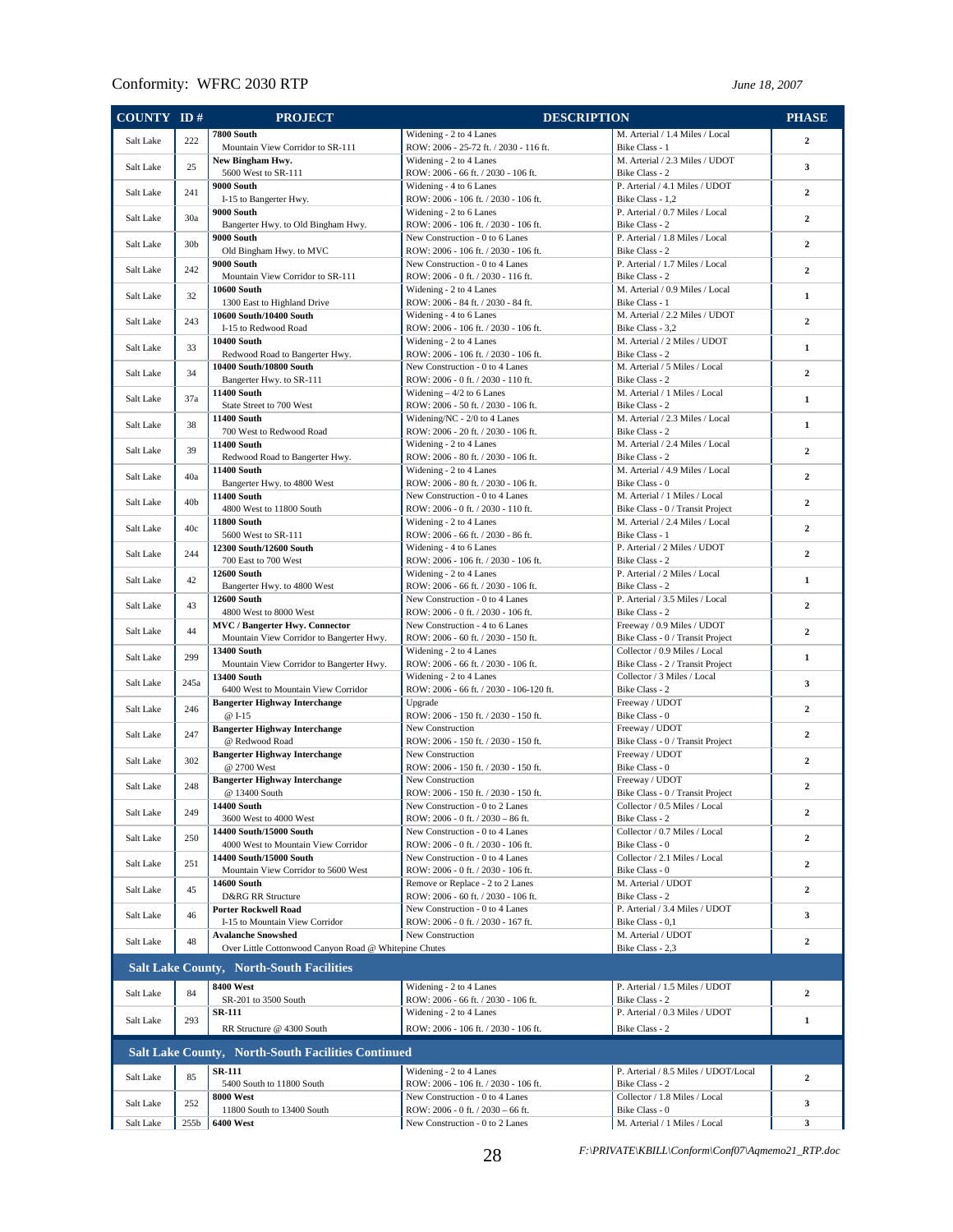| COUNTY ID# |                  | <b>PROJECT</b>                                                | <b>DESCRIPTION</b>                                                                   |                                                                      | <b>PHASE</b>   |
|------------|------------------|---------------------------------------------------------------|--------------------------------------------------------------------------------------|----------------------------------------------------------------------|----------------|
|            |                  | 12600 South to 13400 South                                    | ROW: 2006 - 0 ft. / 2030 - 80 ft.                                                    | Bike Class - 1                                                       |                |
| Salt Lake  | 79               | <b>Mountain View Corridor</b>                                 | New Construction - 0 to 4 plus HOV Lanes                                             | Freeway / 3.1 Miles / UDOT                                           | 3              |
|            |                  | I-80 to SR-201                                                | ROW: 2006 - 0 ft. / 2030 - 328 ft.                                                   | Bike Class - 1 / Transit Project                                     |                |
| Salt Lake  | 80               | <b>Mountain View Corridor</b>                                 | New Construction - 0 to 6 plus HOV Lanes                                             | Freeway / 6.1 Miles / UDOT                                           | $\mathbf{1}$   |
|            |                  | SR-201 to 6200 South<br><b>Mountain View Corridor</b>         | ROW: 2006 - 0 ft. / 2030 - 328 ft.<br>New Construction - 0 to 6 plus HOV Lanes       | Bike Class - 1 / Transit Project<br>Freeway / 5.4 Miles / UDOT       |                |
| Salt Lake  | 81               | 6200 South to 10800 South                                     | ROW: 2006 - 0 ft. / 2030 - 328 ft.                                                   | Bike Class - 1 / Transit Project                                     | $\mathbf{1}$   |
|            |                  | <b>Mountain View Corridor</b>                                 | New Construction - 0 to 6 plus HOV Lanes                                             | Freeway / 3 Miles / UDOT                                             |                |
| Salt Lake  | 82a              | 10800 South to 12600 South                                    | ROW: 2006 - 0 ft. / 2030 - 328 ft.                                                   | Bike Class - 1 / Transit Project                                     | $\mathbf{1}$   |
| Salt Lake  | 82 <sub>b</sub>  | <b>Mountain View Corridor</b>                                 | New Construction - 0 to 6 plus HOV Lanes                                             | Freeway / 1.1 Miles / UDOT                                           | $\mathbf{1}$   |
|            |                  | 12600 South to 13400 South                                    | ROW: 2006 - 0 ft. / 2030 - 328 ft.                                                   | Bike Class - 1 / Transit Project                                     |                |
| Salt Lake  | 303              | <b>Mountain View Corridor Interchange</b><br>@ 13400 South    | New Construction                                                                     | Freeway / UDOT                                                       | $\mathbf{2}$   |
|            |                  | <b>Mountain View Corridor</b>                                 | ROW: 2006 - 0 ft. / 2030 - 328 ft.<br>New Construction - 0 to 6 Lanes                | Bike Class - 1 / Transit Project<br>Freeway / 4 Miles / UDOT         |                |
| Salt Lake  | 83a              | 13400 South to Porter Rockwell Road                           | ROW: 2006 - 0 ft. / 2030 - 328 ft.                                                   | Bike Class - 1                                                       | $\mathbf{2}$   |
| Salt Lake  | 83b              | <b>Mountain View Corridor</b>                                 | New Construction - 0 to 6 Lanes                                                      | Freeway / 2.8 Miles / UDOT                                           | $\mathbf{2}$   |
|            |                  | Porter Rockwell Road to Utah Co. Line                         | ROW: 2006 - 0 ft. / 2030 - 328 ft.                                                   | Bike Class - 1                                                       |                |
| Salt Lake  | 256              | <b>5600 West</b>                                              | Widening - 2 to 4 plus Transit Lanes                                                 | M. Arterial / 3.1 Miles / UDOT                                       | $\mathbf{1}$   |
|            |                  | I-80 to SR-201                                                | ROW: 2006 - 86 ft. / 2030 - 86 ft.                                                   | Bike Class - 2 / Transit Project                                     |                |
| Salt Lake  | 77               | <b>5600 West</b><br>4400 South to 7000 South                  | Widening - 2 to 4 plus Transit Lanes<br>ROW: 2006 - 66 ft. / 2030 - 106 ft.          | M. Arterial / 3.5 Miles / UDOT<br>Bike Class - 2,0 / Transit Project | $\mathbf{1}$   |
|            |                  | <b>5600 West</b>                                              | New Construction - 0 to 4 plus Transit Lanes                                         | M. Arterial / 2.1 Miles / Local                                      |                |
| Salt Lake  | 257              | 7000 South to New Bingham Hwy.                                | ROW: 2006 - 0 ft. / 2030 - 106 ft.                                                   | Bike Class - 0 / Transit Project                                     | $\overline{2}$ |
| Salt Lake  | 258              | <b>5600 West</b>                                              | Widening - 2 to 4 plus Transit Lanes                                                 | M. Arterial / 1.5 Miles / Local                                      | $\mathbf{2}$   |
|            |                  | New Bingham Hwy. to Old Bingham Hwy.                          | ROW: 2006 - 66 ft. / 2030 - 106 ft.                                                  | Bike Class - 0 / Transit Project                                     |                |
| Salt Lake  | 259              | <b>5600 West</b>                                              | New Construction - 0 to 2 plus Transit Lanes                                         | M. Arterial / 3.2 Miles / UDOT                                       | 3              |
|            |                  | 11800 South to 14400 South<br><b>4800 West</b>                | ROW: 2006 - 0 ft. / 2030 - 86 ft.<br>Widening - 2 to 4 Lanes                         | Bike Class - 0 / Transit Project<br>Collector / 1 Miles / Local      |                |
| Salt Lake  | 260              | California Avenue to SR-201                                   | ROW: 2006 - 50 ft. / 2030 - 86 ft.                                                   | Bike Class - 3                                                       | 3              |
|            |                  | <b>4800 West</b>                                              | New Construction - 0 to 4 Lanes                                                      | Collector / 0.9 Miles / Local                                        |                |
| Salt Lake  | 261              | SR-201 to Parkway Blvd. (2700 S.)                             | ROW: 2006 - 0 ft. / 2030 - 86 ft.                                                    | Bike Class - 2                                                       | $\mathbf{2}$   |
| Salt Lake  | 262              | <b>4800 West</b>                                              | Widening - 2 to 4 Lanes                                                              | Collector / 1.1 Miles / Local                                        | $\overline{2}$ |
|            |                  | Parkway Blvd. (2700 S.) to 3500 South                         | ROW: 2006 - 86 ft. / 2030 - 86 ft.                                                   | Bike Class - 2                                                       |                |
| Salt Lake  | 263              | <b>4800 West</b>                                              | New Construction - 0 to 4 Lanes                                                      | Collector / 3.5 Miles / Local                                        | 3              |
|            |                  | 9000 South to 11800 South                                     | ROW: 2006 - 0 ft. / 2030 - 86 ft.                                                    | Bike Class - 2                                                       |                |
| Salt Lake  | 75               | Gladiola (3400/3200 W)<br>500 South to California Avenue      | New Construction - 0 to 4 Lanes<br>ROW: 2006 - 0 ft. / 2030 - 84 ft.                 | Collector / 1.2 Miles / Local<br>Bike Class - 2                      | 3              |
|            |                  | 3200 West                                                     | New Construction - 0 to 4 Lanes                                                      | Collector / 0.7 Miles / Local                                        |                |
| Salt Lake  | 76               | California Avenue to 1820 South                               | ROW: 2006 - 0 ft. / 2030 - 84 ft.                                                    | Bike Class - 2                                                       | $\mathbf{2}$   |
| Salt Lake  | 265              | 3200 West                                                     | Widening - 2 to 4 Lanes                                                              | Collector / 1.3 Miles / Local                                        | $\mathbf{2}$   |
|            |                  | 1820 South to 3500 South                                      | ROW: 2006 - 66 ft. / 2030 - 66 ft.                                                   | Bike Class - 2                                                       |                |
| Salt Lake  | 266              | <b>2700 West</b>                                              | New Construction - 0 to 4 Lanes                                                      | Collector / 0.3 Miles / Local                                        | 3              |
|            |                  | Overpass over SR-201<br>$I-215$                               | ROW: 2006 - 66-110 ft. / 2030 - 66-110 ft.                                           | Bike Class - 2<br>Freeway / 4 Miles / UDOT                           |                |
| Salt Lake  | 54a              | SR-201 to 4700 South                                          | Widening - 6 to 8 Lanes<br>ROW: 2006 - 300 ft. / 2030 - 300 ft.                      | Bike Class - 0                                                       | $\mathbf{1}$   |
|            |                  | $I-215$                                                       | Widening - 6 to 8 Lanes                                                              | Freeway / 2.8 Miles / UDOT                                           |                |
| Salt Lake  | 54b              | I-80 (West Side) to SR-201                                    | ROW: 2006 - 300 ft. / 2030 - 300 ft.                                                 | Bike Class - 0                                                       | $\mathbf{2}$   |
| Salt Lake  | 267              | <b>Redwood Road</b>                                           | Widening - 4/2 to 6 Lanes                                                            | P. Arterial / 4.5 Miles / UDOT                                       | 3              |
|            |                  | 9000 South to 12600 South                                     | ROW: 2006 - 66-106 ft. / 2030 - 106 ft.                                              | Bike Class - 3,2 / Transit Project                                   |                |
| Salt Lake  | 73               | <b>Redwood Road</b>                                           | Widening - 2 to 6 Lanes                                                              | P. Arterial / 1.5 Miles / UDOT                                       | $\mathbf{2}$   |
|            |                  | 12600 South to Bangerter Hwy.                                 | ROW: 2006 - 66 ft. / 2030 - 106 ft.                                                  | Bike Class - 2 / Transit Project                                     |                |
| Salt Lake  | 101a             | <b>Redwood Road</b><br>Bangerter Hwy. to Porter Rockwell Road | Widening - 2 to 4 Lanes<br>ROW: 2006 - 80 ft. / 2030 - 106 ft.                       | P. Arterial / 2.3 Miles / UDOT<br>Bike Class - 2                     | $\mathbf{1}$   |
|            |                  | <b>Redwood Road</b>                                           | Widening - 2 to 4 Lanes                                                              | P. Arterial / 2.5 Miles / UDOT                                       |                |
| Salt Lake  | 101 <sub>b</sub> | Porter Rockwell Road to Utah Co. Line                         | ROW: 2006 - 86 ft. / 2030 - 106 ft.                                                  | Bike Class - 2                                                       | 1              |
|            | 71               | 900 West/Fine St.                                             | Widening - 2 to 4 Lanes                                                              | Collector / 0.9 Miles / Local                                        | $\mathbf{1}$   |
| Salt Lake  |                  | 3300 South to 700 West                                        | ROW: 2006 - 0 ft. / 2030 - 80 ft.                                                    | Bike Class - 2,0                                                     |                |
| Salt Lake  | 70               | <b>Bingham Junction Blvd.</b>                                 | New Construction - 0 to 4 Lanes                                                      | M. Arterial / 2.8 Miles / Local                                      | $\mathbf{1}$   |
|            |                  | 7000 South to 8400 South                                      | ROW: 2006 - 0 ft. / 2030 - 106 ft.<br>Widening - 6 to 6 plus HOV Lanes               | Bike Class - 2                                                       |                |
| Salt Lake  | 88               | $I-15$<br>I-215 to Beck Street                                | ROW: 2006 - 200 ft. / 2030 - 200 ft.                                                 | Freeway / 1.1 Miles / UDOT<br>Bike Class - 0                         | 1              |
|            |                  | $I-15$                                                        | Widening - 6 to 6 plus HOV Lanes                                                     | Freeway / 2.9 Miles / UDOT                                           |                |
| Salt Lake  | 50               | Beck Street to 600 North                                      | ROW: 2006 - 200 ft. / 2030 - 200 ft.                                                 | Bike Class - 0                                                       | $\mathbf{1}$   |
|            |                  | I-15 Interchange                                              | New Construction                                                                     | Freeway / UDOT                                                       |                |
| Salt Lake  | 269              | @ 100 South (HOV Ramps only)                                  | ROW: 2006 - 200 ft. / 2030 - 200 ft.                                                 | Bike Class - 0                                                       | 2              |
|            |                  |                                                               |                                                                                      |                                                                      |                |
|            |                  | <b>Salt Lake County, North-South Facilities Continued</b>     |                                                                                      |                                                                      |                |
| Salt Lake  | 292              | I-15 (Northbound)                                             | Widening - 3 plus HOV to 4 plus HOV Lanes                                            | Freeway / UDOT                                                       | 1              |
|            |                  | @ 10600 Interchange                                           | ROW: 2006 - 260 ft. / 2030 - 260 ft.                                                 | Bike Class - 0                                                       |                |
| Salt Lake  | 221a             | $I-15$                                                        | Widening - 7 plus HOV to 8 plus HOV Lanes                                            | Freeway / 1.6 Miles / UDOT                                           | 2              |
|            |                  | 12300 South to Bangerter Hwy.                                 | ROW: 2006 - 260 ft. / 2030 - 260 ft.                                                 | Bike Class - 0                                                       |                |
| Salt Lake  | 221 <sub>b</sub> | $I-15$<br>Bangerter Hwy. to Utah County Line                  | Widening - 6/7 plus HOV to 10 plus HOV Lanes<br>ROW: 2006 - 260 ft. / 2030 - 260 ft. | Freeway / 3.9 Miles / UDOT<br>Bike Class - 0                         | $\mathbf{2}$   |
|            |                  | I-15 Interchange                                              | New Construction                                                                     | Freeway / UDOT                                                       |                |
| Salt Lake  | 36               | @ 11400 South                                                 | ROW: 2006 - 260 ft. / 2030 - 260 ft.                                                 | Bike Class - 0                                                       | $\mathbf{1}$   |
|            |                  | I-15 Interchange                                              | Upgrade                                                                              | Freeway / UDOT                                                       |                |
| Salt Lake  | 53               | @ 14600 South                                                 | ROW: 2006 - 260 ft. / 2030 - 260 ft.                                                 | Bike Class - 0 / Transit Project                                     | 2              |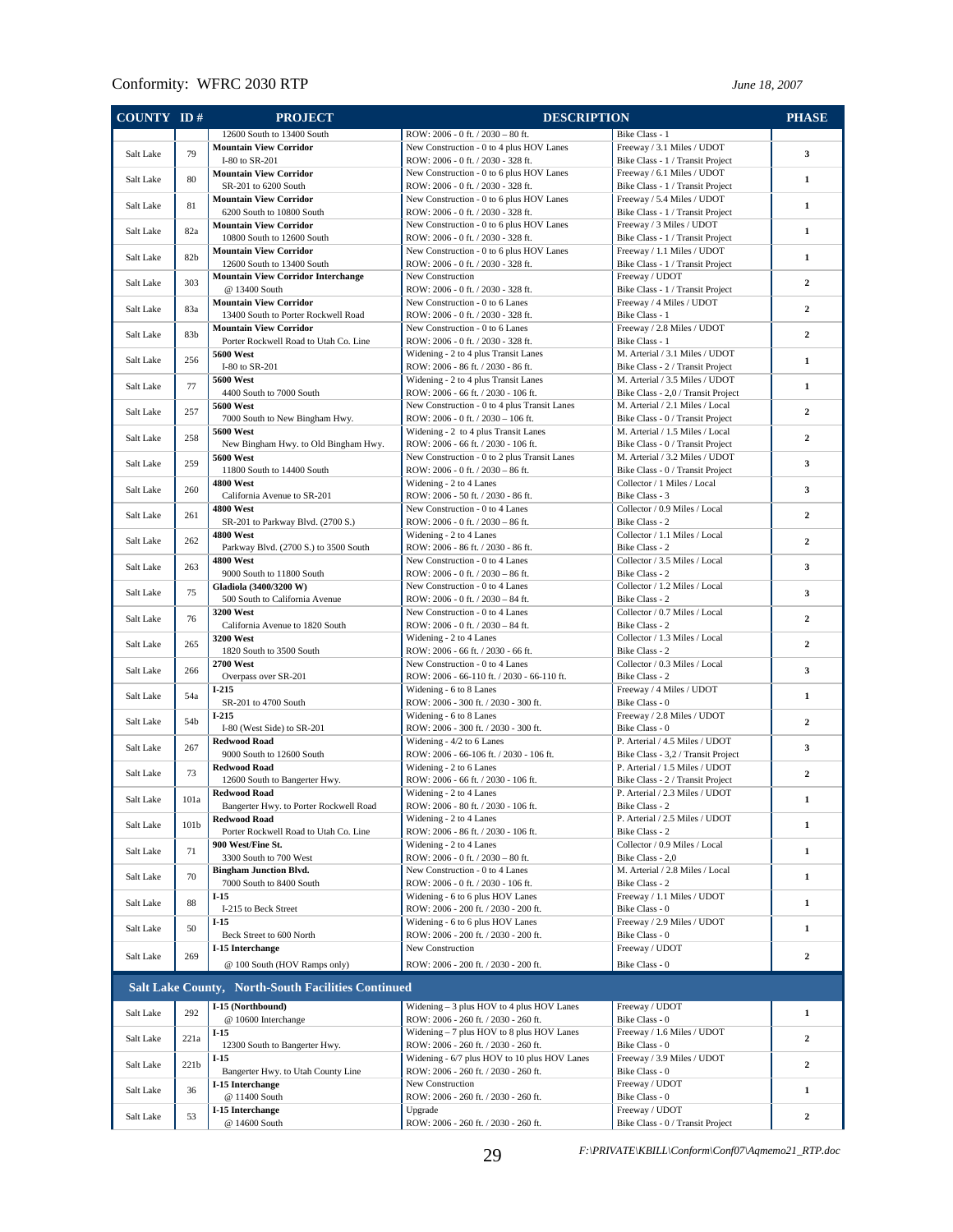| <b>COUNTY ID#</b>                              |                 | <b>PROJECT</b>                                                         | <b>DESCRIPTION</b>                                                           |                                                                    | <b>PHASE</b>                 |  |
|------------------------------------------------|-----------------|------------------------------------------------------------------------|------------------------------------------------------------------------------|--------------------------------------------------------------------|------------------------------|--|
| Salt Lake                                      | 58a             | <b>State Street</b><br>6200 South to 9000 South                        | Widening - 4 to 6 Lanes                                                      | M. Arterial / 3.5 Miles / UDOT                                     | $\mathbf{1}$                 |  |
| Salt Lake                                      | 271             | 900 East/700 East                                                      | ROW: 2006 - 100 ft. / 2030 - 100 ft.<br>Re-stripe - 4 to 6 Lanes             | Bike Class - 0<br>P. Arterial / 3 Miles / UDOT                     | $\overline{2}$               |  |
|                                                |                 | Fort Union Blvd. to 9400 South<br><b>700 East</b>                      | ROW: 2006 - 106 ft. / 2030 - 106 ft.<br>Widening - 2 to 4 Lanes              | Bike Class - 2<br>P. Arterial / 2.9 Miles / UDOT                   |                              |  |
| Salt Lake                                      | 59a             | Carnation Dr. (10142 S.) to 12300 South                                | ROW: 2006 - 80 ft. / 2030 - 106 ft.                                          | Bike Class - 2                                                     | $\mathbf{1}$                 |  |
| Salt Lake                                      | 61              | <b>900 East</b><br>Van Winkle Express to Fort Union Blvd.              | Widening - 4 to 6 Lanes<br>ROW: 2006 - 80 ft. / 2030 - 106 ft.               | P. Arterial / 3 Miles / UDOT<br>Bike Class - 2                     | 3                            |  |
| Salt Lake                                      | 63              | <b>2000 East</b>                                                       | Widening - 4 to 6 Lanes                                                      | P. Arterial / 3.1 Miles / Local                                    | 3                            |  |
| Salt Lake                                      | 64              | Fort Union Blvd. to 9400 South<br><b>Highland Drive</b>                | ROW: 2006 - 106 ft. / 2030 - 106 ft.<br>Widening - 2 to 4 Lanes              | Bike Class - 2<br>P. Arterial / 1.2 Miles / Local                  | $\mathbf{1}$                 |  |
|                                                |                 | 9400 South to Sego Lily<br><b>Highland Drive</b>                       | ROW: 2006 - 106 ft. / 2030 - 106 ft.<br>New Construction - 0 to 4 Lanes      | Bike Class - 2<br>P. Arterial / 0.6 Miles / Local                  |                              |  |
| Salt Lake                                      | 65a             | Sego Lily to 10600 South                                               | ROW: 2006 - 0 ft. / 2030 - 106 ft.                                           | Bike Class - 2                                                     | $\overline{2}$               |  |
| Salt Lake                                      | 65 <sub>b</sub> | <b>Highland Drive</b><br>10600 South to Draper City Limit              | New Construction - 0 to 4 Lanes<br>ROW: 2006 - 0 ft. / 2030 - 106 ft.        | P. Arterial / 1.5 Miles / Local<br>Bike Class - 2                  | $\overline{2}$               |  |
| Salt Lake                                      | 65c             | <b>Highland Drive</b>                                                  | Widening - 2 to 4 Lanes                                                      | P. Arterial / 5 Miles / Local                                      | 3                            |  |
|                                                | 66              | Draper City Limit to Traverse Ridge Road<br><b>Highland Drive</b>      | ROW: 2006 - 0 ft. / 2030 - 106 ft.<br>Widening - 2 to 4 Lanes                | Bike Class - 2<br>P. Arterial / 0.8 Miles / Local                  | $\overline{2}$               |  |
| Salt Lake                                      |                 | Traverse Ridge Road to 14600 South<br><b>Highland Drive Connection</b> | ROW: 2006 - 106 ft. / 2030 - 106 ft.<br>Widening - 2 to 4 Lanes              | Bike Class - 2<br>P. Arterial / 1.8 Miles / Local                  |                              |  |
| Salt Lake                                      | 65d             | Traverse Ridge Road to 13800 South                                     | ROW: 2006 - 106 ft. / 2030 - 106 ft.                                         | Bike Class - 3                                                     | $\overline{\mathbf{3}}$      |  |
| Salt Lake                                      | 102             | <b>Foothill Boulevard</b><br>2300 East to I-80                         | Widening - 4 to 6 plus Transit Lanes<br>ROW: 2006 - 100 ft. / 2030 - 106 ft. | P. Arterial / 2.4 Miles / UDOT<br>Bike Class - 0 / Transit Project | $\mathbf{1}$                 |  |
| Salt Lake                                      | 67              | I-80 to I-215 Ramp (Parley's)                                          | Widening - 1 to 2 Lanes                                                      | Freeway / 0.5 Miles / UDOT                                         | 3                            |  |
|                                                |                 | I-80 Eastbound to I-215 Southbound<br><b>Wasatch Boulevard</b>         | ROW: 2006 - 260 ft. / 2030 - 260 ft.<br>Widening - 2 to 4 Lanes              | Bike Class - 0<br>P. Arterial / 2.2 Miles / UDOT                   |                              |  |
| Salt Lake                                      | 68              | 7000 South to North Little Cottonwood Rd                               | ROW: 2006 - 100 ft. / 2030 - 150 ft.                                         | Bike Class - 2 / Transit Project                                   | $\overline{2}$               |  |
| Salt Lake                                      | 69              | <b>Wasatch Boulevard</b><br>N. Little Cottonwood to Little Cottonwood  | Widening - 2 to 4 Lanes<br>ROW: 2006 - 60 ft. / 2030 - 80 ft.                | Collector / 1.1 Miles / Local<br>Bike Class - 2 / Transit Project  | 3                            |  |
|                                                |                 | Davis County, East-West Facilities                                     |                                                                              |                                                                    |                              |  |
| Davis                                          | 304             | North Davis East / West Study                                          | Study                                                                        | <b>UDOT</b>                                                        | $\mathbf{1}$                 |  |
| Davis                                          | 128             | Weber County Line to Syracuse Road<br>1800 North                       | Widening - 2 to 4 Lanes                                                      | M. Arterial / 2 Miles / UDOT                                       | $\mathbf{1}$                 |  |
|                                                |                 | Main Street (Sunset) to 2000 West<br>1800 North (Clinton)              | ROW: 2006 - 66 ft. / 2030 - 84 ft.<br>Widening - 2 to 4 Lanes                | Bike Class - 3<br>M. Arterial / 3 Miles / UDOT                     |                              |  |
| Davis                                          | 129             | 2000 West to 5000 West                                                 | ROW: 2006 - 80 ft. / 2030 - 84 ft.                                           | Bike Class - 3                                                     | $\overline{2}$               |  |
| Davis                                          | 130             | 200 South/700 South Connection<br>State Street to 500 West             | Widening/NC - 0 to 4 Lanes<br>ROW: 2006 - 0 ft. / 2030 - 110 ft.             | M. Arterial / 1.2 Miles / Local<br>Bike Class - 2,1                | $\mathbf{1}$                 |  |
| Davis                                          | 132             | 200 South                                                              | Widening - 2 to 4 Lanes                                                      | M. Arterial / 1.6 Miles / Local                                    | $\mathbf{1}$                 |  |
| Davis                                          | 133             | 500 West (Clearfield) to 2000 West<br>200 South (Syracuse)             | ROW: 2006 - 0-70 ft. / 2030 - 106 ft.<br>New Construction - 0 to 4 Lanes     | Bike Class - 2<br>M. Arterial / 1.4 Miles / Local                  | $\mathbf{2}$                 |  |
|                                                |                 | 2000 West to North Legacy Corridor<br><b>Syracuse Road (SR-108)</b>    | ROW: 2006 - 0 ft. / 2030 - 106 ft.<br>Widening - 4 to 6 Lanes                | Bike Class - 2<br>M. Arterial / 2 Miles / UDOT                     |                              |  |
| Davis                                          | 272             | I-15 to Main Street (Clearfield)                                       | ROW: 2006 - 106 ft. / 2030 - 106 ft.                                         | Bike Class - 2,3 / Transit Project                                 | 3                            |  |
| Davis                                          | 135             | <b>Syracuse Road (SR-108)</b><br>1000 West to 2000 West                | Widening - 2 to 4 Lanes<br>ROW: 2006 - 66 ft. / 2030 - 106 ft.               | M. Arterial / 1 Miles / UDOT<br>Bike Class - 3 / Transit Project   | $\mathbf{1}$                 |  |
| Davis                                          | 139             | <b>Antelope Drive</b>                                                  | New Construction - 0 to 2 Lanes                                              | M. Arterial / 0.3 Miles / Local                                    | $\overline{2}$               |  |
|                                                |                 | Oak Forest Dr. (2500 East) to US-89<br>Gordon Avenue (1000 N.)         | ROW: 2006 - 0 ft. / 2030 - 84 ft.<br>Widening - 2 to 4 Lanes                 | Bike Class - 2 / Transit Project<br>Collector / 0.7 Miles / Local  |                              |  |
| Davis                                          | 273             | Fairfield Road to 1600 East                                            | ROW: 2006 - 66 ft. / 2030 - 84 ft.                                           | Bike Class - 0<br>Collector / 1.3 Miles / Local                    | $\mathbf{2}$                 |  |
| Davis                                          | 140             | Gordon Avenue (1000 N.)<br>1600 East to US-89                          | New Construction - 0 to 4 Lanes<br>ROW: 2006 - 0 ft. / 2030 - 84 ft.         | Bike Class - 0                                                     | 2                            |  |
| Davis                                          | 137             | <b>Hill Field Road Extension</b><br>2200 West to 3200 West (Layton)    | New Construction - 0 to 4 Lanes<br>ROW: 2006 - 0 ft. / 2030 - 110 ft.        | M. Arterial / 1 Miles / Local<br>Bike Class - 1                    | 3                            |  |
| Davis                                          | 144             | 700 South / 900 South (Layton)                                         | New Construction - 0 to 4 Lanes                                              | M. Arterial / 3.1 Miles / Local                                    | 2                            |  |
|                                                |                 | I-15 to 2700 West (Layton)<br>200 North (Kaysville)                    | ROW: 2006 - 0 ft. / 2030 - 84 ft.<br>Re-stripe - 2 to 4 Lanes                | Bike Class - 2<br>M. Arterial / 2.1 Miles / Local                  |                              |  |
| Davis                                          | 146             | I-15 to North Legacy Corridor                                          | ROW: 2006 - 80-100 ft. / 2030 - 80-100 ft.                                   | Bike Class - 3,0                                                   | 2                            |  |
| Davis County,                                  |                 | <b>East-West Facilities Continued</b>                                  |                                                                              |                                                                    |                              |  |
| Davis                                          | 90a             | <b>Parrish Lane (Centerville)</b>                                      | Widening - 2 to 4 Lanes                                                      | M. Arterial / 0.3 Miles / Local                                    | $\mathbf{1}$                 |  |
|                                                | 92a             | I-15 to 1250 West<br>500 South                                         | ROW: 2006 - 100 ft. / 2030 - 100 ft.<br>Widening - 2 to 4 Lanes              | Bike Class - 0<br>M. Arterial / 1.8 Miles / UDOT                   | $\mathbf{1}$                 |  |
| Davis                                          |                 | I-15 to Redwood Road<br>I-215 Interchange                              | ROW: 2006 - 66-80 ft. / 2030 - 106 ft.<br>Upgrade                            | Bike Class - 2 / Transit Project<br>Freeway / UDOT                 |                              |  |
| Davis                                          | 274             | @ Legacy Parkway                                                       | ROW: 2006 - 300 ft. / 2030 - 300 ft.                                         | Bike Class - 0                                                     | 3                            |  |
| Davis                                          | 275             | I-215 Interchange<br>@ I-15                                            | Upgrade<br>ROW: 2006 - 300 ft. / 2030 - 300 ft.                              | Freeway / UDOT<br>Bike Class - 0                                   | 3                            |  |
| Davis County,<br><b>North-South Facilities</b> |                 |                                                                        |                                                                              |                                                                    |                              |  |
| Davis                                          | 157             | <b>North Legacy Corridor</b>                                           | <b>ROW Purchase</b>                                                          | P. Arterial / 16.3 Miles / UDOT                                    | $\mathbf{1}$                 |  |
|                                                |                 | Weber County Line to I-15/US-89<br><b>North Legacy Corridor</b>        | ROW: 2006 - 0 ft. / 2030 - 320 ft.<br>New Construction - 0 to 2 Lanes        | Bike Class - 1<br>P. Arterial / 16.3 Miles / UDOT                  |                              |  |
| Davis<br>Davis                                 | 158<br>159      | Weber County Line to I-15/US-89                                        | ROW: 2006 - 0 ft. / 2030 - 320 ft.                                           | Bike Class - 1<br>P. Arterial / 16.3 Miles / UDOT                  | 2<br>$\overline{\mathbf{3}}$ |  |
|                                                |                 | <b>North Legacy Corridor</b>                                           | Widening - 2 to 4 Lanes                                                      |                                                                    |                              |  |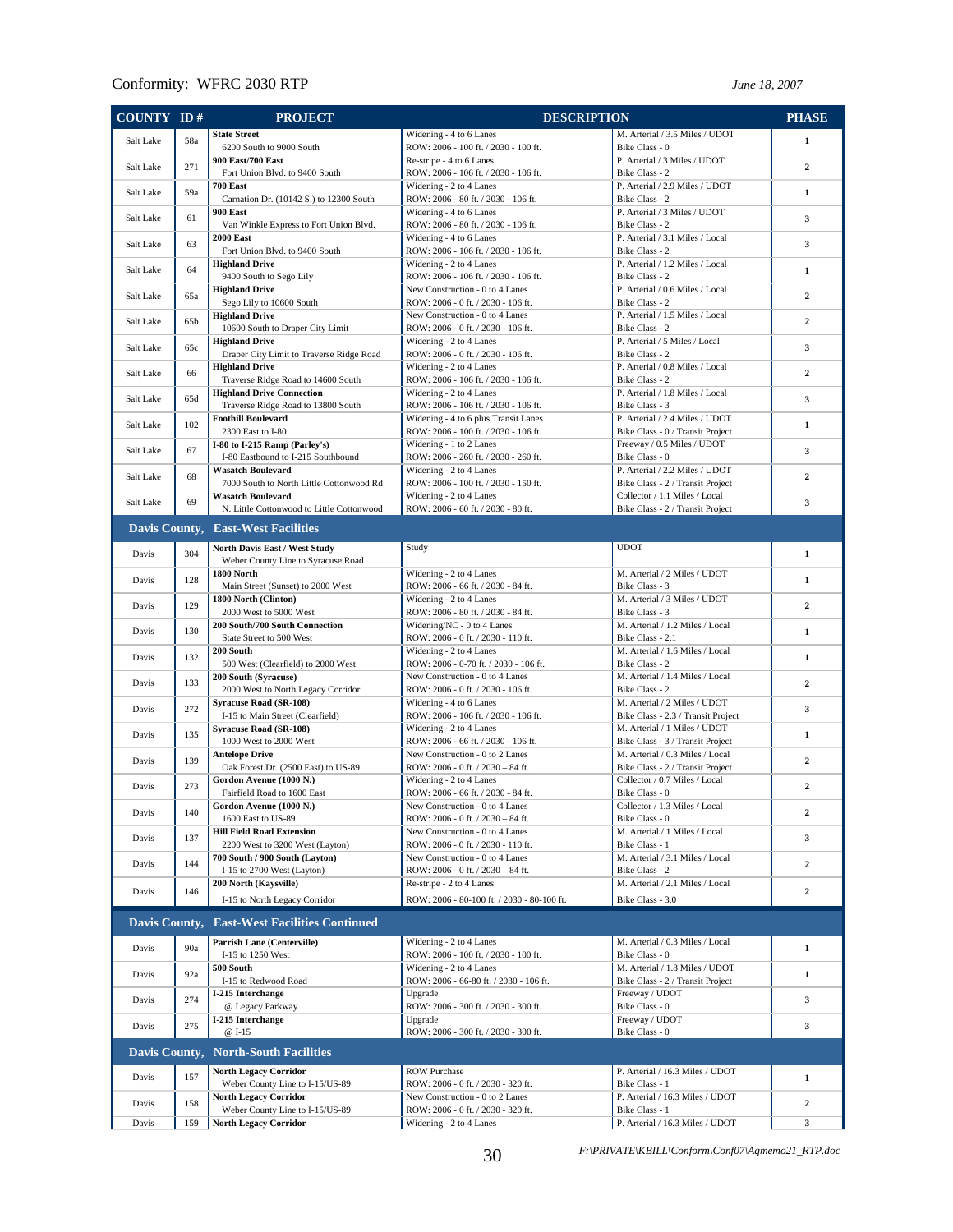| COUNTY ID# |      | <b>PROJECT</b>                                           | <b>DESCRIPTION</b>                                            |                                                    | <b>PHASE</b>   |
|------------|------|----------------------------------------------------------|---------------------------------------------------------------|----------------------------------------------------|----------------|
|            |      | Weber County Line to I-15/US-89                          | ROW: 2006 - 320 ft. / 2030 - 320 ft.                          | Bike Class - 1                                     |                |
|            |      | <b>North Legacy Connector Study</b>                      | Study                                                         | P. Arterial / 2.5 Miles / UDOT                     |                |
| Davis      | 294  | North Legacy Corridor to Legacy Parkway                  |                                                               | Bike Class - 1                                     | 1              |
| Davis      | 155  | 2000 West (SR-108)                                       | Widening - 2 to 4 Lanes                                       | M. Arterial / 4.4 Miles / UDOT                     | $\mathbf{1}$   |
|            |      | Weber Co. Line to Syracuse Road                          | ROW: 2006 - 66 ft. / 2030 - 106 ft.                           | Bike Class - 3 / Transit Project                   |                |
| Davis      | 156  | 2700 West (Layton)                                       | New Construction - 0 to 4 Lanes                               | M. Arterial / 1.4 Miles / Local                    | 3              |
|            |      | Hill Field Rd Ext. to North Legacy Corridor              | ROW: 2006 - 0 ft. / 2030 - 106 ft.                            | Bike Class - 1                                     |                |
| Davis      | 93a  | <b>Redwood Road</b>                                      | Widening - 2 to 4 Lanes                                       | M. Arterial / 1.7 Miles / UDOT                     | 3              |
|            |      | 500 South (Davis Co.) to 2600 South                      | ROW: 2006 - 100 ft. / 2030 - 106 ft.                          | Bike Class - 3 / Transit Project                   |                |
| Davis      | 304  | <b>Sheep Road</b><br>Parrish Lane to Glovers Lane        | Study                                                         | Collector / 3.1 Miles / Local<br>Bike Class - 0    | $\mathbf{1}$   |
|            |      | $I-15$                                                   | Widening - 6 to 6 plus HOV Lanes                              | Freeway / 6.3 Miles / UDOT                         |                |
| Davis      | 147  | Weber County Line to Hill Field Road                     | ROW: 2006 - 240 ft. / 2030 - 240 ft.                          | Bike Class - 0                                     | $\overline{2}$ |
|            |      | $I-15$                                                   | Widening - 6 to 6 plus HOV Lanes                              | Freeway / 7.5 Miles / UDOT                         |                |
| Davis      | 169  | Hill Field Road (SR -232) to US-89                       | ROW: 2006 - 240 ft. / 2030 - 240 ft.                          | Bike Class - 0                                     | 1              |
|            |      | I-15 Interchange                                         | New Construction                                              | Freeway / UDOT                                     |                |
| Davis      | 279  | @ 1800 North                                             | ROW: 2006 - 240 ft. / 2030 - 240 ft.                          | Bike Class - 0                                     | $\mathbf{2}$   |
| Davis      | 138  | I-15 Interchange                                         | Upgrade                                                       | Freeway / UDOT                                     | $\overline{2}$ |
|            |      | @ Hill Field Road                                        | ROW: 2006 - 180 ft. / 2030 - 180 ft.                          | Bike Class - 0 / Transit Project                   |                |
| Davis      | 148  | I-15 Interchange                                         | Upgrade                                                       | Freeway / UDOT                                     | $\mathbf{1}$   |
|            |      | @ South Layton Interchange                               | ROW: 2006 - 200 ft. / 2030 - 200 ft.                          | Bike Class - 0 / Transit Project                   |                |
| Davis      | 86   | $I-15$                                                   | Widening - 8 to 8 plus HOV Lanes                              | Freeway / 7.1 Miles / UDOT                         | 3              |
|            |      | US-89 (Farmington) to 500 S. (Davis Co)                  | ROW: 2006 - 200 ft. / 2030 - 200 ft.                          | Bike Class - 0                                     |                |
| Davis      | 89   | I-15 Interchange                                         | Upgrade                                                       | Freeway / UDOT                                     | $\mathbf{1}$   |
|            |      | @ Parrish Lane                                           | ROW: 2006 - 200 ft. / 2030 - 200 ft.                          | Bike Class - 0                                     |                |
| Davis      | 87   | $I-15$                                                   | Widening - 8 to 8 plus HOV Lanes                              | Freeway / 3.5 Miles / UDOT                         | $\mathbf{2}$   |
|            |      | 500 S. (Davis Co) to I-215                               | ROW: 2006 - 200 ft. / 2030 - 200 ft.                          | Bike Class - 0                                     |                |
| Davis      | 290  | I-15 Interchange<br>@ 500 South                          | Upgrade<br>ROW: 2006 - 200 ft. / 2030 - 200 ft.               | Freeway / UDOT<br>Bike Class - 0 / Transit Project | 3              |
|            |      | <b>Main Street</b>                                       | Re-stripe - 2 to 4 Lanes                                      | M. Arterial / 1.5 Miles / Local                    |                |
| Davis      | 150  | I-15 (Layton)/Fort Lane to 200 North                     | ROW: 2006 - 100 ft. / 2030 - 100 ft.                          | Bike Class - 3 / Transit Project                   | $\mathbf{1}$   |
|            |      | Fort Lane (Layton)                                       | Widening - 2 to 4 Lanes                                       | Collector / 1.6 Miles / Local                      |                |
| Davis      | 151  | Main Street to Gordon Avenue (1000 N.)                   | ROW: 2006 - 80 ft. / 2030 - 80 ft.                            | Bike Class - 0                                     | $\mathbf{1}$   |
|            |      | <b>Bountiful Blvd.</b>                                   | New Construction - 0 to 2 Lanes                               | Collector / 3.1 Miles / Local                      |                |
| Davis      | 91   | Eaglewood to Beck Street                                 | ROW: 2006 - 0 ft. / 2030 - 72 ft.                             | Bike Class - 0                                     | 3              |
|            |      | <b>US-89</b>                                             | Widening - 4 to 6 Lanes                                       | Freeway / 10.6 Miles / UDOT                        |                |
| Davis      | 160  | I-15 (Farmington) to I-84                                | ROW: 2006 - 120 ft. / 2030 - 150 ft.                          | Bike Class - 3                                     | 3              |
|            |      | <b>US-89 Interchange</b>                                 | New Construction                                              | Freeway / UDOT                                     |                |
| Davis      | 166  | @ Antelope Drive                                         | ROW: 2006 - 120 ft. / 2030 - 150 ft.                          | Bike Class - 3 / Transit Project                   | $\overline{2}$ |
| Davis      | 165  | <b>US-89 Interchange</b>                                 | New Construction                                              | Freeway / UDOT                                     | $\overline{2}$ |
|            |      | @ Gordon Avenue                                          | ROW: 2006 - 120 ft. / 2030 - 150 ft.                          | Bike Class - 3                                     |                |
| Davis      | 164  | <b>US-89 Interchange</b>                                 | New Construction                                              | Freeway / UDOT                                     | $\mathbf{2}$   |
|            |      | @ Oakhills Drive (SR-109)                                | ROW: 2006 - 120 ft. / 2030 - 150 ft.                          | Bike Class - 3                                     |                |
| Davis      | 163  | <b>US-89 Interchange</b>                                 | New Construction                                              | Freeway / UDOT                                     | $\mathbf{1}$   |
|            |      | @ 400 North (Fruit Heights)                              | ROW: 2006 - 120 ft. / 2030 - 150 ft.                          | Bike Class - 3                                     |                |
|            |      | <b>Weber County, East-West Facilities</b>                |                                                               |                                                    |                |
|            |      | Western Weber East / West Study                          | Study                                                         | <b>UDOT</b>                                        |                |
| Weber      | 306  | 1200 South to Davis County Line                          |                                                               |                                                    | $\mathbf{1}$   |
|            |      | <b>Skyline Drive (North)</b>                             | New Construction - 0 to 2 Lanes                               | Collector / 5.6 Miles / Local                      |                |
| Weber      | 171  | 2600 North to US-89                                      | ROW: 2006 - 0 ft. / 2030 - 80 ft.                             | Bike Class - 3                                     | 1              |
| Weber      | 174  | Pioneer Road (400 North)                                 | Widening - 2 to 4 Lanes                                       | Collector / 0.9 Miles / Local                      | 3              |
|            |      | 1-15 to 1200 West                                        | ROW: 2006 - 80 ft. / 2030 - 80-106 ft.                        | Bike Class - 2                                     |                |
| Weber      | 178  | 1200 South                                               | Widening - 2 to 4 Lanes                                       | P. Arterial / 4.8 Miles / UDOT                     |                |
|            |      | I-15 to North Legacy Corridor                            | ROW: 2006 - 110 ft. / 2030 - 110 ft.                          | Bike Class - 2,1                                   | 2              |
|            |      |                                                          |                                                               |                                                    |                |
|            |      | <b>Weber County, East-West Facilities Continued</b>      |                                                               |                                                    |                |
| Weber      | 180  | 24th Street                                              | Widening - 2 to 4 Lanes                                       | M. Arterial / 1.6 Miles / UDOT                     | 2              |
|            |      | I-15 to Wall Avenue                                      | ROW: 2006 - 90 ft. / 2030 - 100 ft.                           | Bike Class - 3                                     |                |
| Weber      | 186a | <b>Hinckley Drive</b>                                    | New Construction - 0 to 4 Lanes                               | P. Arterial / 0.7 Miles / UDOT                     | 1              |
|            |      | 1900 West (SR-126) to Midland Drive                      | ROW: 2006 - 0 ft. / 2030 - 110 ft.                            | Bike Class - 0 / Transit Project                   |                |
| Weber      | 184a | 40th Street                                              | Widening - 2 to 4 Lanes                                       | M. Arterial / 1 Miles / Local                      | 1              |
|            |      | Adams Avenue to Gramercy Avenue                          | ROW: 2006 - 66 ft. / 2030 - 84 ft.                            | Bike Class - 2                                     |                |
| Weber      | 185  | 4000 South (SR-37)                                       | Widening - 2 to 4 Lanes                                       | Collector / 3.9 Miles / UDOT/Local                 | 3              |
|            |      | 1900 West to North Legacy Corridor                       | ROW: 2006 - 84 ft. / 2030 - 84 ft.                            | Bike Class - 3 / Transit Project                   |                |
| Weber      | 186b | <b>Midland Drive (SR-108)</b>                            | Widening - 2 to 4 Lanes                                       | M. Arterial / 1.8 Miles / UDOT                     | 1              |
|            |      | Hinckley Drive to 3500 West                              | ROW: 2006 - 66 ft. / 2030 - 100 ft.                           | Bike Class - 3 / Transit Project                   |                |
| Weber      | 289  | 5600 South                                               | Widening - 2 to 4 Lanes                                       | M. Arterial / 2 Miles / UDOT                       | 2              |
|            |      | 1900 West (SR-126) to 3500 West                          | ROW: 2006 - 66 ft. / 2030 - 84 ft.                            | Bike Class - 2,3<br>M. Arterial / 3.1 Miles / UDOT |                |
| Weber      | 188  | 5500 South/5600 South<br>3500 West to 5900 West (Hooper) | Widening - 2 to 4 Lanes<br>ROW: 2006 - 66 ft. / 2030 - 84 ft. | Bike Class - 3,0                                   | 2              |
|            |      | 5600 South Connection                                    | New Construction - 0 to 2 Lanes                               | M. Arterial / 1.2 Miles / Local                    |                |
| Weber      | 189  | I-15 to South Weber Drive                                | ROW: 2006 - 0 ft. / 2030 - 66 ft.                             | Bike Class - 0                                     | 3              |
|            |      |                                                          |                                                               |                                                    |                |
|            |      | <b>Weber County, North-South Facilities</b>              |                                                               |                                                    |                |
| Weber      | 296  | <b>North Legacy Corridor</b>                             | <b>ROW Purchase</b>                                           | P. Arterial / 8.5 Miles / UDOT                     | 2              |
|            |      |                                                          |                                                               |                                                    |                |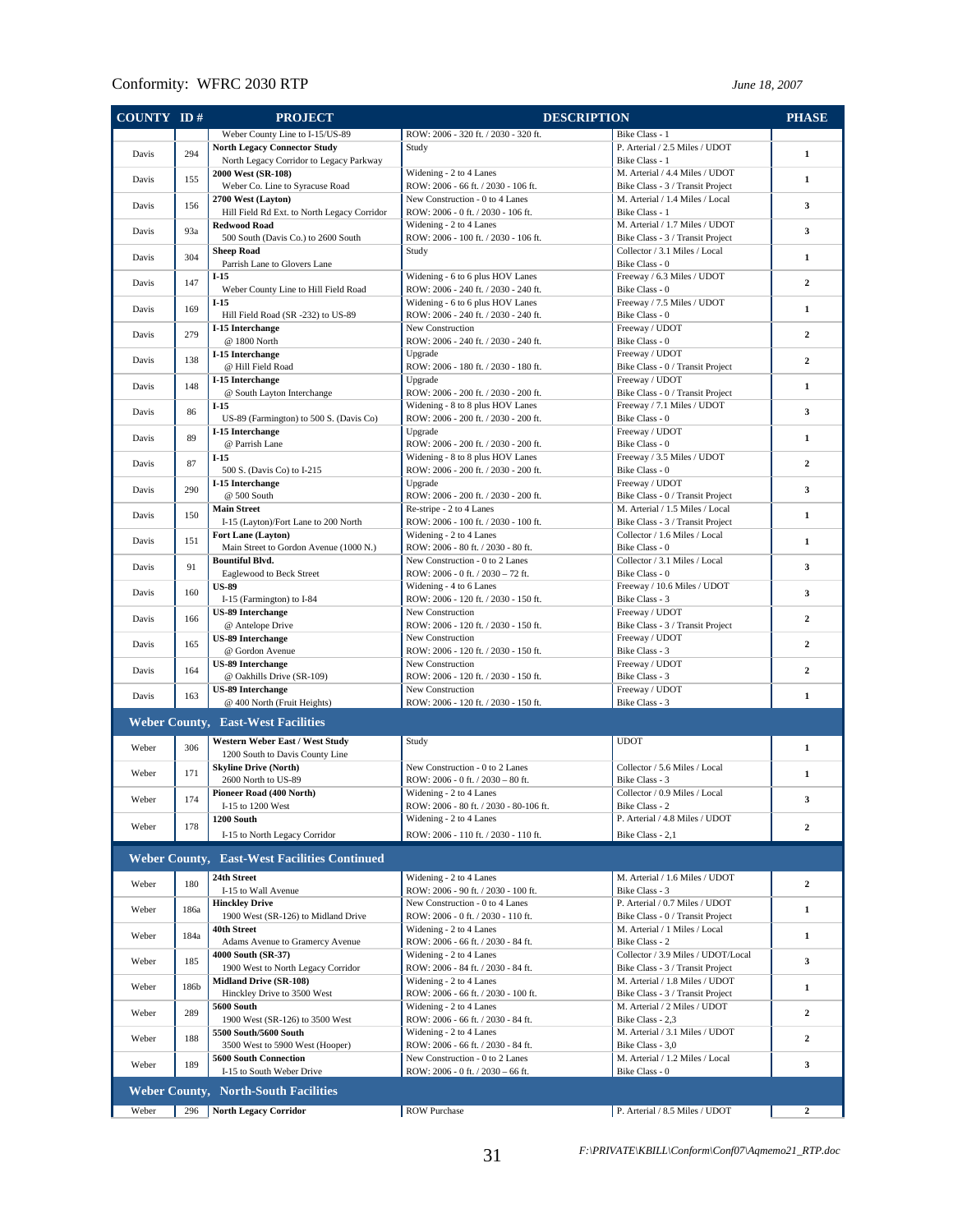| <b>COUNTY ID#</b> |                                                                                                                                                    | <b>PROJECT</b>                          | <b>DESCRIPTION</b>                   | <b>PHASE</b>                                                                                                                                                                                                                                                                                                                                                                                                                                                                                                                                                                                                                                                            |                         |  |  |  |                   |                         |  |                |
|-------------------|----------------------------------------------------------------------------------------------------------------------------------------------------|-----------------------------------------|--------------------------------------|-------------------------------------------------------------------------------------------------------------------------------------------------------------------------------------------------------------------------------------------------------------------------------------------------------------------------------------------------------------------------------------------------------------------------------------------------------------------------------------------------------------------------------------------------------------------------------------------------------------------------------------------------------------------------|-------------------------|--|--|--|-------------------|-------------------------|--|----------------|
|                   |                                                                                                                                                    | 1200 South to I-15                      | ROW: 2006 - 0 ft. / 2030 - 220 ft.   | Bike Class - 1                                                                                                                                                                                                                                                                                                                                                                                                                                                                                                                                                                                                                                                          |                         |  |  |  |                   |                         |  |                |
| Weber             |                                                                                                                                                    | <b>North Legacy Corridor</b>            | New Construction - 0 to 2 Lanes      | P. Arterial / 8.5 Miles / UDOT                                                                                                                                                                                                                                                                                                                                                                                                                                                                                                                                                                                                                                          |                         |  |  |  |                   |                         |  |                |
|                   | 298<br>212<br>170a<br>170b<br>200<br>284<br>285<br>210<br>179<br>229<br>286<br>291<br>204<br>201<br>287<br>288<br>192<br>203<br>226<br>214<br>206a | 1200 South to I-15                      | ROW: 2006 - 0 ft. / 2030 - 220 ft.   | Bike Class - 1                                                                                                                                                                                                                                                                                                                                                                                                                                                                                                                                                                                                                                                          | 3                       |  |  |  |                   |                         |  |                |
|                   |                                                                                                                                                    | <b>North Legacy Corridor</b>            | <b>ROW Purchase</b>                  | P. Arterial / 6.5 Miles / UDOT                                                                                                                                                                                                                                                                                                                                                                                                                                                                                                                                                                                                                                          |                         |  |  |  |                   |                         |  |                |
| Weber             |                                                                                                                                                    | Davis County Line to 1200 South         | ROW: 2006 - 0 ft. / 2030 - 220 ft.   | Bike Class - 1                                                                                                                                                                                                                                                                                                                                                                                                                                                                                                                                                                                                                                                          | $\mathbf{1}$            |  |  |  |                   |                         |  |                |
| Weber             |                                                                                                                                                    | <b>North Legacy Corridor</b>            | New Construction - 0 to 2 Lanes      | P. Arterial / 6.5 Miles / UDOT                                                                                                                                                                                                                                                                                                                                                                                                                                                                                                                                                                                                                                          | $\overline{2}$          |  |  |  |                   |                         |  |                |
|                   |                                                                                                                                                    | Davis County Line to 1200 South         | ROW: 2006 - 0 ft. / 2030 - 220 ft.   | Bike Class - 1                                                                                                                                                                                                                                                                                                                                                                                                                                                                                                                                                                                                                                                          |                         |  |  |  |                   |                         |  |                |
| Weber             |                                                                                                                                                    | <b>North Legacy Corridor</b>            | Widening - 2 to 4 Lanes              | P. Arterial / 0.8 Miles / UDOT                                                                                                                                                                                                                                                                                                                                                                                                                                                                                                                                                                                                                                          | 3                       |  |  |  |                   |                         |  |                |
|                   |                                                                                                                                                    | Davis County Line to 5500 South         | ROW: 2006 - 220 ft. / 2030 - 220 ft. | Bike Class - 1                                                                                                                                                                                                                                                                                                                                                                                                                                                                                                                                                                                                                                                          |                         |  |  |  |                   |                         |  |                |
| Weber             |                                                                                                                                                    | 3500 West (SR-108)                      | Widening - 2 to 4 Lanes              | M. Arterial / 1.6 Miles / UDOT                                                                                                                                                                                                                                                                                                                                                                                                                                                                                                                                                                                                                                          |                         |  |  |  |                   |                         |  |                |
|                   |                                                                                                                                                    | Midland Drive to Davis County Line      | ROW: 2006 - 66 ft. / 2030 - 100 ft.  | Bike Class - 3 / Transit Project                                                                                                                                                                                                                                                                                                                                                                                                                                                                                                                                                                                                                                        | $\mathbf{1}$            |  |  |  |                   |                         |  |                |
|                   |                                                                                                                                                    | 1900 West (SR-126)                      | Widening - 4 to 6 Lanes              | M. Arterial / 0.4 Miles / UDOT                                                                                                                                                                                                                                                                                                                                                                                                                                                                                                                                                                                                                                          |                         |  |  |  |                   |                         |  |                |
| Weber             |                                                                                                                                                    | 5600 South to Riverdale Road            | ROW: 2006 - 100 ft. / 2030 - 126 ft. | Bike Class - 3 / Transit Project                                                                                                                                                                                                                                                                                                                                                                                                                                                                                                                                                                                                                                        | $\mathbf{1}$            |  |  |  |                   |                         |  |                |
|                   |                                                                                                                                                    | $I-15$                                  | Widening - 4 to 6 Lanes              | Freeway / 2.2 Miles / UDOT                                                                                                                                                                                                                                                                                                                                                                                                                                                                                                                                                                                                                                              |                         |  |  |  |                   |                         |  |                |
| Weber             |                                                                                                                                                    | Box Elder County Line to 2700 North     | ROW: 2006 - 220 ft. / 2030 - 220 ft. | Bike Class - 0                                                                                                                                                                                                                                                                                                                                                                                                                                                                                                                                                                                                                                                          | 3                       |  |  |  |                   |                         |  |                |
|                   |                                                                                                                                                    | $I-15$                                  | Widening - 6 to 6 plus HOV Lanes     | Freeway / 2.8 Miles / UDOT                                                                                                                                                                                                                                                                                                                                                                                                                                                                                                                                                                                                                                              |                         |  |  |  |                   |                         |  |                |
| Weber             |                                                                                                                                                    | I-84 to Davis Co. Line                  | ROW: 2006 - 220 ft. / 2030 - 220 ft. | Bike Class - 0 / Transit Project                                                                                                                                                                                                                                                                                                                                                                                                                                                                                                                                                                                                                                        | $\mathbf{2}$            |  |  |  |                   |                         |  |                |
|                   |                                                                                                                                                    | I-15 Interchange                        | Upgrade                              | Freeway / UDOT                                                                                                                                                                                                                                                                                                                                                                                                                                                                                                                                                                                                                                                          |                         |  |  |  |                   |                         |  |                |
| Weber             |                                                                                                                                                    | @ 24th Street                           | ROW: 2006 - 220 ft. / 2030 - 220 ft. | Bike Class - 0<br>Freeway / UDOT<br>Bike Class - 0 / Transit Project<br>Collector / 1 Miles / Local<br>Bike Class - 3<br>Collector / 0.6 Miles / Local<br>Bike Class - 3<br>P. Arterial / 3.7 Miles / UDOT<br>Bike Class - 3 / Transit Project<br>Collector / 2.4 Miles / Local<br>Bike Class - 0<br>M. Arterial / 0.6 Miles / Local<br>Bike Class - 3<br>Collector / 0.9 Miles / Local<br>Bike Class - 3<br>M. Arterial / 2 Miles / Local<br>Bike Class - 3<br>P. Arterial / 4.8 Miles / UDOT<br>Bike Class - 3 / Transit Project<br>Freeway / 2 Miles / UDOT<br>Bike Class - 2<br>Freeway / UDOT<br>Bike Class - 2<br>Collector / 0.2 Miles / Local<br>Bike Class - 3 | $\overline{2}$          |  |  |  |                   |                         |  |                |
|                   |                                                                                                                                                    | I-15 Interchange                        | Upgrade                              |                                                                                                                                                                                                                                                                                                                                                                                                                                                                                                                                                                                                                                                                         |                         |  |  |  |                   |                         |  |                |
| Weber             |                                                                                                                                                    | @ Riverdale Road (SR-26)                | ROW: 2006 - 220 ft. / 2030 - 220 ft. |                                                                                                                                                                                                                                                                                                                                                                                                                                                                                                                                                                                                                                                                         | $\mathbf{2}$            |  |  |  |                   |                         |  |                |
| Weber             |                                                                                                                                                    | 1100 West (Pleasant View)               | New Construction - 0 to 2 Lanes      |                                                                                                                                                                                                                                                                                                                                                                                                                                                                                                                                                                                                                                                                         | $\overline{\mathbf{3}}$ |  |  |  |                   |                         |  |                |
|                   |                                                                                                                                                    | Skyline Drive to 4000 North             | ROW: 2006 - 0 ft. / 2030 - 60 ft.    |                                                                                                                                                                                                                                                                                                                                                                                                                                                                                                                                                                                                                                                                         |                         |  |  |  |                   |                         |  |                |
| Weber             |                                                                                                                                                    | 1100 West (Pleasant View)               | New Construction - 0 to 2 Lanes      |                                                                                                                                                                                                                                                                                                                                                                                                                                                                                                                                                                                                                                                                         | 3                       |  |  |  |                   |                         |  |                |
|                   |                                                                                                                                                    | Pleasant View Drive to US-89            | ROW: 2006 - 0 ft. / 2030 - 66 ft.    |                                                                                                                                                                                                                                                                                                                                                                                                                                                                                                                                                                                                                                                                         |                         |  |  |  |                   |                         |  |                |
|                   |                                                                                                                                                    | <b>Riverdale Road (SR-26)</b>           | Widening - 4 to 5/6 Lanes            |                                                                                                                                                                                                                                                                                                                                                                                                                                                                                                                                                                                                                                                                         | $\mathbf{1}$            |  |  |  |                   |                         |  |                |
| Weber             |                                                                                                                                                    | SR-126 to Washington Blvd.              | ROW: 2006 - 99 ft. / 2030 - 120 ft.  |                                                                                                                                                                                                                                                                                                                                                                                                                                                                                                                                                                                                                                                                         |                         |  |  |  |                   |                         |  |                |
| Weber             |                                                                                                                                                    | <b>Wall Avenue</b>                      | New Construction - 0 to 2 Lanes      |                                                                                                                                                                                                                                                                                                                                                                                                                                                                                                                                                                                                                                                                         | $\overline{\mathbf{3}}$ |  |  |  |                   |                         |  |                |
|                   |                                                                                                                                                    | 2700 North to US-89                     | ROW: 2006 - 0 ft. / 2030 - 66 ft.    |                                                                                                                                                                                                                                                                                                                                                                                                                                                                                                                                                                                                                                                                         |                         |  |  |  |                   |                         |  |                |
| Weber             |                                                                                                                                                    | <b>Adams Avenue</b>                     | Widening - 2 to 4 Lanes              |                                                                                                                                                                                                                                                                                                                                                                                                                                                                                                                                                                                                                                                                         | $\mathbf{1}$            |  |  |  |                   |                         |  |                |
|                   |                                                                                                                                                    | Washington Terrace City Limits to US-89 | ROW: 2006 - 86 ft. / 2030 - 86 ft.   |                                                                                                                                                                                                                                                                                                                                                                                                                                                                                                                                                                                                                                                                         |                         |  |  |  |                   |                         |  |                |
| Weber             |                                                                                                                                                    |                                         |                                      |                                                                                                                                                                                                                                                                                                                                                                                                                                                                                                                                                                                                                                                                         |                         |  |  |  | 450 East/400 East | Widening - 2 to 4 Lanes |  | $\overline{2}$ |
|                   |                                                                                                                                                    |                                         | 3100 North to 2700 North             | ROW: $2006 - 0$ ft. $/ 2030 - 66$ ft.                                                                                                                                                                                                                                                                                                                                                                                                                                                                                                                                                                                                                                   |                         |  |  |  |                   |                         |  |                |
| Weber             |                                                                                                                                                    | <b>Monroe Boulevard</b>                 | New Construction - 0 to 4 Lanes      |                                                                                                                                                                                                                                                                                                                                                                                                                                                                                                                                                                                                                                                                         | $\overline{\mathbf{3}}$ |  |  |  |                   |                         |  |                |
|                   |                                                                                                                                                    |                                         | 1300 North to 2700 North             | ROW: 2006 - 0 ft. / 2030 - 80 ft.                                                                                                                                                                                                                                                                                                                                                                                                                                                                                                                                                                                                                                       |                         |  |  |  |                   |                         |  |                |
| Weber             |                                                                                                                                                    | <b>Harrison Blvd.</b>                   | Widening - 4 to 6 plus Transit Lanes |                                                                                                                                                                                                                                                                                                                                                                                                                                                                                                                                                                                                                                                                         | $\mathbf{2}$            |  |  |  |                   |                         |  |                |
|                   |                                                                                                                                                    | 24th Street to US-89                    | ROW: 2006 - 99 ft. / 2030 - 99 ft.   |                                                                                                                                                                                                                                                                                                                                                                                                                                                                                                                                                                                                                                                                         |                         |  |  |  |                   |                         |  |                |
| Weber             |                                                                                                                                                    | <b>US-89</b>                            | Widening - 4 to 6 Lanes              |                                                                                                                                                                                                                                                                                                                                                                                                                                                                                                                                                                                                                                                                         | $\mathbf{2}$            |  |  |  |                   |                         |  |                |
|                   |                                                                                                                                                    | I-84 to Harrison Blvd.                  | ROW: 2006 - 120 ft. / 2030 - 150 ft. |                                                                                                                                                                                                                                                                                                                                                                                                                                                                                                                                                                                                                                                                         |                         |  |  |  |                   |                         |  |                |
| Weber             |                                                                                                                                                    | <b>US-89 Interchange</b>                | Upgrade                              |                                                                                                                                                                                                                                                                                                                                                                                                                                                                                                                                                                                                                                                                         | $\overline{2}$          |  |  |  |                   |                         |  |                |
|                   |                                                                                                                                                    | @ Uintah/I-84                           | ROW: 2006 - 150 ft. / 2030 - 150 ft. |                                                                                                                                                                                                                                                                                                                                                                                                                                                                                                                                                                                                                                                                         |                         |  |  |  |                   |                         |  |                |
| Weber             |                                                                                                                                                    | <b>Skyline Drive</b>                    | New Construction - 0 to 2 Lanes      |                                                                                                                                                                                                                                                                                                                                                                                                                                                                                                                                                                                                                                                                         | $\mathbf{1}$            |  |  |  |                   |                         |  |                |
|                   |                                                                                                                                                    | Ogden City Limits to Eastwood Blvd.     | ROW: 2006 - 0 ft. / 2030 - 80 ft.    |                                                                                                                                                                                                                                                                                                                                                                                                                                                                                                                                                                                                                                                                         |                         |  |  |  |                   |                         |  |                |

### **2030 RTP COMMUNITY LEVEL TRANSIT PROJECT LIST**

| <b>COUNTY</b>           | ID#            | <b>PROJECT</b>                                                                                                        | <b>DESCRIPTION</b>  | <b>PHASE</b>   |
|-------------------------|----------------|-----------------------------------------------------------------------------------------------------------------------|---------------------|----------------|
| <b>Salt Lake County</b> |                |                                                                                                                       |                     |                |
| Salt Lake               | SL10           | 3500 South (Central) Line<br>3300 South TRAX Station - Valley Fair Mall                                               | <b>Enhanced Bus</b> | $\overline{2}$ |
| Salt Lake               | SL12           | 3500 South (Hunter) Line<br>Bangerter Highway - 7200 West                                                             | <b>Enhanced Bus</b> | $\mathbf{2}$   |
| Salt Lake               | SL22           | <b>Sugarhouse Line</b><br>2100 South TRAX Station - Highland Drive                                                    | Streetcar           | 3              |
| Salt Lake               | <b>SL20</b>    | <b>Bangerter Highway / 4000 West</b><br>Airport TRAX Line - Mid-Jordan TRAX Line                                      | <b>Enhanced Bus</b> | 3              |
| <b>Davis County</b>     |                |                                                                                                                       |                     |                |
| Davis                   | D1             | <b>Hill Connector</b><br>Layton Commuter Rail Station -Hill AFB Transfer Center<br>- Clearfield Commuter Rail Station | <b>Enhanced Bus</b> |                |
| Davis                   | D <sub>6</sub> | <b>North Redwood Line</b><br>North Temple - Woods Cross Commuter Rail Station -<br><b>East Bountiful</b>              | <b>Enhanced Bus</b> | $\mathbf{2}$   |
| Davis                   | D <sub>8</sub> | <b>North Davis / Riverdale Line</b><br>Farmington - Layton - Roy - Riverdale - Ogden CBD -<br>Ogden Intermodal        | <b>Enhanced Bus</b> | 3              |
| <b>Weber County</b>     |                |                                                                                                                       |                     |                |
| Weber                   | W <sub>3</sub> | <b>West Davis / Weber Line</b><br>Clearfield - Syracuse - Roy - Riverdale - Ogden                                     | <b>Enhanced Bus</b> | 3              |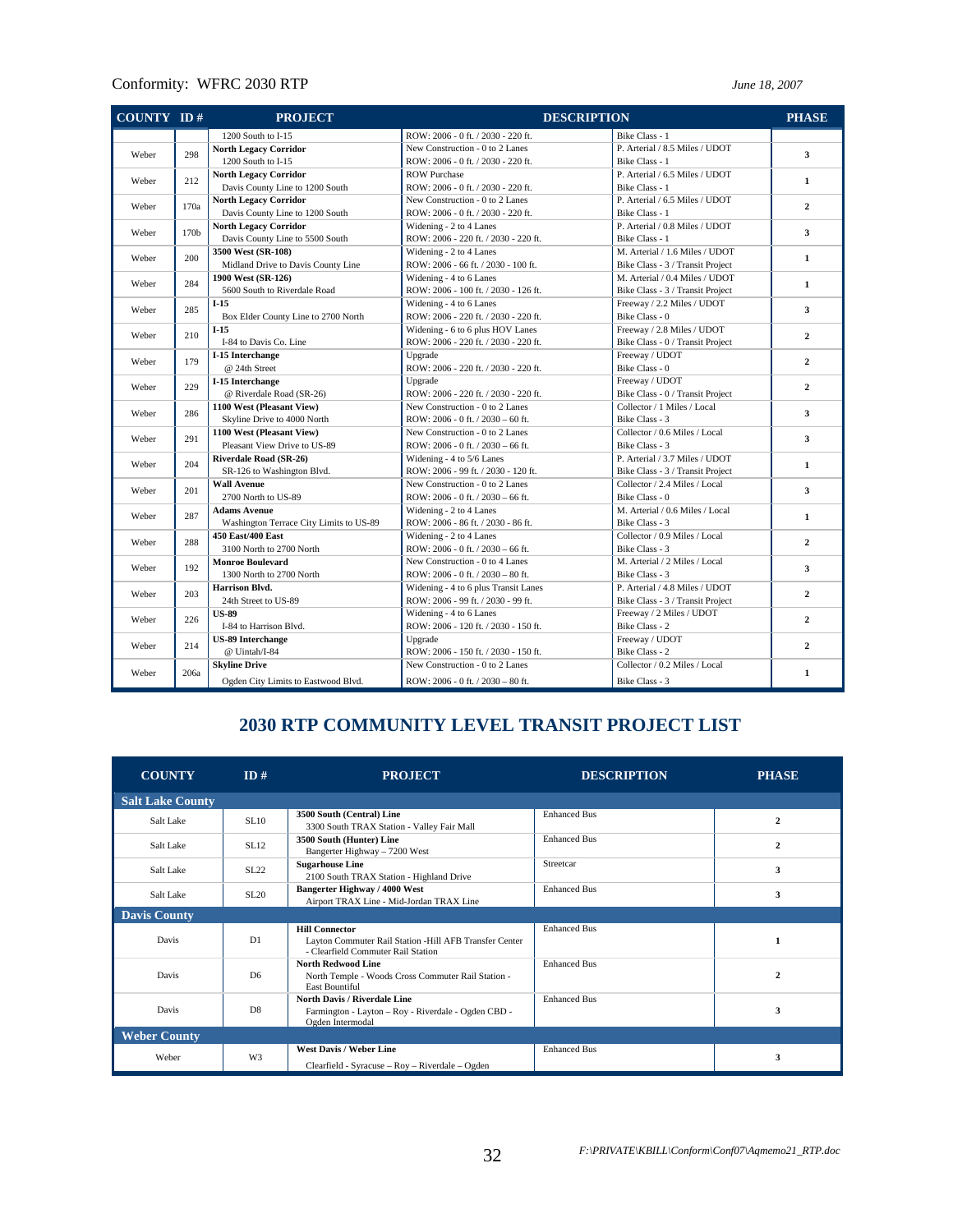### **2030 RTP REGIONAL LEVEL TRANSIT PROJECT LIST**

| <b>COUNTY</b>                | ID#                            | <b>PROJECT</b>                                                                                                            | <b>DESCRIPTION</b>                        | <b>PHASE</b>            |  |
|------------------------------|--------------------------------|---------------------------------------------------------------------------------------------------------------------------|-------------------------------------------|-------------------------|--|
| <b>Salt Lake County Core</b> |                                |                                                                                                                           |                                           |                         |  |
| Salt Lake                    | COR1                           | <b>Airport Line</b><br>Energy Solutions Arena - Salt Lake Internation Airport                                             | Light-rail Transit                        | $\mathbf{1}$            |  |
| Salt Lake                    | COR <sub>2</sub>               | <b>Draper Line</b><br>10000 South TRAX Station to 12400 South                                                             | Light-rail Transit                        | $\mathbf{1}$            |  |
| Salt Lake                    | COR4                           | Mid-Jordan Line<br>6400 South TRAX Station - Daybreak                                                                     | Light-rail Transit                        | $\mathbf{1}$            |  |
| Salt Lake                    | COR5                           | <b>West Valley Line</b><br>2100 South TRAX Station - Valley Fair Mall                                                     | Light-rail Transit                        | $\mathbf{1}$            |  |
|                              |                                | <b>Salt Lake County Outside Downtown Salt Lake City</b>                                                                   |                                           |                         |  |
| Salt Lake                    | SL1                            | 3500 South (Granger) Line<br>Valley Fair Mall - Bangerter Highway                                                         | <b>Bus Rapid Transit (BRT II)</b>         | $\mathbf{1}$            |  |
| Salt Lake                    | SL7                            | <b>South Temple / Foothill Line</b><br>Temple Square TRAX Station - University of Utah - Parley's Way                     | Bus Rapid Transit (BRT II)                | $\mathbf{2}$            |  |
| Salt Lake                    | SL <sub>8</sub>                | 5400 South (West) Line<br>Murray Commuter Rail Transit Station - 5600 West                                                | Bus Rapid Transit (BRT II) / Enhanced Bus | $\overline{\mathbf{3}}$ |  |
| Salt Lake                    | SL9                            | <b>Fort Union Line</b><br>Murray Commuter Rail Transit Station - 6400 South TRAX Station -<br><b>Union Park</b>           | Bus Rapid Transit (BRT II)                | $\overline{2}$          |  |
| Salt Lake                    | SL13                           | 3900 South Line<br>3900 South TRAX Station - Wasatch Drive                                                                | Bus Rapid Transit (BRT II) / Enhanced Bus | $\overline{2}$          |  |
| Salt Lake                    | <b>SL14</b>                    | <b>State Street Line</b><br>State Capitol - Murray Commuter Rail Transit Station                                          | Bus Rapid Transit (BRT II)                | $\mathbf{2}$            |  |
| Salt Lake                    | <b>SL15</b>                    | 1300 East (South) Line<br>Fort Union - 12400 South                                                                        | Bus Rapid Transit (BRT II)                | $\overline{2}$          |  |
| Salt Lake                    | SL16                           | 4700 South Line<br>3900 South TRAX Station - SLCC - Valley Fair Mall                                                      | Bus Rapid Transit (BRT II) / Enhanced Bus | $\mathbf{2}$            |  |
| Salt Lake                    | <b>SL18</b>                    | <b>Redwood Road Line</b><br>North Temple - Mid-Jordan TRAX Line                                                           | Bus Rapid Transit (BRT II)                | 3                       |  |
| Salt Lake                    | SL21                           | 1300 East (North) Line<br>University of Utah - Fort Union                                                                 | Bus Rapid Transit (BRT II)                | $\mathbf{3}$            |  |
| Salt Lake                    | SL25                           | <b>North Utah County Connector Line</b><br>12400 South - Utah County Line                                                 | Light-rail Transit                        | $\overline{\mathbf{3}}$ |  |
|                              | <b>Downtown Salt Lake City</b> |                                                                                                                           |                                           |                         |  |
| Salt Lake                    | CB <sub>D1</sub>               | <b>Southwest Downtown Line</b><br>9th South TRAX Station - Salt Lake Intermodal Center                                    | Streetcar / Light-rail Transit            | 3                       |  |
| Salt Lake                    | CB <sub>D2</sub>               | <b>400 South Direct TRAX Link</b><br>University TRAX Line @ Main Street - Salt Lake Intermodal Center                     | Light-rail Transit                        | $\overline{\mathbf{3}}$ |  |
| <b>Davis County</b>          |                                |                                                                                                                           |                                           |                         |  |
| Davis                        | D <sub>4</sub> a               | <b>South Davis Line (Centerville)</b><br>Salt Lake Central Business District - Parrish Lane                               | Bus Rapid Transit (BRT II)                | $\mathbf{1}$            |  |
| Davis                        | D <sub>4</sub> b               | <b>South Davis Line (Farmington)</b><br>Parrish Lane - Lagoon                                                             | <b>Enhanced Bus</b>                       | $\overline{2}$          |  |
| Davis                        | D4c                            | <b>South Davis Line Upgrades</b><br>Salt Lake Central Business District - Parrish Lane                                    | Bus Rapid Transit (BRT II)                | 3                       |  |
| <b>Weber County</b>          |                                |                                                                                                                           |                                           |                         |  |
| Weber                        | W1                             | <b>Weber State Line</b><br>Ogden Intermodal Center - Downtown Ogden - WSU - McKay Dee<br>Hospital                         | Bus Rapid Transit (BRT II)                | $\mathbf{1}$            |  |
| Weber                        | W <sub>2</sub>                 | <b>Washington Boulevard Line</b><br>North Ogden - Ogden Intermodal Center - Ogden CBD - Newgate Mall<br>- Riverdale - Roy | <b>Enhanced Bus</b>                       | $\overline{2}$          |  |

### **2030 RTP INTER-REGIONAL LEVEL TRANSIT PROJECT LIST**

| <b>COUNTY</b>                                                                                             | ID#  | <b>PROJECT</b>                                                                                | <b>DESCRIPTION</b>    | <b>PHASE</b> |
|-----------------------------------------------------------------------------------------------------------|------|-----------------------------------------------------------------------------------------------|-----------------------|--------------|
| <b>Salt Lake County Core</b>                                                                              |      |                                                                                               |                       |              |
| Salt Lake                                                                                                 | COR3 | <b>FrontRunner (South) Line</b><br>Salt Lake Commuter Rail Transit Station - Utah County Line | Commuter Rail Transit |              |
| <b>NOTES:</b>                                                                                             |      |                                                                                               |                       |              |
| - Inter-regional express bus service is not part of the RTP because it does not require major investments |      |                                                                                               |                       |              |